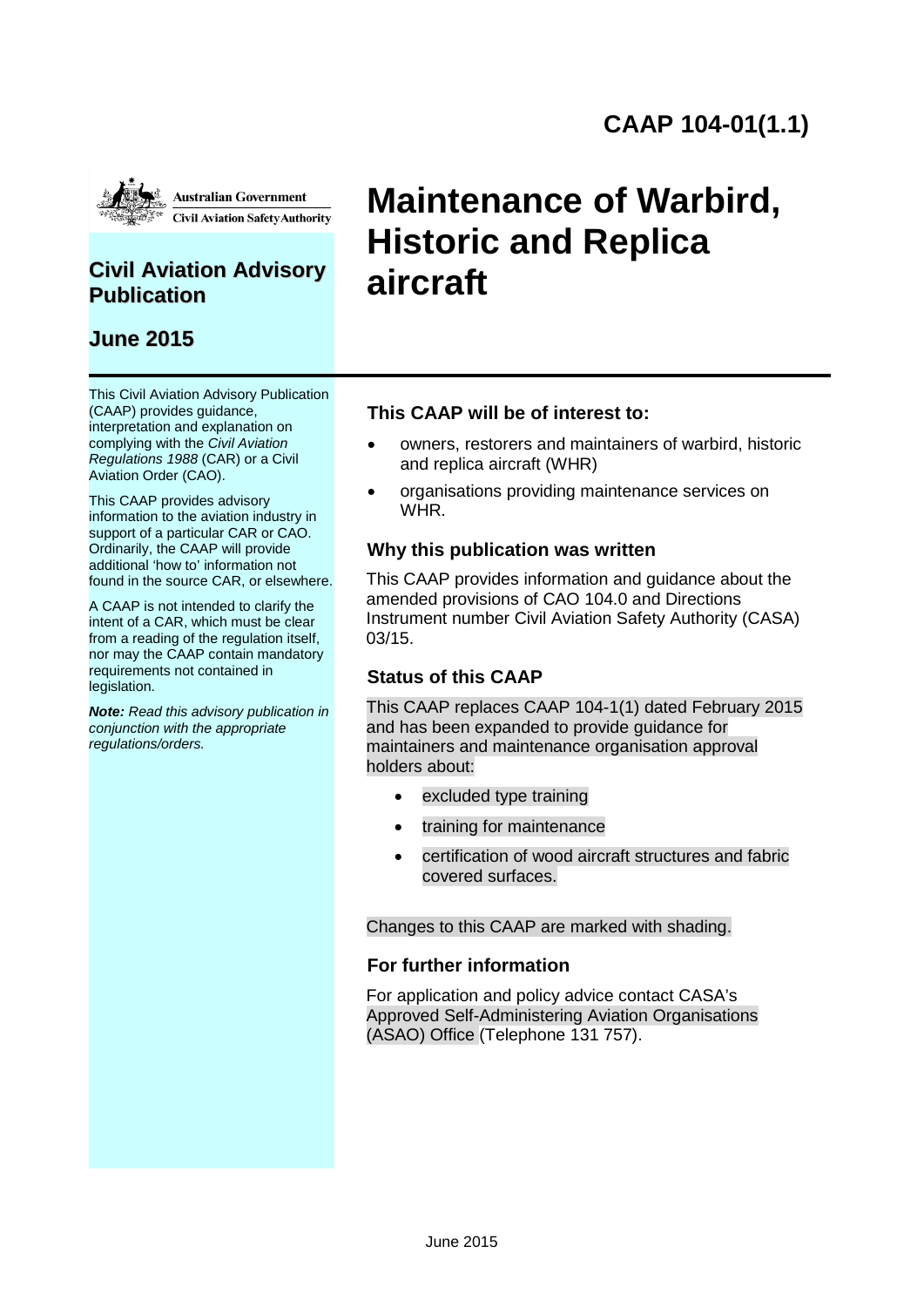### **Contents**

| 1.  | The relevant regulations and other references               | 2  |
|-----|-------------------------------------------------------------|----|
| 2.  | Acronyms                                                    | 3  |
| 3.  | <b>Definitions</b>                                          | 3  |
| 4.  | Background                                                  | 4  |
| 5.  | Excluded type maintenance (permitted training)              | 4  |
| 6.  | <b>WHR</b> maintenance                                      | 5  |
| 7.  | Maintenance requirements                                    | 6  |
| 8.  | Training and assessment for Part 1 WHR maintenance          | 8  |
| 9.  | Independent inspection                                      | 9  |
| 10. | Points to remember                                          | 9  |
| 11. | Wood and fabric authorisation                               | 10 |
|     | APPENDIX 1 – List of WHR                                    | 12 |
|     | ANNEX A - Also available on the CASA website in word format | 15 |

### <span id="page-1-0"></span>1. The relevant regulations and other references

- Civil Aviation Act *1988 (the Act)*
- Regulation 21.189 of the *Civil Aviation Safety Regulations 1998* (*CASR)* Special certificate of airworthiness for limited category aircraft
- Part 42 of CASR Continuing airworthiness requirements for aircraft and aeronautical products
- Part 45 of CASR Display of nationality and registration marks and aircraft registration identification plates
- Subregulation 66.010 (1) of CASR
- Part 147 of CASR Continuing airworthiness maintenance training organisations
- Regulation 30 of CAR Certificates of approval
- Regulation 33B of CAR Airworthiness authorities
- Regulation 33D of CAR Grant of aircraft welding authority
- Part 4A of CAR Maintenance. Specifically:
	- − Subregulation 42G (2) of CAR
	- Subregulation 42G (5) of CAR
	- − Subregulation 42ZC (4) of CAR
	- − Subregulation 42ZC (6) of CAR
	- − Schedule 7 of CAR Maintenance that must not be carried out on a Class B aircraft by a person referred to in paragraph 42ZC (4) (b)
	- − Schedule 8 of CAR Maintenance that may be carried out on a Class B aircraft by a pilot entitled to do so under Subregulation 42ZC (4).
- Civil Aviation Order (CAO) 104.0 Certificates of approval application, grant and conditions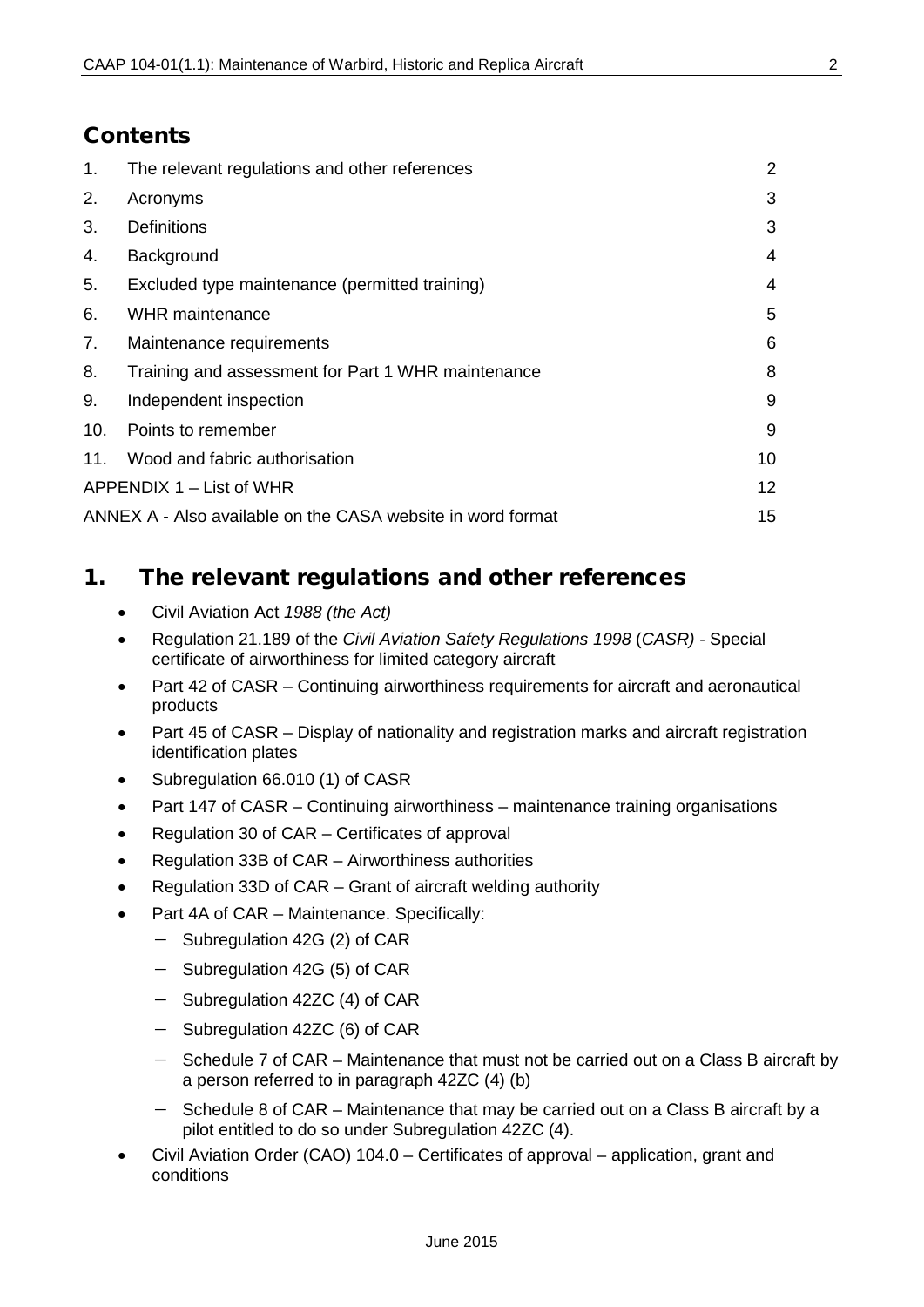• Directions Instrument – Maintenance on warbird and historic and replica aircraft (WHR) – directions and licence condition.

### <span id="page-2-0"></span>2. Acronyms

| AMO         | Approved Maintenance Organisation                 |
|-------------|---------------------------------------------------|
| <b>ASAO</b> | Approved Self-administering Aviation Organisation |
| AEL.        | <b>Aircraft Engineer Licence</b>                  |
| CAAP        | <b>Civil Aviation Advisory Publication</b>        |
| CAO         | Civil Aviation Order                              |
| <b>CAR</b>  | <b>Civil Aviation Regulations 1988</b>            |
| <b>CASA</b> | <b>Civil Aviation Safety Authority</b>            |
| <b>CASR</b> | Civil Aviation Safety Regulations 1998            |
| CofA        | <b>Certificate of Airworthiness</b>               |
| <b>COA</b>  | Certificate of Approval                           |
| LAME        | Licensed Aircraft Maintenance Engineer            |
| <b>NDT</b>  | <b>Non-Destructive Testing</b>                    |
| WHR         | Warbird, Historic and Replica Aircraft            |
|             |                                                   |

### <span id="page-2-1"></span>3. Definitions

For the purpose of this publication, the following definitions apply:

AUTHORITY OR TYPE RATING HOLDER – A person who holds one or more of the following:

- (a) an airworthiness authority under paragraph 33B (1) (a) of CAR to carry out maintenance on a WHR
- (b) an airworthiness authority under paragraph 33B (1) (d) of CAR to conduct nondestructive testing (NDT) of aircraft and aircraft components
- (c) an aircraft welding authority under subregulation 33D (1) of CAR
- (d) an authorisation under subregulation 42ZC (6) of CAR to carry out maintenance for paragraph 42ZC (4) (e) of CAR
- (e) a category B1 or B2 licence with a rating for a type rated aircraft type that is a WHR.
- **Note:** Wherever reference is made to an authority or type rating holder in this CAAP, it means the holder of an authority or type rating which permits the particular type of maintenance under discussion.

CERTIFICATION AUTHORISATION – An authorisation that has been issued to an employee in accordance with the requirements of CAO 104, as described in section 5, 8 or 11 of this CAAP.

CERTIFICATE OF APPROVAL (COA) HOLDER – A person who holds a COA, under regulation 30 of CAR, for maintenance of aircraft, aircraft components or aircraft materials.

INDEPENDENT MAINTAINER – A person mentioned in paragraph 42ZC (4) (b) of CAR, being a person who holds a maintenance licence or an airworthiness authority and who is performing maintenance covered by that licence or authority independently of a COA holder.

QUALITY CONTROL MANUAL – The manual for a COA holder, as approved in writing by CASA, for the maintenance of aircraft in relation to training and assessment, and certification authorisation for the maintenance of aircraft, including a WHR (where applicable).

WHR – Means any of the following:

• an ex-armed forces (Warbird) aircraft, as described in subparagraph 21.189 (1) (a) (ii) of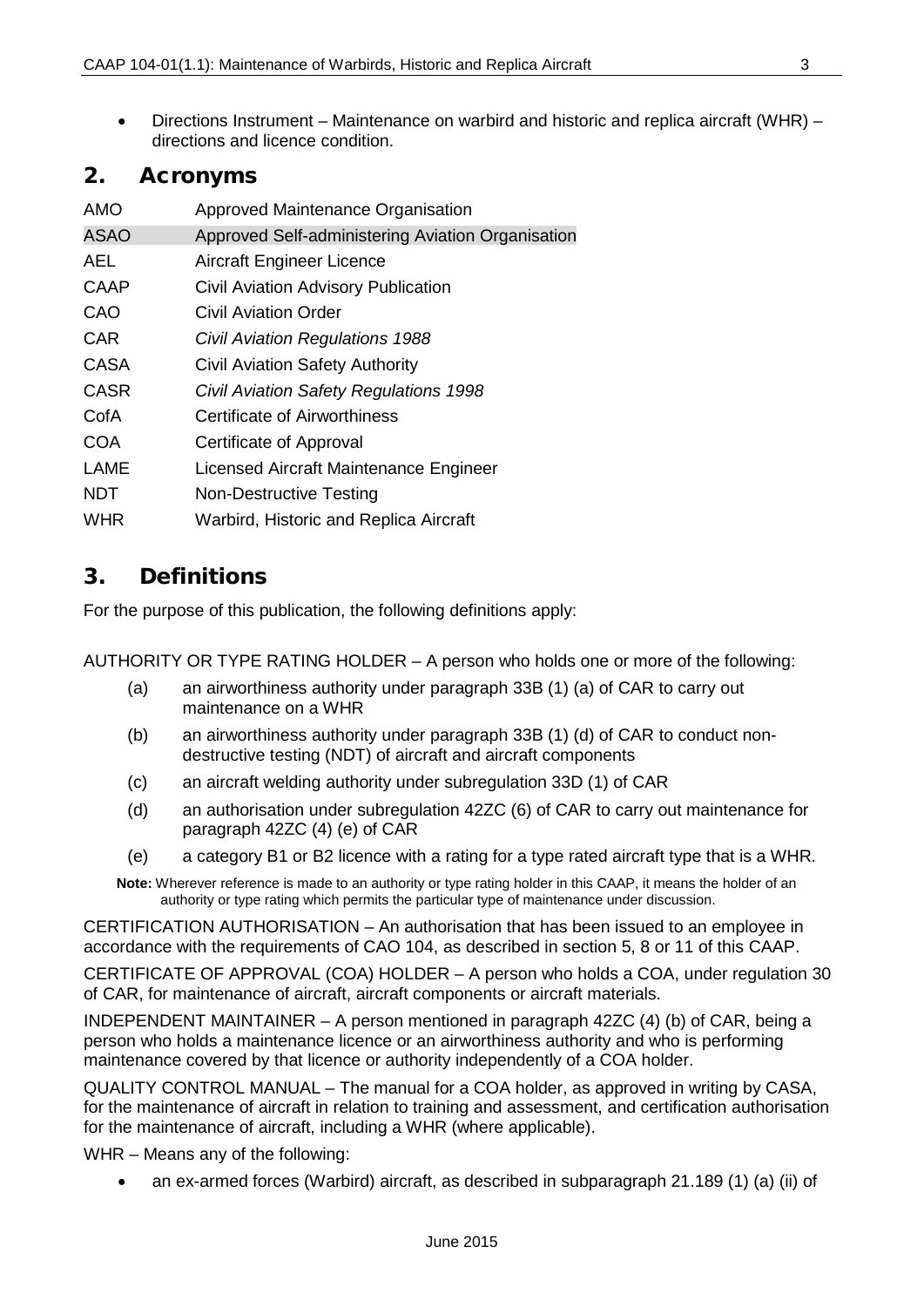CASR

- an historic aircraft, as mentioned in paragraph 21.189 (3) (a) of CASR
- a replica aircraft, as mentioned in paragraph 21.189 (3) (f) of CASR and issued with either of the following:
	- i. a special certificate of airworthiness for limited category aircraft under regulation 21.189 of CASR
	- ii. an experimental certificate for aircraft under subregulations 21.191 (d) or (e) of CASR.

WHR EMPLOYEE – An employee of a COA holder who is either of the following:

- a category B1 licence holder in a subcategory that is applicable to the WHR on which they propose to carry out maintenance
- a category B2 licence holder.

### <span id="page-3-0"></span>4. Background

4.1 Unless otherwise permitted under the regulations, the supervision and certification of aircraft maintenance may only be carried out by a person holding a:

- [Part 66](http://www.comlaw.gov.au/Details/F2012C00363/Html/Volume_2#_Toc321324489) Aircraft Engineer Licence (AEL) with the appropriate category and subcategory, or type rating (if applicable)
- [CAR 33B](http://www.comlaw.gov.au/Details/F2012C00622/Html/Volume_1#_Toc334535930) Airworthiness Authority
- [CAR 33D](http://www.comlaw.gov.au/Details/F2012C00622/Html/Volume_1#_Toc334535932) Welding Authority
- maintenance authorisation, issued under subregulation 42ZC (6) of CAR.

4.2 These authorities can generally be described as an authority for carrying out maintenance.

### <span id="page-3-1"></span>5. Excluded type maintenance (permitted training)

#### **5.1 Why excluded type training?**

5.1.1 Certain small aircraft have been classified as requiring type training and a type rating on the basis of the engine fitted to the aircraft. These aircraft are listed in the Part 66 Manual of Standards (MOS) as 'small or non-rated aircraft (engine)'.

5.1.2 Part 147 approved courses of training for these aircraft (engine) types are, in many cases, unavailable due to insufficient demand for the course, or a lack of qualified trainers to provide the course. In order to accommodate industry needs, CASA has made provision for CAR 30 approval holders to conduct the necessary training and assessment in-house. In-house training and assessment carried out in accordance with the guidelines set out in CAO 104.0 and expanded in this CAAP, can lead to a licence outcome in the form of addition of a type rating or removal of an exclusion.

### **5.2 Excluded type training**

5.2.1 The training must be given in accordance with procedures in a quality control manual approved for the purpose by CASA.

5.2.2 The training may be given as on-the-job training, which may be supplemented by classroom training or manufacturers training. Classroom training may also be provided by third party training providers, including but not limited to, Part 147 approved organisations.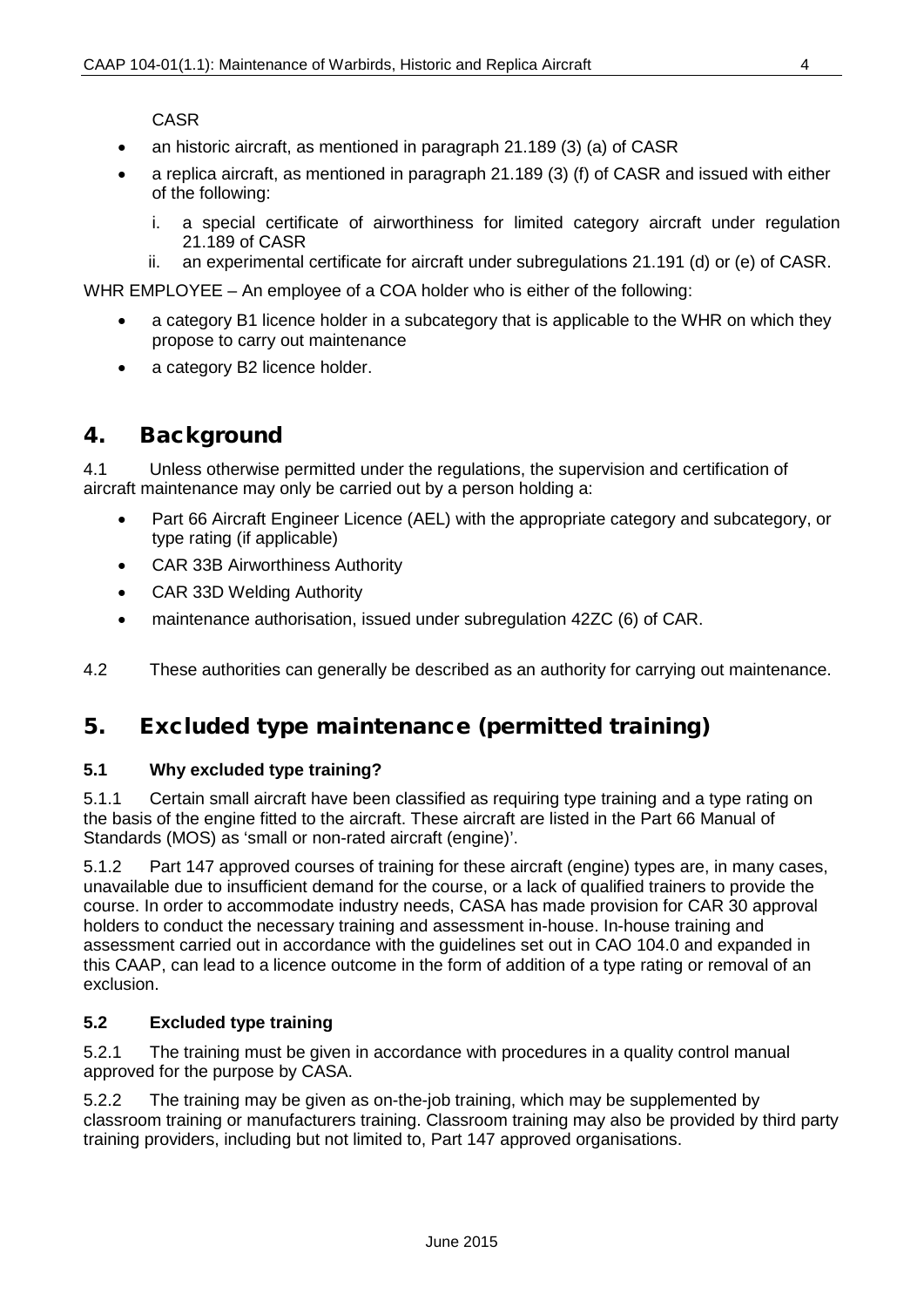#### **5.3 Permitted trainers**

5.3.1 Practical training must be given by employees or contractors who meet the experience requirements, namely that the person has held a maintenance licence in the appropriate category for at least 5 years and a rating for the particular aircraft or engine for at least 18 months. A person who holds, or has held, a CASA maintenance authorisation for the particular aircraft or engine for at least 5 years will be deemed to have met the requirements.

5.3.2 Formal training qualifications are desirable, however, the quality manager may approve a trainer who, in the quality managers assessment, is capable of successfully delivering the theory training and supervising the on-the-job training. The trainer must understand the way in which permitted training is given and how the required outcomes are measured and verified.

5.3.3 The training must cover the topics and tasks listed in the Part 66 MOS. Annex A of this CAAP contains a sample manual that can be modified to suit each operator's requirements.

#### **5.4 Excluded type certification authorisation**

5.4.1 In order to issue a certification authorisation, the Certificate of Approval (COA) holder must hold a CASA delegation under subregulation 42ZC (6) of CAR.

5.4.2 When the employee has successfully completed the training in accordance with the procedures set out in the Part 66 MOS, a once-only certification authorisation may be issued for a period of not more than 6 months.

5.4.3 The employer may give a notice of completion of training and assessment (in the approved form) to the employee and to CASA not earlier than 3 days before completion of the 6 month period.

5.4.4 The approved form for this purpose is currently under development, however, as an interim measure, email applications should be addressed to sport@casa.gov.au

5.4.5 Once notice of completion of training and assessment is provided, CASA will be able to consider removal of the relevant exclusion from the individual's licence, or issue of the relevant rating.

5.4.6 In order to ensure a minimum delay between completion of the 6 month certification period and issue of the type rating or removal of the exclusion, the CAR 30 approval holder should send CASA a preliminary notice of completion at the end of 5 months. This will permit CASA licencing personnel some lead time to prepare the necessary documentation ahead of the notice of completion.

5.4.7 The CASA form for this purpose is Form 465 – Notification of Training Outcome.

### <span id="page-4-0"></span>6. WHR maintenance

6.1 Maintenance licensing under Part 66 of CASR does not generally cater for aircraft that have a special certificate of airworthiness (CofA), such as WHR. There are some exceptions such as the McD DC3 (PW R1830). CASA's past practice has been to issue an individual maintenance authority under regulation 33B, or permission to carry out maintenance via subregulation 42ZC (6) of CAR. These interactions with CASA are unnecessary if an organisation has an approved training and authorisation system.

6.2 In order to provide a sustainable means of training and authorising WHR maintainers, CASA has introduced an in-house training and authorisation program for delivery by COA holders. In the longer term, CASA expects that a similar program will be continued for ASAOs under Part 149 of CASR.

6.3 CAO 104.0 sets out the requirements, procedures and limitations applicable to training that is provided in this manner and the authorisations resulting from that training. This CAAP describes the types of aircraft governed by the WHR provisions of CAO 104.0 (and associated Directions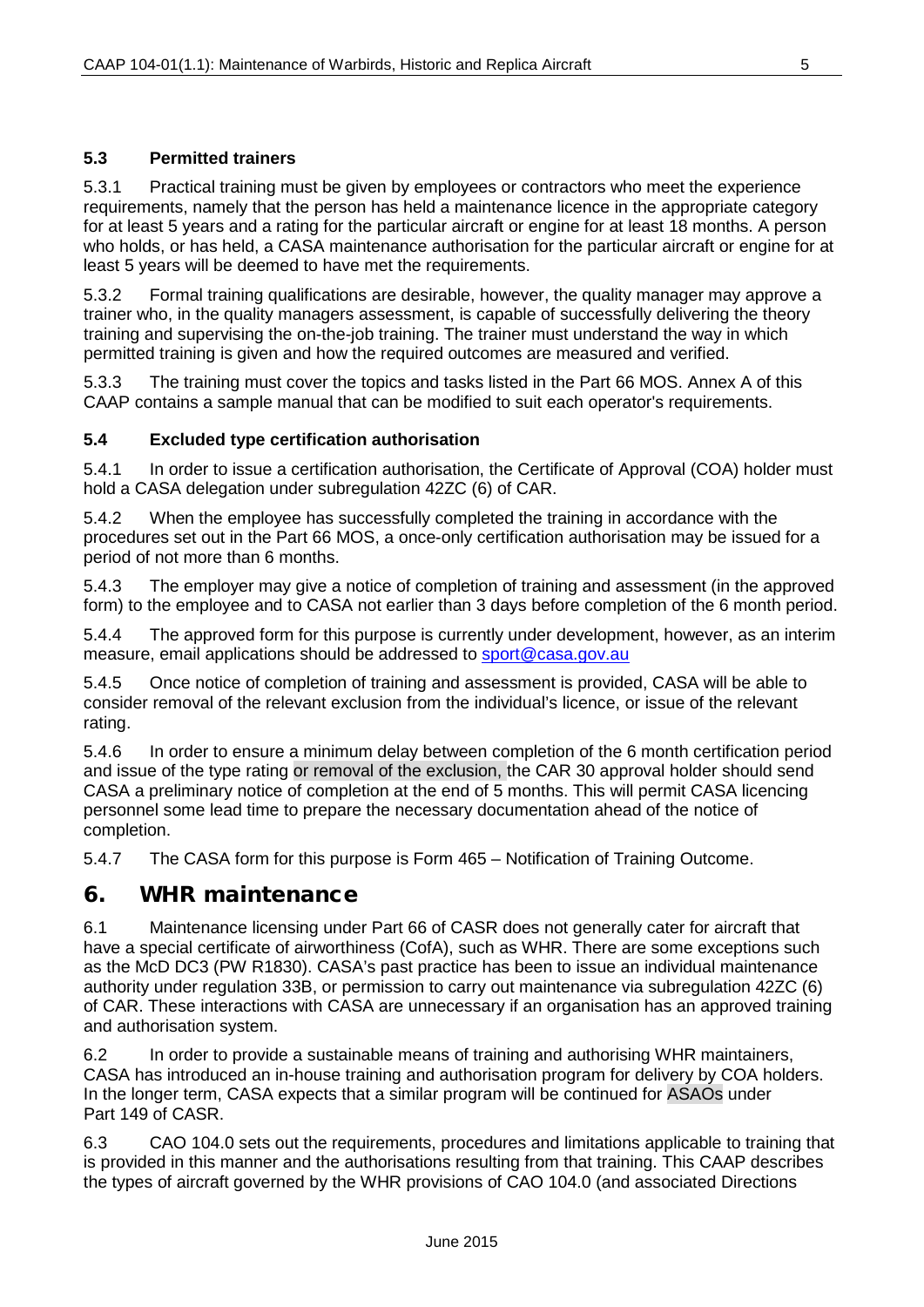Instrument), the training requirements for maintainers, and the scope and limitations that apply to authorisations granted under CAO 104.0.

#### **6.4 Classifications of WHR**

- 6.4.1 As set out in CAO 104.0, WHR are grouped into three classifications:
	- **Part 1 WHR:** Those aircraft for which the maintenance provider is required to train and authorise B1 and B2 licence holders (WHR employees), in accordance with a procedure approved by CASA. Authority or type rating holders do not need extra training for the relevant Part 1 WHR, but still require a certification authorisation in accordance with the authorisation procedure described in section 8 of this CAAP. WHR employees require training, assessment and authorisation by the COA holder.
	- COA holders are not required to hold a 42ZC (6) delegation for the purpose of authorising an authority or type rating holder.
	- **Part 2 WHR:** Those aircraft that may be maintained, without special training and authorisation, by a WHR employee or by an authority or type rating holder.
	- **Unspecified WHR:** Those aircraft that have not been classified as either Part 1 WHR or Part 2 WHR.

6.4.2 Part 1 WHR and Part 2 WHR groupings are listed at in Tables 1 and 2 at Appendix 3 of CAO 104. For ease of reference, these tables are reproduced at Appendix 1 of this CAAP.

### <span id="page-5-0"></span>7. Maintenance requirements

#### **7.1 Part 1 WHR**

7.1.1 Due to the complexity or irregularity of these aircraft, all maintenance (except unscheduled field maintenance) must be performed under the control of a COA holder whose certificate of approval covers the work. The work must be carried out or supervised by a specially trained category B1/B2 Part 66 AEL holder (trained WHR employee) or an authority or type rating holder.

7.1.2 The person certifying for the maintenance must hold a certification authorisation as described in section 8 of this CAAP, which permits certification on behalf of the COA holder for maintenance carried out on a particular aircraft.

7.1.3 The CASA issued authorities and type ratings remain subject to any specified condition or limitation that is on or attached to the authorisation.

7.1.4 An independent maintainer may perform any unscheduled maintenance that is not listed in Schedule 7 of CAR.

#### **7.2 Exemption for current Part 1 maintainers**

7.2.1 Paragraph 8AA.5 of the CAO 104.0 states:

In spite of paragraph 8AA.4, a category B1 or B2 licence holder who carried out Part 1 WHR maintenance on an aircraft not more than 2 years before subsection 8 takes effect may continue to carry out such maintenance.

7.2.2 This means that a maintainer who is currently maintaining aircraft under their licence, which have been subsequently classified as Part 1 WHR aircraft under CAO 104, may continue to maintain the aircraft without training or assessment. The COA holder is not required to hold a 42ZC (6) delegation in order to authorise an employee to continue making the certifications.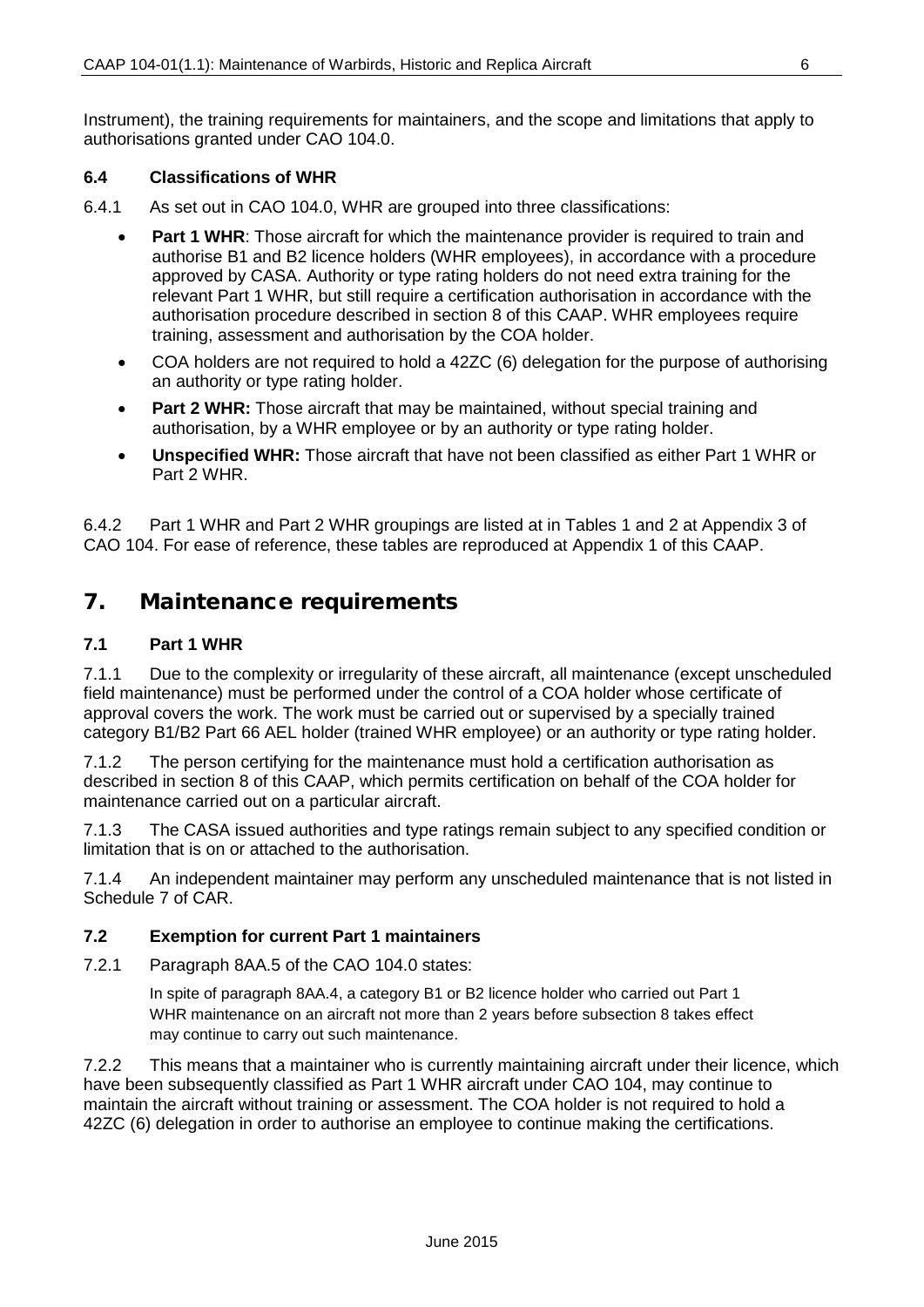#### **7.3 Part 2 WHR**

7.3.1 This class of aircraft may be maintained by either:

- a WHR employee
- a holder of an authorisation issued under Regulation 33B or paragraph 42ZC(6)
- an AME licence holder where the licence covers the class of aircraft.

7.3.2 As per Part 1 WHR, other authorisations for maintenance (i.e. airworthiness authority for maintenance or NDT, welding authority and 42ZC (6) authorisation) are unaffected by CAO 104.0 and the Directions Instrument.

7.3.3 An independent maintainer may perform any maintenance that is not listed in Schedule 7 of CAR.

7.3.4 All maintenance listed in Schedule 7 of CAR must be controlled by a COA holder whose approval covers the type of maintenance being performed. Additionally, the work must be supervised and certified by a person whose licence or maintenance authority covers the type of maintenance being performed.

#### **7.4 Unspecified WHR**

7.4.1 If a WHR has not been listed as a Part 1 or 2 WHR, and it has a turbine engine, then that WHR is treated as a Part 1 aircraft due to the specialised maintenance training required to safely maintain the engines. In the majority of cases, piston engined aircraft will be treated as Part 2 aircraft, with the exception of very complex large aircraft, such as the Lockheed Constellation; or aircraft that have a mixture of piston and turbine engine types, such as the Neptune.

7.4.2 If a turbine powered WHR is not listed in Part 1 or Part 2 of Appendix 3 to CAO 104.0, then it must be maintained as if it were a Part 1 WHR, until such time as it is classified otherwise within Appendix 1 or 2 of CAO 104.0.

7.4.3 If a person modifies an aircraft that is listed in Part 2 by installing a turbine engine, the aircraft ceases to be a Part 2 aircraft and is treated thereafter by the CAO as an unlisted turbine powered aircraft which is for all practical purposes a Part 1 aircraft.

#### **7.5 Field maintenance by an independent engineer on Part 1 WHR**

7.5.1 Unscheduled field maintenance not listed in Schedule 7 of CAR may be carried out on a Part 1 or Part 2 WHR, at any location in order to allow retrieval of an aircraft that has become unserviceable away from home base.

7.5.2 The COA holder or registered operator of the aircraft must give the independent engineer permission to carry out the maintenance. The engineer must hold a licence in the appropriate category and subcategory, where applicable.

7.5.3 The independent engineer providing the maintenance is not required to be an employee of a COA holder and is not required to have been specifically trained and authorised in the particular aircraft type in accordance with section 8 of CAO 104.0. The independent engineer will, however, need to ensure that they have sufficient data, knowledge and experience to perform the work safely.

#### **7.6 Pilot maintenance schedule**

7.6.1 Maintenance, carried out in accordance with Schedule 8 of CAR, is unaffected by the provisions of CAO 104.0 and the associated Directions Instrument.

7.6.2 The permission that category B1/B2 Part 66 AEL holders have been granted to carry out Schedule 8 of CAR (pilot) maintenance (a separate instrument issued by CASA) is also unaffected.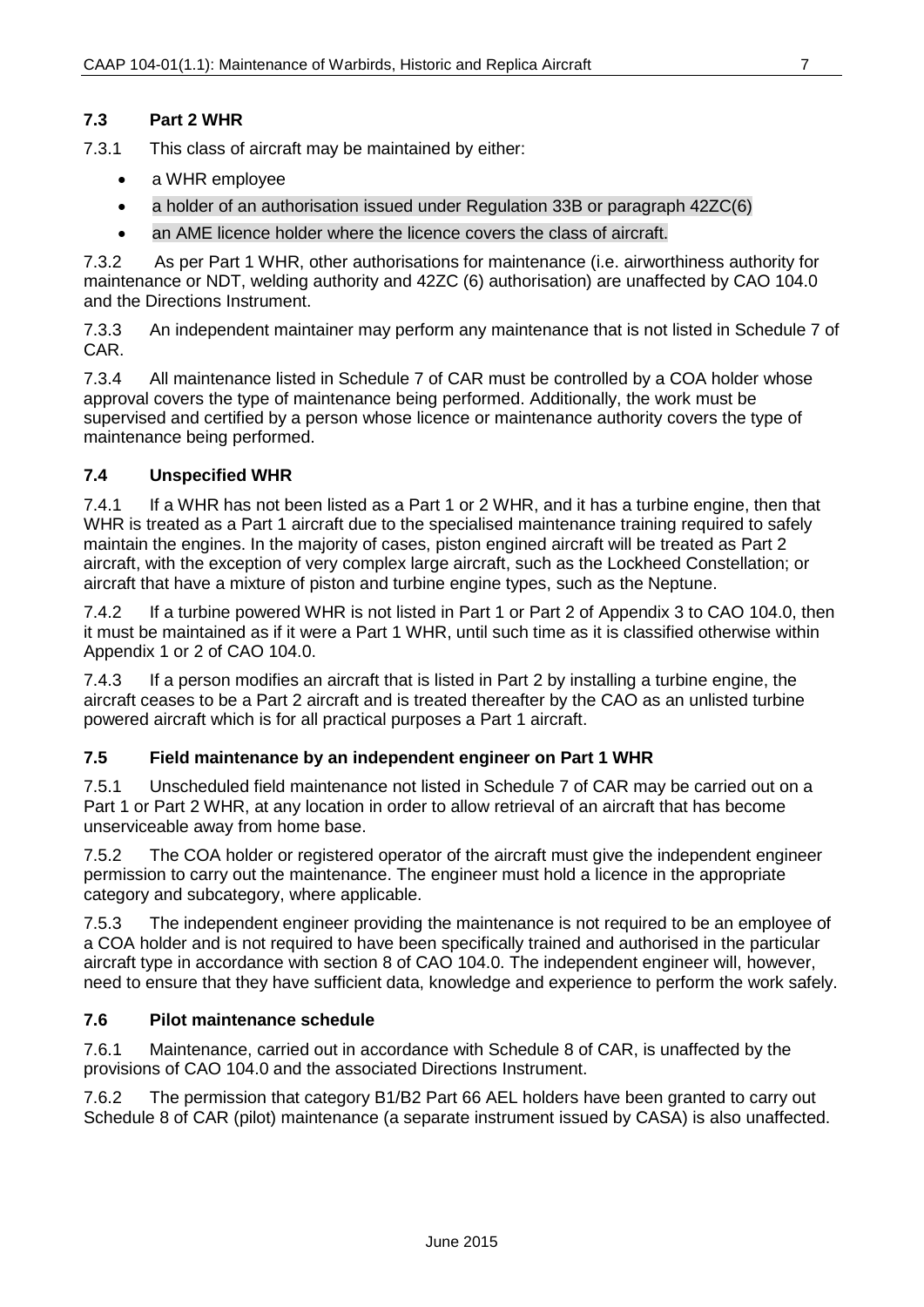### <span id="page-7-0"></span>8. Training and assessment for Part 1 WHR maintenance

8.1 A COA holder may submit a Part 1 WHR training plan to CASA for approval. Once approved, the organisation should include the training plan with their quality control manual. The training plan must not be varied without CASA's approval.

#### **8.2 WHR training plan requirements**

8.2.1 The requirements for a training plan should not be confused with the requirements for a Part 147 maintenance training organisation. The plan is primarily intended to provide an outline of how the COA holder is going to provide the training to ensure that the employee has attained the necessary knowledge and skills required to perform or supervise maintenance on a particular aircraft. (Refer to Annex A of this CAAP for the sample manual).

8.2.2 The training plan does not need to include matters that are common to other aircraft classes. Rather, the plan should focus on the following elements that are unique to the particular aircraft:

- **systems**
- fits and tolerances
- techniques
- special tools
- processes.

8.2.3 Training may be delivered through on-the-job training or a combination of on-the-job and training delivered by an approved maintenance training organisation (recognised under Part 147 of CASR) or by a factory trained specialist (if available).

8.2.4 The training plan must describe in simple terms, the training objectives and outcomes, and a process for assessing Licensed Aircraft Maintenance Engineer (LAME) competence. The plan must also identify the person(s) responsible for managing the training and assessment program.

8.2.5 Recognition of prior learning processes may be employed by the COA holder to the extent the processes are described within the quality control manual.

8.2.6 The person providing the training is not required to hold formal training and assessment qualifications, but must be a person with demonstrated technical knowledge relevant to the aircraft. A person with demonstrated technical knowledge could be an authority or type rating holder; or another person who has been trained and authorised by the COA holder under the provisions of CAO 104.0.

8.2.7 If a person holds a Part 1 WHR certification authorisation issued by a COA holder, and is subsequently employed by another COA holder who has an approved training and assessment plan, the new employer will only need to train and assess the person to the extent necessary to be satisfied that the person has the requisite knowledge and skills as described in the new employers training objectives and outcomes statement.

#### **8.3 Sample training plan**

8.3.1 A sample manual can be found at Annex A of this CAAP. Section 6 of the Annex sets out the guidelines for a procedures manual that will meet the CAO 104.0 training requirements for the purpose of authorising Part 1 maintenance and certification.

8.3.2 When an employee of a COA holder has completed the WHR training and successfully met the assessment requirements set by the training plan, the COA holder must provide the employee with a notice of successful completion of training and assessment.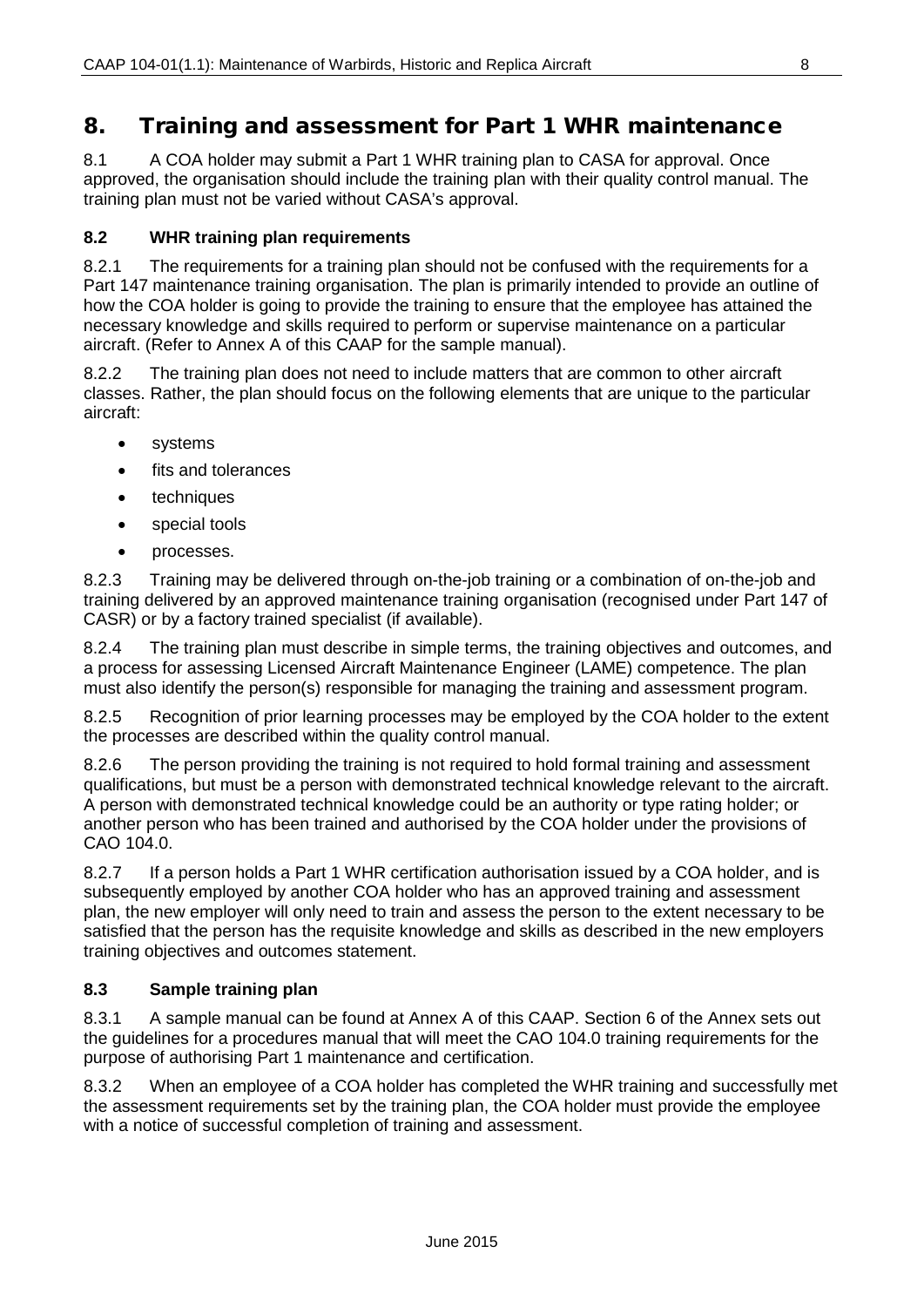8.3.3 The COA holder is required to retain a record of all employees who have been trained and authorised under these provisions. The record for each employee must be retained for at least two years after the employee ceases to be employed with the COA holder.

#### **8.4 WHR certification authorisations**

8.4.1 An authority or type rating holder is deemed to have met the training requirements of Section 8 of CAO 104.0 and may be issued with a certification authorisation without undergoing an approved course of training. A COA holder does not require a 42ZC (6) delegation for this purpose.

8.4.2 Before issuing or re-issuing a certification authorisation to a trained WHR employee, the COA holder must be a CASA delegate for the purpose of authorising a person to carry out and certify maintenance on Part 1 WHR.

8.4.3 An authority or type rating holder may only act on behalf of a COA holder to certify maintenance carried out on a Part 1 WHR if the employee has been issued with a written certification authorisation for the purpose. The authorisation must set out the certifications that the employee is authorised to make on the COA holder's behalf.

8.4.4 The WHR to which the certification authorisation relates must be covered by a B1 or B2 Part 66 AEL, or CASA-issued authorisation for maintenance.

8.4.5 A certification authorisation may only be issued for a maximum period of two years. When an authorisation expires, the COA holder must assess the employee for the required levels of competency before re-issuing the certification authorisation. An employee who holds a CASA issued authorisation for maintenance other than an AEL, does not require re-assessment before their certification authorisation may be renewed, as CASA provides this function as part of CASA's renewal process. An issue or renewal of an authorisation must be notified to the employee in writing.

### <span id="page-8-0"></span>9. Independent inspection

9.1 A person carrying out independent inspection of a flight control system, in accordance with subregulation 42G (2) of CAR, does not have to have been trained, assessed or authorised in accordance with section 8 of CAO 104.0, if that person meets at least one of the criteria detailed in subregulation 42G (5) of CAR.

### <span id="page-8-1"></span>10. Points to remember

10.1 With the exception of field maintenance, Part 1 WHR may only be maintained by a COA holder whose approval includes the type of WHR aircraft.

10.2 Part 1 WHR maintenance certifications may only be made by an employee of a COA holder who holds a certification authorisation issued by that COA holder. The employee must also meet one of the following criteria:

- hold an authority or type rating that covers maintenance of the particular aircraft
- unless the exemption clause at Paragraph 8AA.5 of the CAO 104.0 applies, the employee must be a category B1/B2 Part 66 AEL holder, who has been trained in the maintenance of the particular aircraft and authorised by the COA holder to conduct that maintenance.

#### **10.3 Part 1 WHR**

10.3.1 A B1/B2 Part 66 AEL holder (WHR employee) may be trained and assessed for the purpose of performing and certifying maintenance (on a Part 1 WHR) if the maintenance falls within the scope of their category B1 or B2 licence.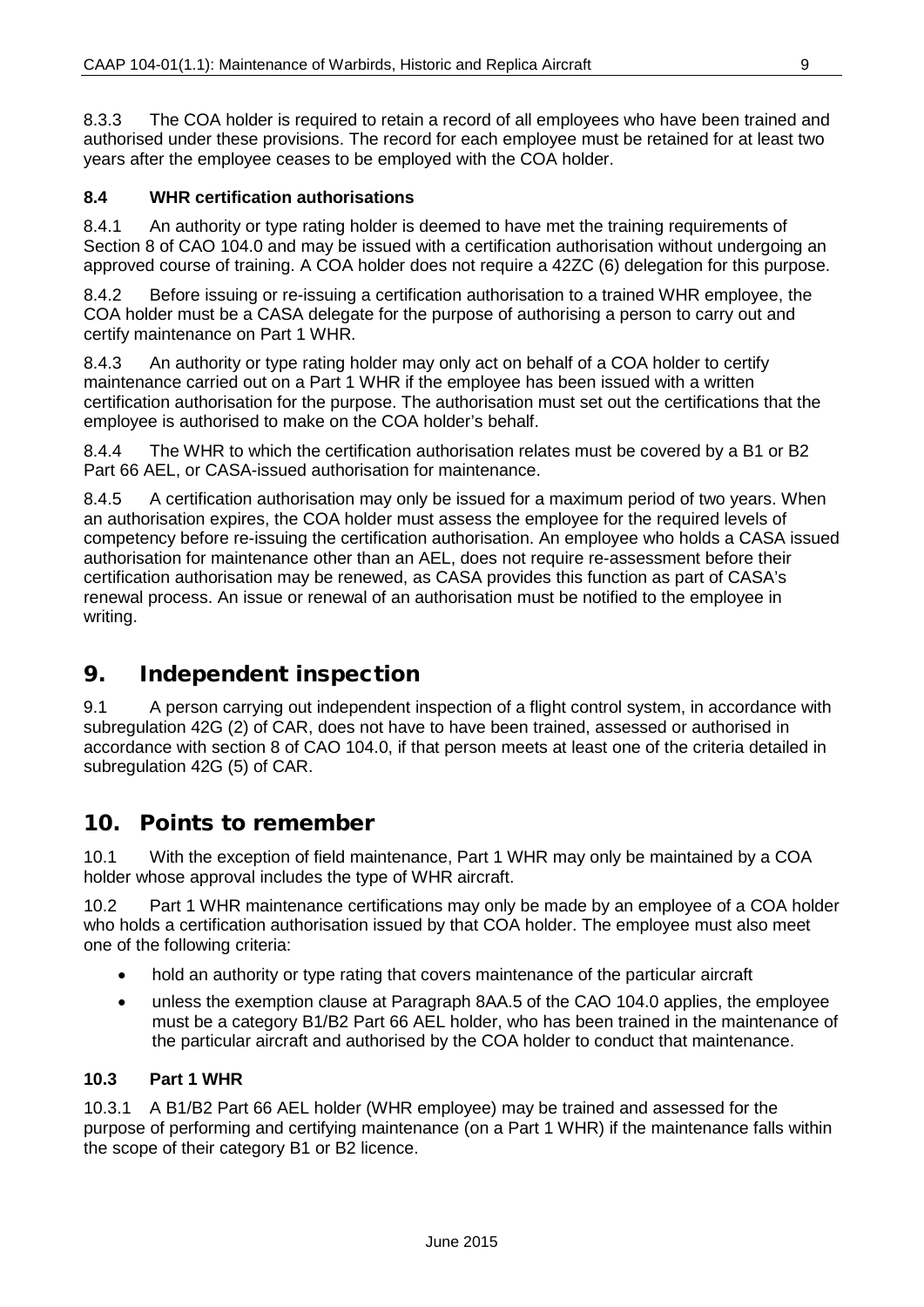10.3.2 A B1/B2 Part 66 AEL holder (WHR employee) who has been maintaining and certifying a WHR aircraft that has subsequently been designated as a Part 1 aircraft under CAO 104, may be issued a certification authorisation as if the person has been trained and assessed provided that not more than 2 years have elapsed since the person had last performed maintenance and certification of the aircraft.

10.3.3 WHR employees are not required to be trained on a WHR that is also a type rated aircraft if the LAME has the type rating on their licence or holds an authorisation issued under regulation 33B or subregulation 42ZC (6) of CAR.

10.3.4 A COA holder must not issue a certification authorisation in relation to a Part 1 WHR to a trained WHR employee unless the COA holder is the holder of a delegation under subregulation 42ZC (6) of CAR for this purpose.

10.3.5 A COA holder with a delegation under subregulation 42ZC (6) of CAR for this purpose and an approved WHR quality system may train, assess and authorise WHR employees to permit them to carry out Part 1 WHR maintenance.

10.3.6 An independent maintainer may carry out unscheduled maintenance on a Part 1 WHR at any location, in order to allow the aircraft to be returned to its home base provided that the maintenance is not listed within Schedule 7 of CAR.

10.3.7 Furthermore, an independent maintainer is not required to be specifically trained and authorised by a COA holder to carry out unscheduled maintenance on an affected WHR. The intent of this provision is to ensure that the operator of an aircraft that develops an unserviceability away from home base, is able to call upon the services of a local LAME (if available) to get the aircraft home.

10.3.8 For the purpose of paragraph 8.9 of CAO 104.0, the supervised performance of maintenance tasks during training is not deemed to be carrying out maintenance by the person undergoing training.

#### **10.4 Part 2 WHR**

10.4.1 Maintenance certifications for Part 2 WHR may be issued by a LAME whose licence subcategory is applicable to the aircraft being maintained, or by the holder of a CASA-issued authorisation for maintenance of the aircraft.

10.4.2 A COA holder is not required to issue its employees with certification authorisations for Part 2 aircraft.

10.4.3 A B1 or B2 AEL holder does not need to be trained and assessed to carry out maintenance on Part 2 WHR.

10.4.4 An independent maintainer may carry out any maintenance on a Part 2 WHR, so long as Schedule 7 of CAR does not stipulate that the maintenance must be carried out under the control of a COA holder.

### <span id="page-9-0"></span>11. Wood and fabric authorisation

11.1.1 CASA has made provision using Section 10 of CAO 104.0 for training and authorising employees to maintain and certify wooden aircraft structures and fabric covering services.

11.1.2 The administrative requirements are similar to the requirements for excluded type training and the salient features are listed below.

11.1.3 Training is intended to be provided in an on-the-job, and where necessary, supplementary classroom training format. When the training, assessment and authorisation period are completed in accordance with the guidelines in CAO 104.0 and expanded in this CAAP, a licence outcome can result in the form of removal of one or more exclusions.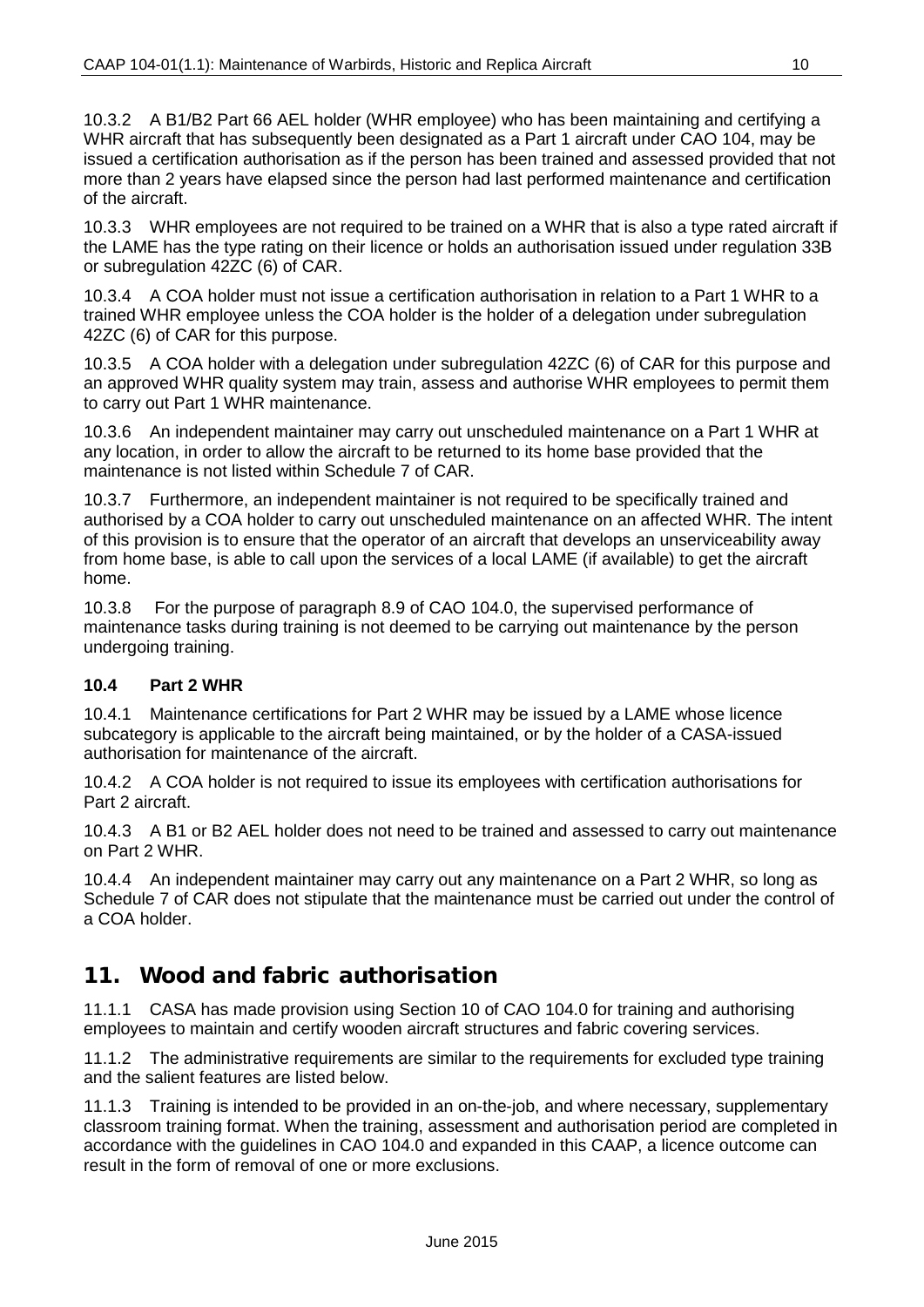11.1.4 Training must be provided by a person who has demonstrated expertise in the type of maintenance (wood structures or fabric surfaces) for which training is to be given. A person who holds a Part 66 licence that includes wood or fabric maintenance is acceptable provided that the person has performed wood or fabric maintenance for at least 5 years. Additionally, a person who has provided training in wood or fabric aircraft maintenance in a CASA approved maintenance training organisation (Part 147 of CASR or regulation 30 of CAR) may provide the training.

11.1.5 In order to be issued a certification authorisation, the employee must hold a Part 66 licence in the appropriate sub category. For example, a B1.1, B1.3 or B2 licence is unlikely to be relevant to wood structures or fabric coverings.

11.1.6 Before issuing a maintenance authorisation for wood or fabric maintenance, the COA holder must hold an approval that covers the scope of the maintenance in which training is to be given and be either:

- a CASA delegate for subregulation 42ZC (6) of CAR, who may authorise a person for paragraph 42ZC (3) (d) or (4) (e) of CAR (as the case requires)
	- or
- an authorised person for subregulation 42ZC (7) of CAR, who may authorise a person for paragraph 42ZC (3) (d) of CAR.

11.1.7 In either case, the delegation or authorisation must be issued for the purpose of authorising the particular maintenance.

11.1.8 Upon completion of training, a maintenance authorisation may only be issued for 6 months and is not renewable.

11.1.9 At the completion of training and when the employee has completed the 6 months of carrying out maintenance and providing certifications for wood and or fabric covered aircraft (the authorisation period), CASA may remove the exclusion from a licence.

11.1.10 For removal of the exclusion, the COA holder must notify CASA not earlier than 3 days before completion of the authorisation period in the approved form that the employee has completed the training and authorisation period.

11.1.11 In order to expedite the process, an employer may, after at least 5 months of the authorisation period have elapsed, provide CASA and the employee with a provisional notice in the approved form of satisfactory completion of training and assessment. The preliminary notice may be sent to CASA electronically, to an address which will be provided by CASA for the purpose.

11.1.12 CASA Form 465 – Notification of Training Outcomes is the form used to notify CASA that an employee has completed the required training and certification period.

Executive Manager Standards Division

May 2015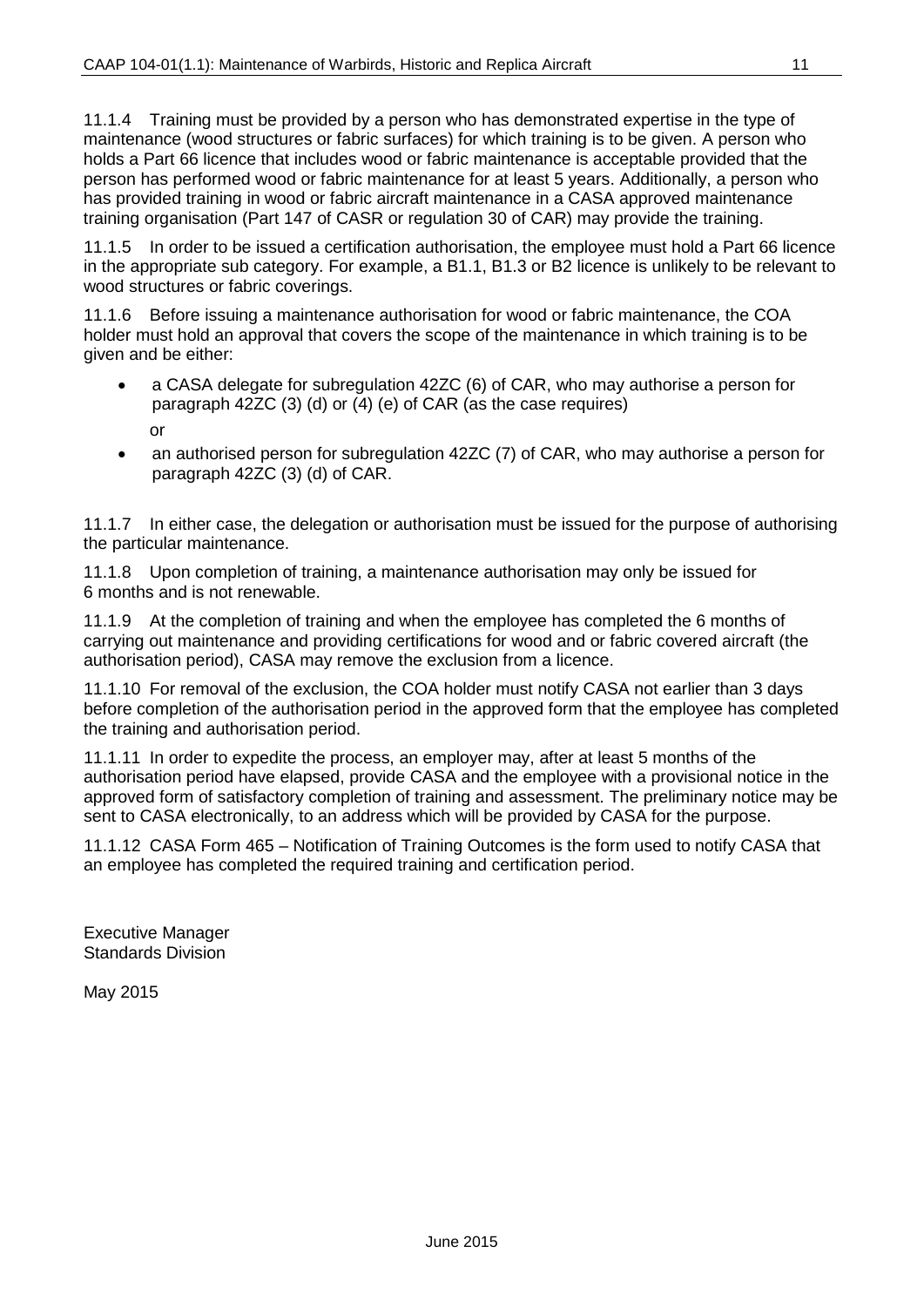### <span id="page-11-0"></span>**APPENDIX 1 – List of WHR**

*Part 1 WHR*

| <b>Aircraft</b>                                   |                                        | <b>Licence Categories</b> | <b>Suggested</b><br>identification for a<br>certification<br>authorisation |  |
|---------------------------------------------------|----------------------------------------|---------------------------|----------------------------------------------------------------------------|--|
| <b>Airframe</b>                                   | <b>Engine type</b>                     |                           |                                                                            |  |
| Aero Vodochody L 29<br>Delphin                    | Motorlet M-701C 500                    | B1.1; B2                  | L <sub>29</sub>                                                            |  |
| Aero Vodochody L 39<br><b>Albatross</b>           | Ivchenko AI-25TL                       | B1.1; B2                  | L 39                                                                       |  |
| <b>BAC Jet Provost</b>                            | A-S Viper                              | B1.1; B2                  | Jet Provost                                                                |  |
| <b>BAC Strikemaster</b>                           | Rolls-Royce Viper Mk.535<br>turbojet   | B1.1; B2                  | Strikemaster                                                               |  |
| <b>Bell Cobra</b>                                 | Lycoming T53-L-13                      | B1.3; B2                  | AH-1G                                                                      |  |
| <b>Bell Iroquois Huey</b>                         | Lycoming T53-L-11                      | B1.3; B2                  | <b>UH</b> series                                                           |  |
| <b>CAC Sabre</b>                                  | RR Avon                                | B1.1; B2                  | Sabre                                                                      |  |
| Cessna Dragonfly                                  | <b>General Electric J85-GE-</b><br>17A | B1.1; B2                  | Dragonfly                                                                  |  |
| DH 115 Vampire                                    | DH Goblin                              | B1.1; B2                  | DH115                                                                      |  |
| <b>English Electric /Handley</b><br>Page Canberra | RR Avon                                | B1.1; B2                  | Canberra                                                                   |  |
| Folland Gnat                                      | <b>BS Orpheus</b>                      | B1.1; B2                  | Gnat                                                                       |  |
| Fouga CM 170 Magister                             | Turbomeca Marbore                      | B1.1; B2                  | <b>CM 170</b>                                                              |  |
| <b>Gloster Meteor</b>                             | <b>RR</b> Derwent                      | B1.1; B2                  | Meteor                                                                     |  |
| <b>Hawker Hunter</b>                              | RR Avon                                | B1.1; B2                  | Hunter                                                                     |  |
| Lockheed C121<br>Constellation                    | Wright R 3350-DA3                      | B1.2; B2                  | Constellation                                                              |  |
| Lockheed P2v Neptune                              | Wright R 3350 and<br>Westinghouse J 34 | B1.1; B1.2; B2            | Neptune                                                                    |  |
| Mikoyan Mig 15                                    | Klimov VK 1                            | B1.1; B2                  | <b>Mig 15</b>                                                              |  |
| Mikoyan Mig 17                                    | Klimov VK-1F                           | B1.1; B2                  | Mig 17                                                                     |  |
| Mikoyan Mig 21                                    | Tumansky                               | B1.1; B2                  | <b>Mig 21</b>                                                              |  |
| Savoia Marchetti S211                             | <b>P&amp;W JT15D-4C</b>                | B1.1; B2                  | S211                                                                       |  |
| Soko Galeb                                        | A-S/RR Viper                           | B1.1; B2                  | Galeb                                                                      |  |
| TS-11 Iskra                                       | WSK SO-3 or A-S Viper                  | B1.1; B2                  | $TS-11$                                                                    |  |

#### **Notes:**

1. Only the holder of a CASA issued authorisation for maintenance or a specially trained LAME, holding a current certification authorisation, may carry out scheduled and unscheduled maintenance on these aircraft. An independent engineer (not specifically trained and authorised) may only perform maintenance certification for unscheduled maintenance on these aircraft that is not specified in Schedule 7 of CAR.

2. The 'Suggested identification for a certification authorisation' (if any) mentioned in column 3 of Table 1 refers to a suggested means of identifying certification authorisations for CAO 104.0.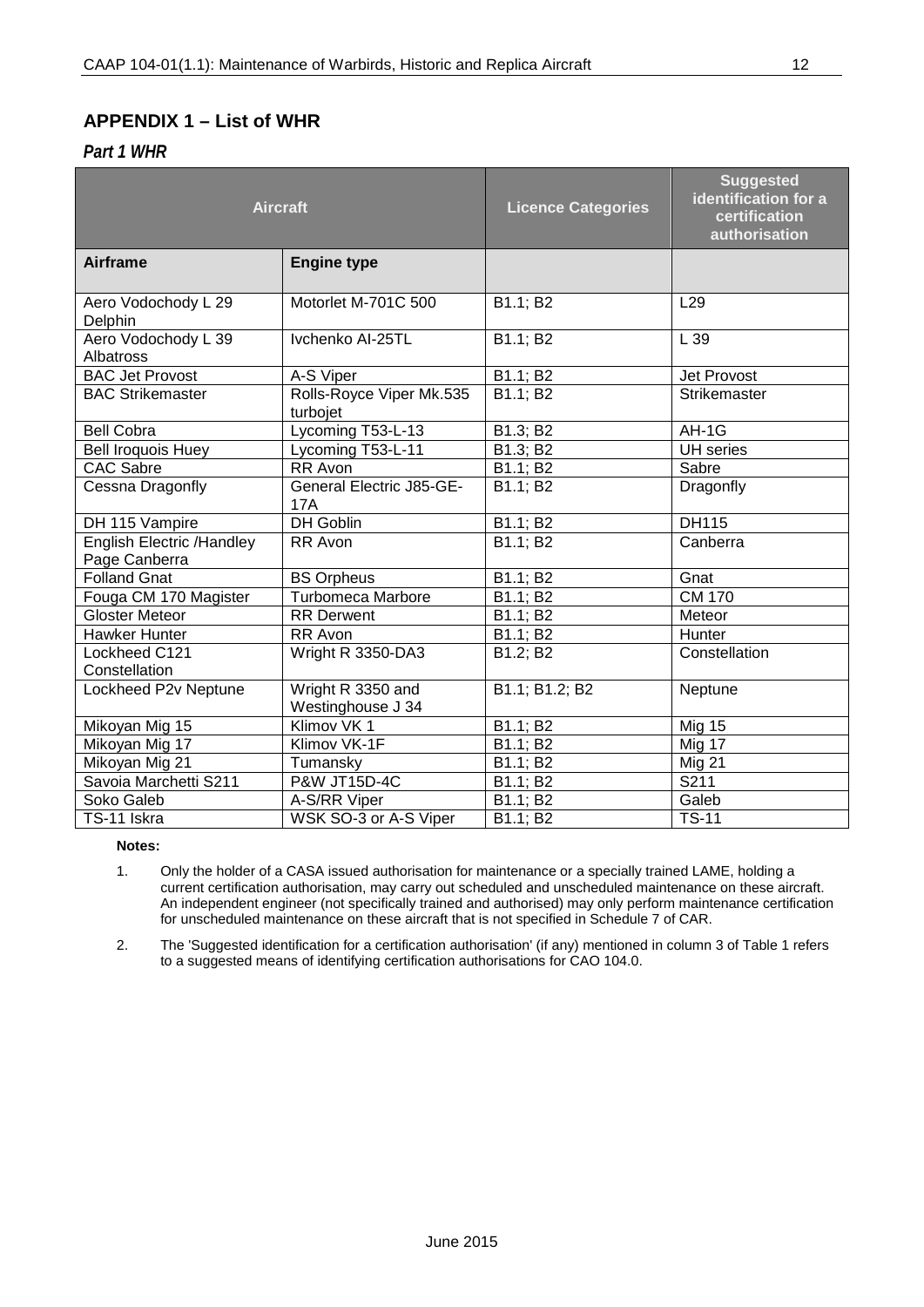### *Part 2 WHR*

| <b>Aircraft</b>                      |                                         | <b>Licence categories</b> |
|--------------------------------------|-----------------------------------------|---------------------------|
| <b>Airframe</b>                      | <b>Engine type</b>                      |                           |
| Aermacchi AM-3 Bosbok                | Lycoming                                | B1.2; B2                  |
| <b>AESL CT4/CT6</b>                  | <b>Cont IO-360</b>                      | B1.2; B2                  |
| Antonov AN2 Colt                     | Shvetsov                                | B1.2; B2                  |
| Auster series                        | Piston (various types)                  | B1.2; B2                  |
| Bell 47                              | Lycoming                                | B1.4; B2                  |
| Beech 18                             | <b>PW R 985</b>                         | B1.2; B2                  |
| <b>BA/Klemm Eagle</b>                | Gypsy Major                             | B1.2; B2                  |
| BA/Klemm L-25 Swallow                | Continental                             | B1.2; B2                  |
| <b>CAC Boomerang</b>                 | P&W R-1830                              | B1.2; B2                  |
| <b>CAC Mustang</b>                   | <b>RR/Packard Merlin</b>                | B1.2; B2                  |
| <b>CAC Winjeel</b>                   | P&W R-985                               | B1.2; B2                  |
| <b>CAC Wirraway</b>                  | P&W R-1340                              | B1.2; B2                  |
| Cessna O2A/B                         | Cont. IO-360                            | B1.2; B2                  |
| Cessna L19/305 Bird Dog              | Cont. O-470                             | B1.2; B2                  |
| Cessna 100, 200, series              | Piston (various types)                  | B1.2; B2                  |
| <b>Comper Swift</b>                  | Pobjoy/Gypsy Major                      | B1.2; B2                  |
| <b>Consolidated Catalina</b>         | PW R-1830                               | B1.2; B2                  |
| Convair CV340                        | R-2800                                  | B1.2; B2                  |
| Curtis P 40                          | Allison V-1710<br>RR/Packard Merlin     | B1.2; B2                  |
| DH 84 Dragon                         | Gypsy Major                             | B1.2; B2                  |
| DH 89 Dragon Rapide                  | Gyspy 6                                 | B1.2; B2                  |
| DH 83 Fox Moth                       | Gypsy                                   | B1.2; B2                  |
| DH 60 Moth                           | Gypsy                                   | B1.2; B2                  |
| DH 82 Tiger Moth                     | Gypsy Major                             | B1.2; B2                  |
| DH 94 Moth Minor                     | <b>Gypsy Minor</b>                      | B1.2; B2                  |
| DHA3 Drover                          | Gypsy Major                             | B1.2; B2                  |
| <b>DHC1 Chipmunk</b>                 | Piston (various types)                  | B1.2; B2                  |
| DHC 4 Caribou                        | <b>PW R-2800</b>                        | B1.2; B2                  |
| Douglas A-26/ B- 26 Attacker/Invader | PW R-2800                               | B1.2; B2                  |
| Douglas C47/DC3                      | PWR-1830/<br>Wright R-1820              | B1.2; B2                  |
| Douglas DC4                          | PW R-2000                               | B1.2; B2                  |
| Extra 300L                           | Lycoming AEIO 540                       | B1.2; B2                  |
| Fiat G59                             | RR/Packard Merlin                       | B1.2; B2                  |
| Grumman Avenger                      | Wright R-2600                           | B1.2; B2                  |
| Grumman S2 Tracker                   | Wright R-1820                           | B1.2; B2                  |
| Hawker Sea Fury                      | <b>Bristol Centaurus</b>                | B1.2; B2                  |
| Lockheed Hudson                      | Wright R-1820                           | B1.2; B2                  |
| Nanchang CJ 6                        | Zhouzhou                                | B1.2; B2                  |
| North American Mustang               | <b>RR/Packard Merlin</b>                | B1.2; B2                  |
| North American T28                   | Wright R-1820                           | B1.2; B2                  |
| North American T6/SNJ/Harvard        | P&W R-1340                              | B1.2; B2                  |
| Percival Provost Mk1                 | Alvis Leonides                          | B1.2; B2                  |
|                                      |                                         |                           |
| Piper Cub series<br>PZL Wilga        | Piston (various types)<br>Ivchenko      | B1.2; B2<br>B1.2; B2      |
|                                      |                                         |                           |
| Ryan (all)                           | Gypsy Major, Kinner,<br>Menasco Pirate. | B1.2; B2                  |
| <b>Short Scion</b>                   | Pobjoy                                  | B1.2; B2                  |
| <b>Supermarine Spitfire</b>          | <b>RR/Packard Merlin</b>                | B1.2; B2                  |
| Taylorcraft                          | Piston (various types)                  | B1.2; B2                  |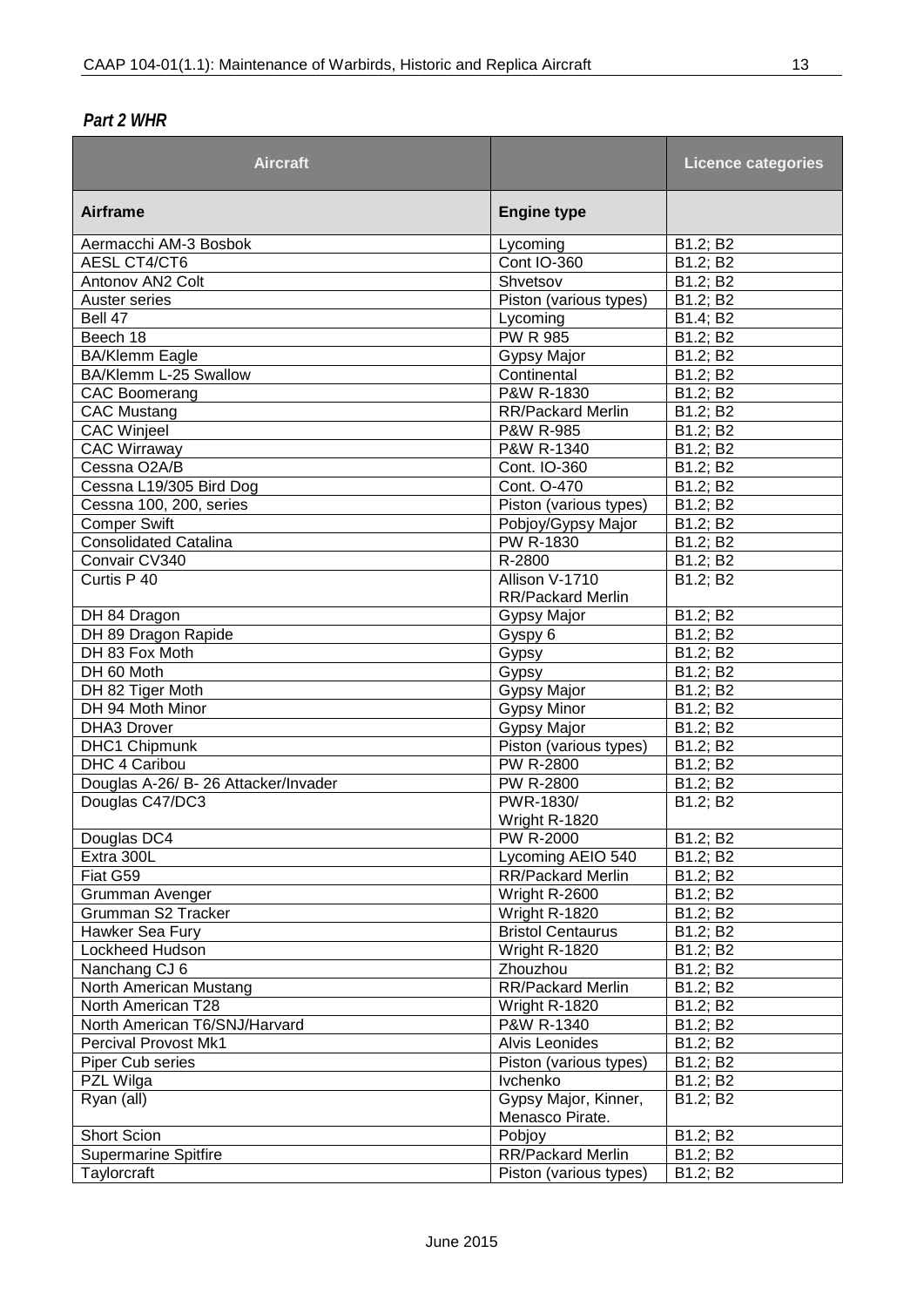| <b>Aircraft</b>                         |                      | <b>Licence categories</b> |
|-----------------------------------------|----------------------|---------------------------|
| Airframe                                | <b>Engine type</b>   |                           |
| Vought /Goodyear Corsair (all variants) | <b>P&amp;W R2800</b> | B1.2; B2                  |
| Vultee BT 13                            | <b>P&amp;W R-985</b> | B1.2; B2                  |
| Yakovlev Yak -18A/Yak -18T              | Vedeneyev            | B1.2; B2                  |
| Yakovlev Yak 50                         | Klimov               | B1.2; B2                  |
| Yakovlev Yak 52                         | Vedeneyev            | B1.2; B2                  |

#### **Notes:**

- 1. A Class B aircraft for which a standard CofA has been issued is subject to Part 4A of CAR, regardless of whether it is eligible for a special CofA in the limited category.
- 2. The holder of a CASA-issued authorisation for maintenance, B1/B2 employees and independent engineers (whether specifically trained or not) may carry out maintenance and provide maintenance certifications on these aircraft. A current certification authorisation is not required for these aircraft.
- 3. All turbine powered WHR aircraft will be classified as Part 1. If a Part 2 WHR is modified by installation of a turbine engine, it must be treated as a Part 1 aircraft and may only be certified on behalf of a CAR 30 approval holder, by a person who holds a certification authorisation.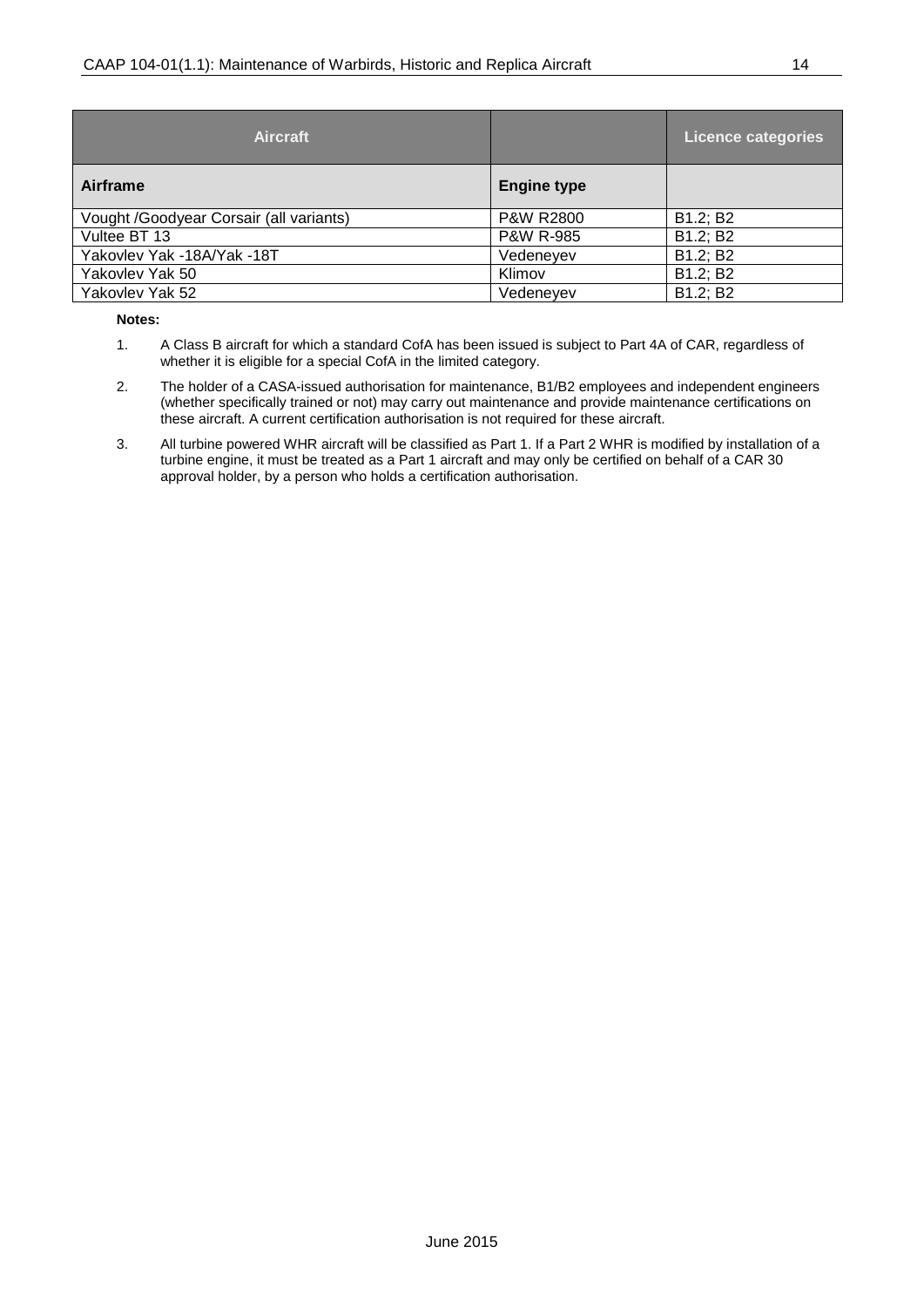### <span id="page-14-0"></span>**ANNEX A - Also available on the [CASA website](http://www.casa.gov.au/scripts/nc.dll?WCMS:STANDARD::pc=PC_91054#Airworthiness) in word format**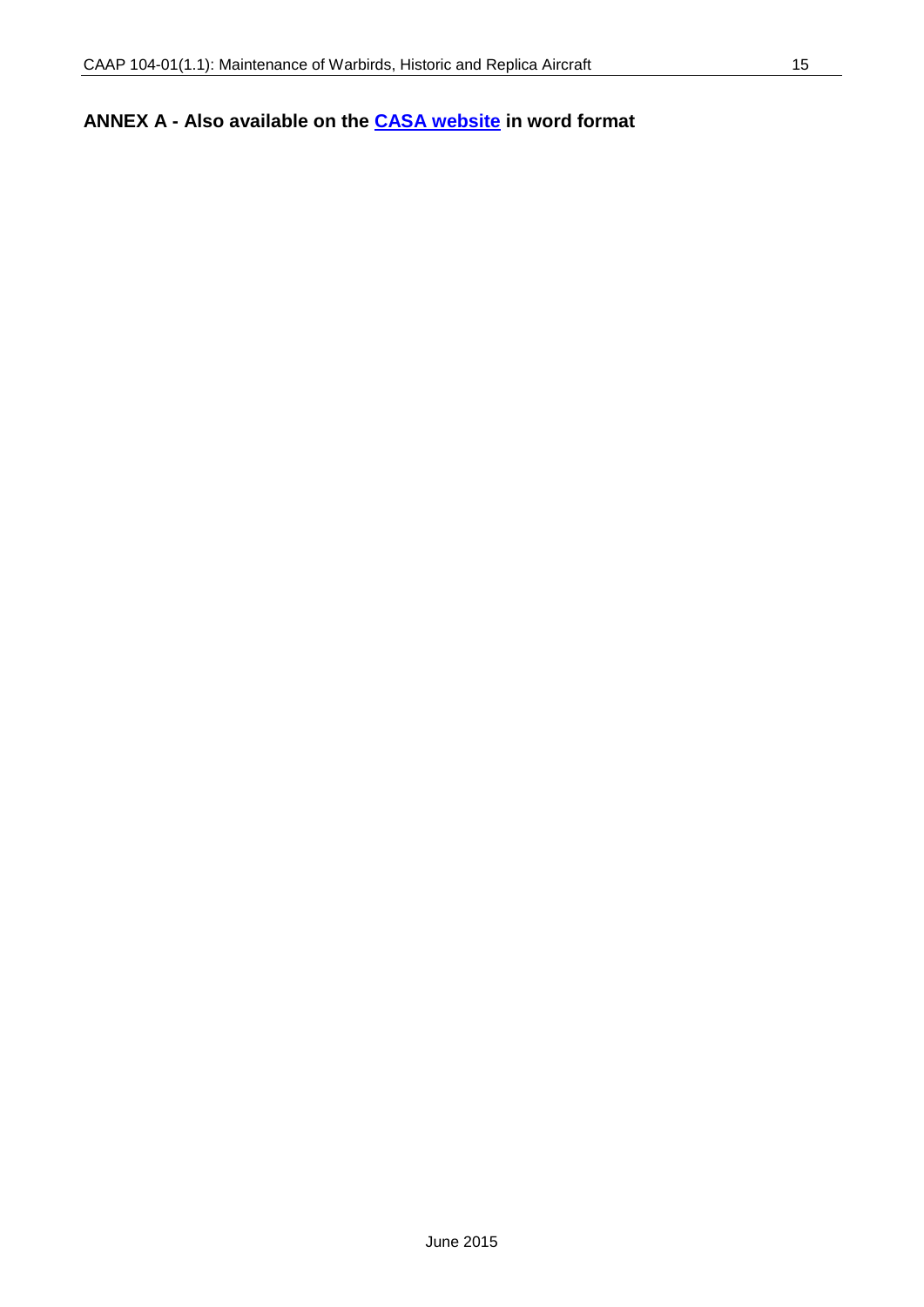

# **ANNEX A TO CAAP 104-01(1.1)**

# **SAMPLE**

# **CAO 104.0 Manual**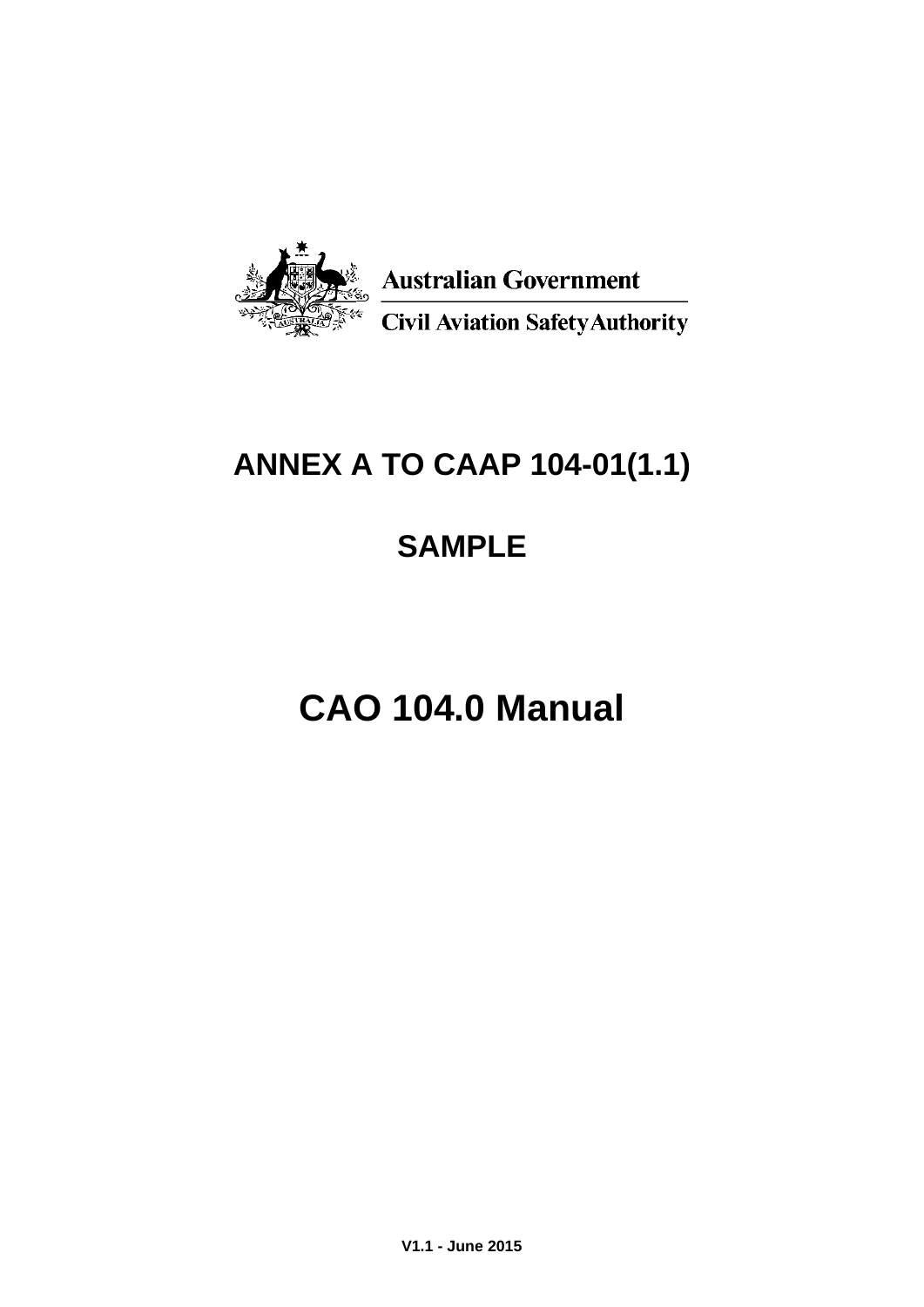## **Disclaimer**

This manual template has been prepared to guide and assist Certificate of Approval (COA) holders who propose to train and authorise maintenance certification staff under the provisions of Civil Aviation Order (CAO) 104.0. The procedures and training plans that are set out in this manual represent the minimum acceptable standards that are required in order to satisfy the requirements set out in CAO 104.0.

It is not a prerequisite that this manual must be used in order to obtain an approval to authorise certification staff; however, the training outcomes specified in each section of this manual must be met or exceeded for each particular aircraft or system for which training is to be given.

An applicant for approval under CAO 104.0 may use any form of manual that suits the particular COA holder provided that these minimum requirements are incorporated into that manual.

## How to use this manual

This manual is made up of six general and four training topics:

General

- **Sections 1 to 5** describe the general administration and management processes applicable to the training procedures
- **Section 10** provides practical performance assessment guidelines for use within each of sections 6, 7, 8 and 9.

**Training** 

- **Section 6** describes the procedures for training and authorising warbirds, historic and replica aircraft (WHR) employees
- **Section 7** describes procedures for training and authorising certain excluded type employees
- **Sections 8 and 9** describe the procedures for training and authorising excluded system employees in wood aircraft structures and/or fabric coverings.
- If you do not wish to use the full scope of the training manual, you may delete one or more of sections 6, 7, 8 and 9. However, if you propose to use this manual in part or in its entirety, then you should read the manual carefully and ensure that you are able to incorporate the chosen sections into your organisational procedures. Once approved, you will be required by regulation 11.077 of *the Civil Aviation Safety Regulations 1998*  (CASR ) to comply with the manual. Therefore, you should ensure that it is specific to your operations, not just a generic manual with your name on the cover page.

**Important note:** When assessing an application for a delegation under subregulation 42ZC (6) of *Civil Aviation Regulation 1988* (CAR) Civil Aviation Safety Authority (CASA) will refuse the application if the manual does not meet these minimum requirements.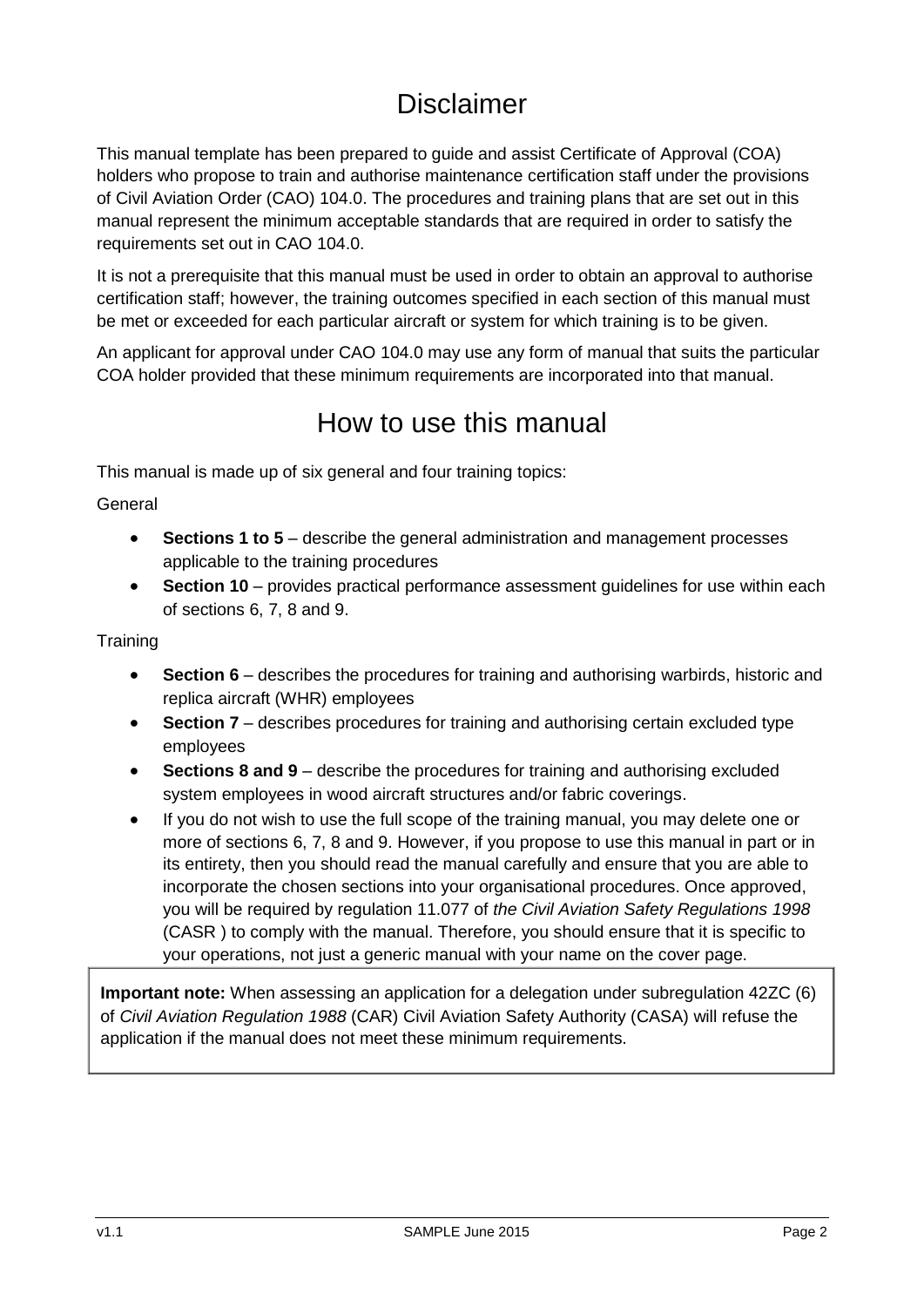Wherever a blank space appears, you will be required to ensure that you insert the appropriate information. Depending on context, the required information may be any of the following:

- your name or the name that is shown on your COA
- your Aviation Reference Number (ARN)
- the identifying details of an aircraft as shown in the Part 66 Manual of Standards (MOS)
- the name of the person responsible for managing the training program
- the name of an employee under training.

If a phrase, position name or title is shown with multiple options (e.g. Training/Quality Manager) you should remove all but the correct option for your organisation. If the position is held under a different title in your organisation - use that title.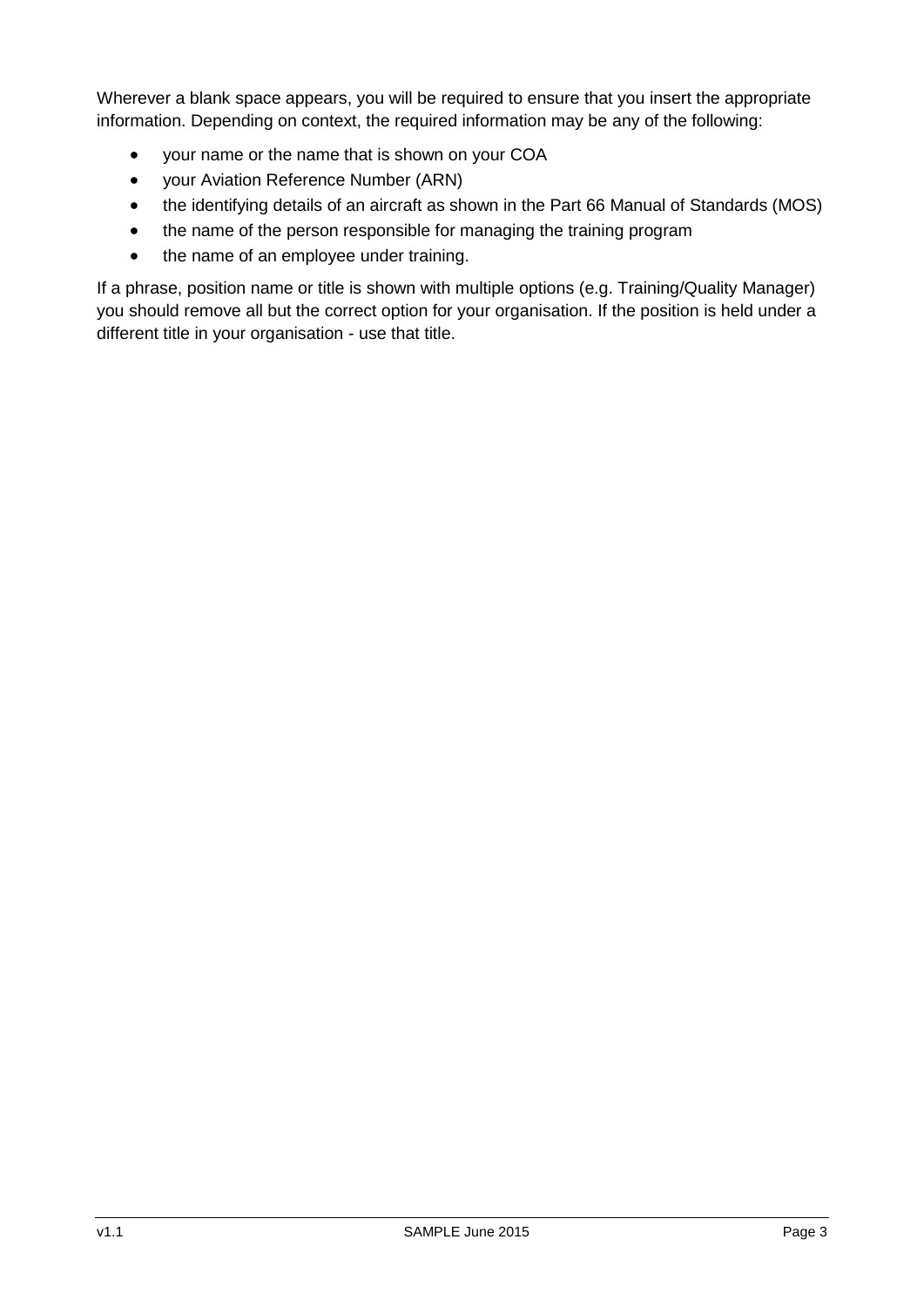# <span id="page-18-0"></span>**1 Applicability statement and responsible manager certification**

This manual has been generated to meet CASA Civil Aviation Order (CAO) 104.0 requirements for the purpose of providing maintenance training and issuing certification authorisations.

This manual sets out the procedures and assessment guidelines for the issue of certification authorisations that will be followed by …………………. working under the COA number…………………………..

This manual forms part of the ………………….. Quality and Procedures Manual, as accepted by CASA. Amendments to this manual will only be made by the Training/Quality Manager, in accordance with the procedures set out in this manual.

Authorised by (signature): …………………… Training/Quality Manager *(delete whichever does not apply)*

Date **Date** Revision: 1.0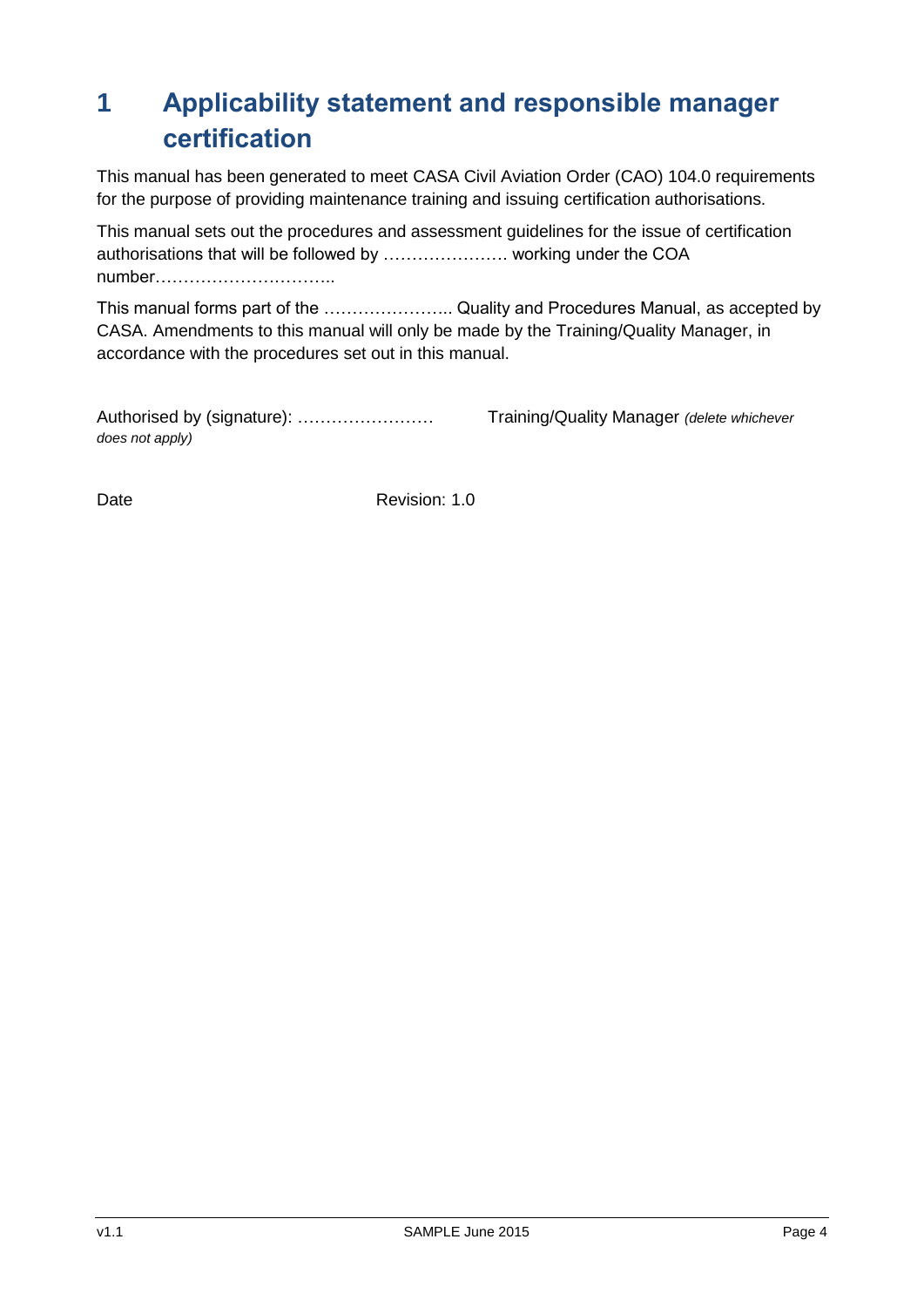# <span id="page-19-0"></span>**Distribution List**

| <b>Copy number</b> | <b>Manual holder</b> |
|--------------------|----------------------|
|                    |                      |
| 2                  |                      |
| 3                  |                      |
| 4                  |                      |
| 5                  |                      |
| 6                  |                      |
|                    |                      |
| 8                  |                      |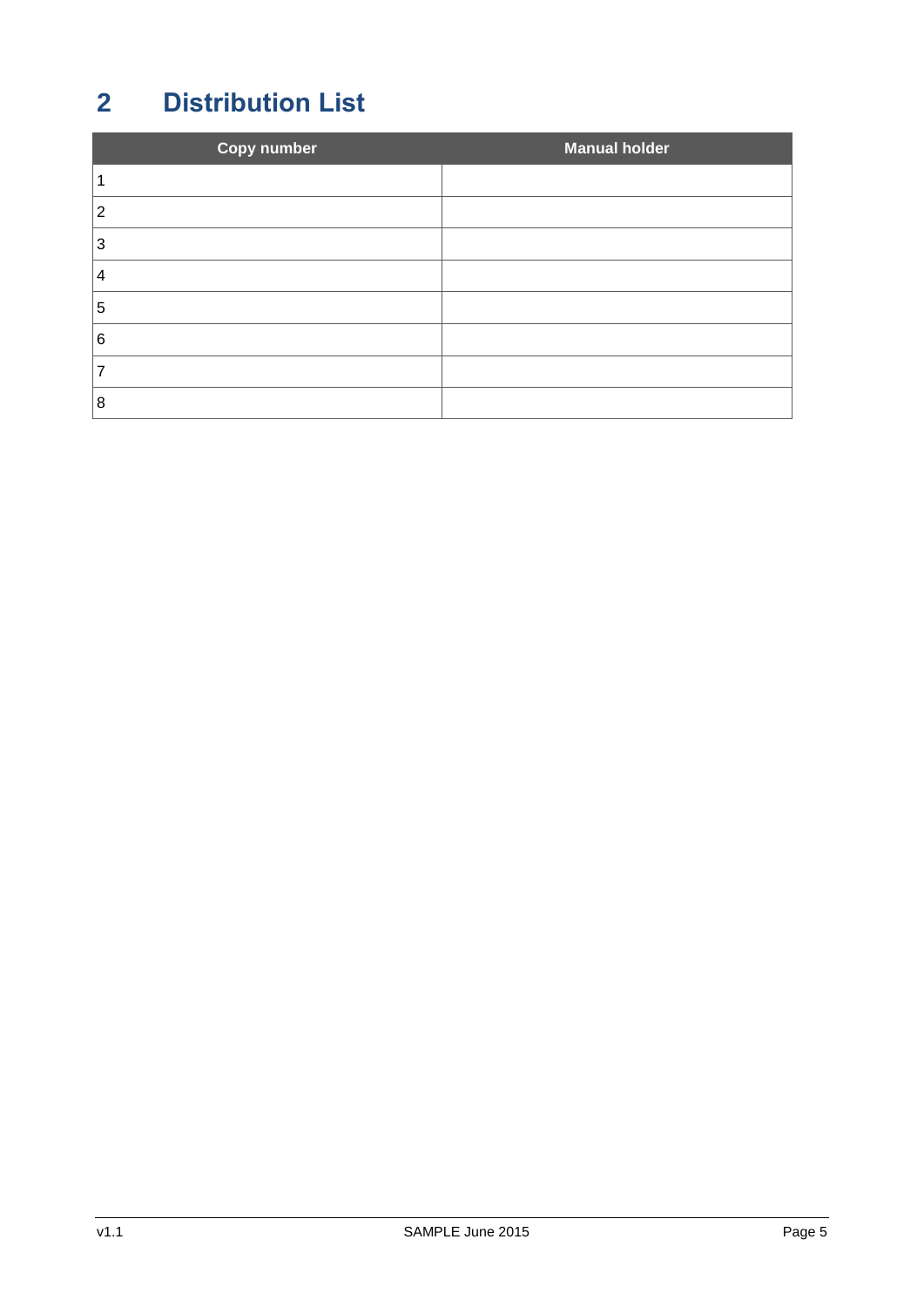# **Contents**

| 1            |                                        |                          | Applicability statement and responsible manager certification                                        | 4              |
|--------------|----------------------------------------|--------------------------|------------------------------------------------------------------------------------------------------|----------------|
| $\mathbf{2}$ |                                        | <b>Distribution List</b> |                                                                                                      | 5              |
|              | 2.1                                    |                          | List of Effective Pages                                                                              | $\overline{7}$ |
|              | 2.2                                    |                          | <b>Amendment Record</b>                                                                              | $\overline{7}$ |
| 3            |                                        | Introduction             |                                                                                                      | 8              |
| 4            |                                        |                          | <b>Training program management</b>                                                                   | 9              |
|              | 4.1                                    |                          | Qualifications                                                                                       | 9              |
|              | 4.2                                    |                          | Training/Quality Manager responsibilities                                                            | 9              |
|              | 4.3                                    |                          | Trainee eligibility assessment guidelines                                                            | 10             |
| 5            |                                        |                          | <b>Training procedures</b>                                                                           | 11             |
|              | 5.1                                    |                          | Approved training providers                                                                          | 11             |
| 6            |                                        |                          | Training for initial issue of a Part 1 WHR certification authorisation.                              | 12             |
|              | 6.1                                    |                          | Assessment for initial issue of a Part 1 certification authorisation                                 | 12             |
|              | 6.2                                    |                          | Assessment for re-issue of a Part 1 certification authorisation                                      | 12             |
|              | 6.3                                    |                          | Part 1 WHR training plan outline                                                                     | 13             |
| $\mathbf{7}$ |                                        |                          | <b>Excluded type training procedures</b>                                                             | 18             |
|              | 7.1                                    | Background               |                                                                                                      | 18             |
|              | 7.2                                    |                          | Scope of this section                                                                                | 18             |
|              | 7.3                                    |                          | Training procedure                                                                                   | 18             |
|              | 7.4                                    | Assessment               |                                                                                                      | 18             |
|              | 7.5                                    |                          | Authorisation issue                                                                                  | 18             |
|              | 7.6                                    |                          | <b>Notification to CASA</b>                                                                          | 18             |
| 8            |                                        |                          | Wood structures and fabric covered surfaces                                                          | 24             |
|              | 8.1                                    |                          | Inspect, test and repair fabric surfaces                                                             | 24             |
| 9            |                                        |                          | Inspect and repair aircraft wooden structures                                                        | 27             |
|              | 9.1                                    | Objectives               |                                                                                                      | 27             |
|              | 9.2                                    |                          | Reference material                                                                                   | 27             |
|              | 9.3                                    |                          | Theoretical knowledge                                                                                | 27             |
|              | 9.4                                    |                          | Practical training wood structure inspection and repair.                                             | 28             |
|              |                                        |                          | 10 Practical performance assessment                                                                  | 29             |
|              |                                        | 10.1 Activity            |                                                                                                      | 29             |
|              | <b>Appendix A</b><br><b>Appendix B</b> |                          | Aircraft for which excluded type training may be provided<br><b>Certification authorisation form</b> | 31<br>32       |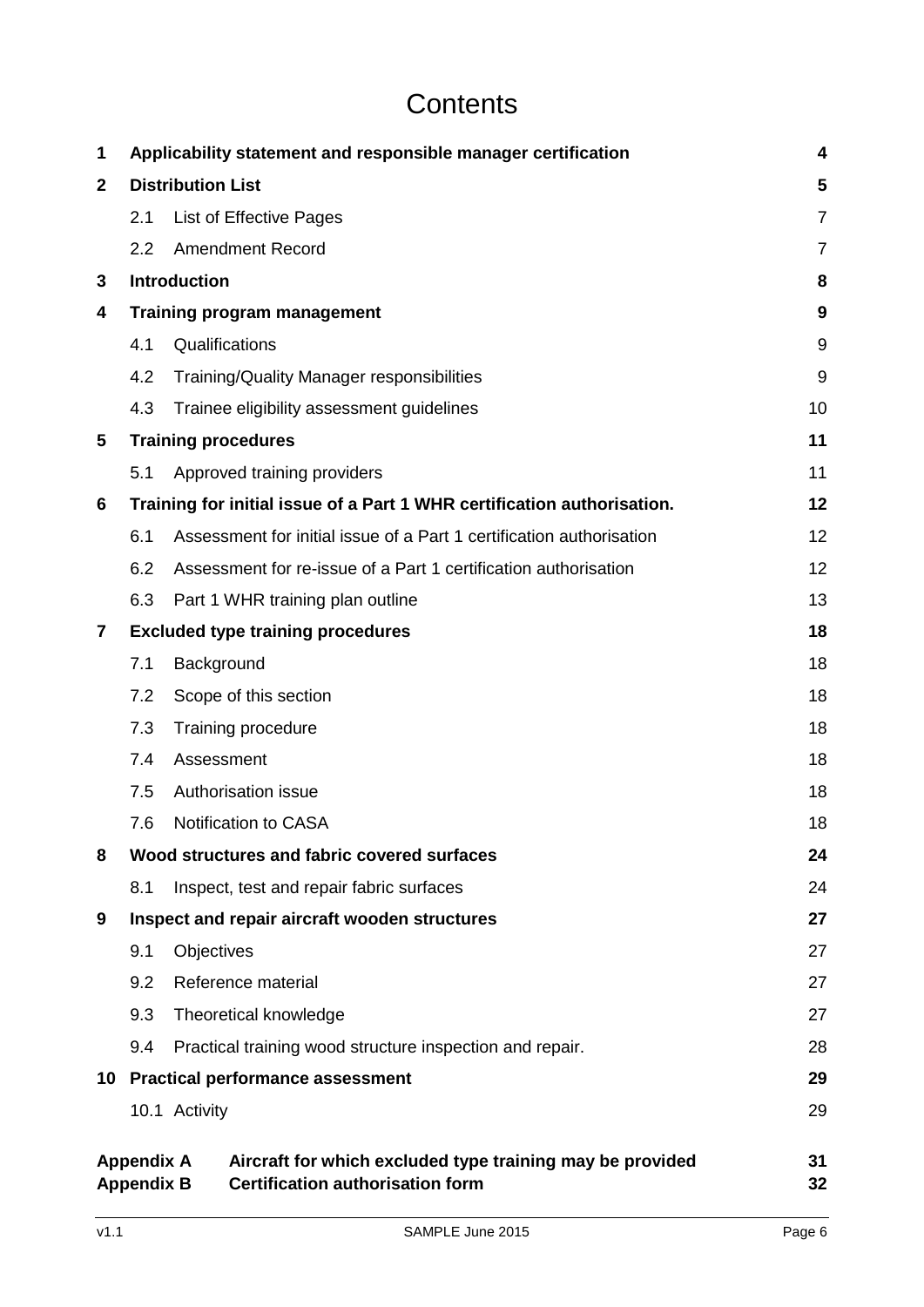## <span id="page-21-0"></span>**2.1 List of Effective Pages**

| Page       | <b>Issue date</b> |
|------------|-------------------|
| Cover page |                   |
| Page 1     |                   |
| Page 2     |                   |
| Page 3     |                   |
| Page 4     |                   |
| Page 5     |                   |
| Page 6     |                   |
| Page 7     |                   |
| Page 8     |                   |
| Page 9     |                   |
| Page 10    |                   |
| Page 11    |                   |
| Page 12    |                   |
| Page 13    |                   |
| Page 14    |                   |
| Page 15    |                   |
| Page 16    |                   |
| Page 17    |                   |

### <span id="page-21-1"></span>**2.2 Amendment Record**

| Amendment issue number | <b>Date</b> |
|------------------------|-------------|
| Initial Issue          |             |
|                        |             |
|                        |             |
|                        |             |
|                        |             |
|                        |             |
|                        |             |
|                        |             |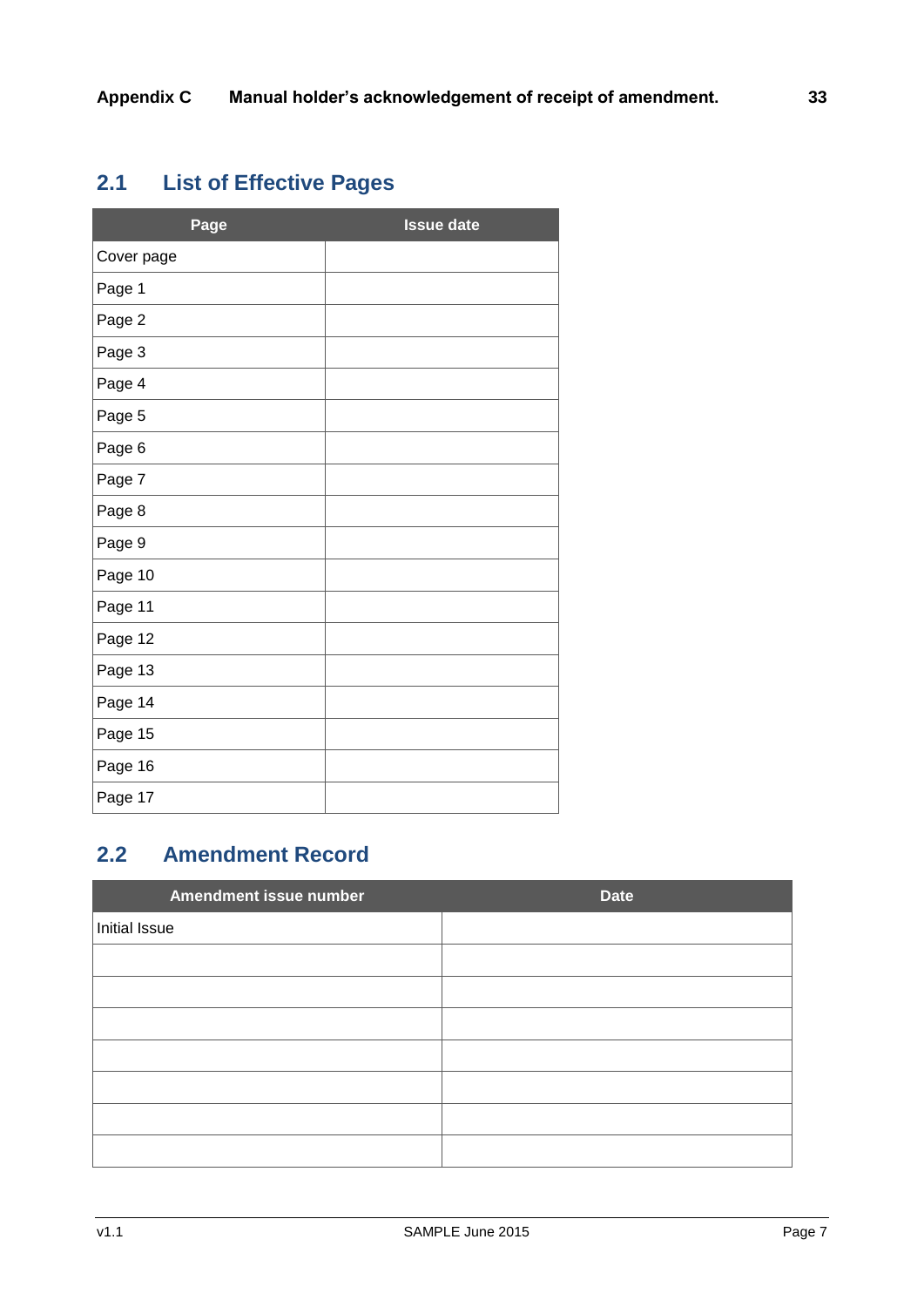## <span id="page-22-0"></span>**3 Introduction**

This document sets out the procedures, processes and documentation that will be followed for the purpose of training maintenance personnel in the maintenance of excluded aircraft systems, excluded aircraft types or WHR Part 1 aircraft as described under Section 5, 6, 8 or 10 of CAO 104.0.

Following these procedures, maintenance training staff will be able to:

- provide training in accordance with these procedures
- assess an employee's competencies in accordance with these procedures
- where appropriate, issue a certification authorisation in accordance with these procedures.

**Note**: For the purpose of this manual, employee means any individual who is performing or certifying for maintenance on behalf of and under the control of the COA holder.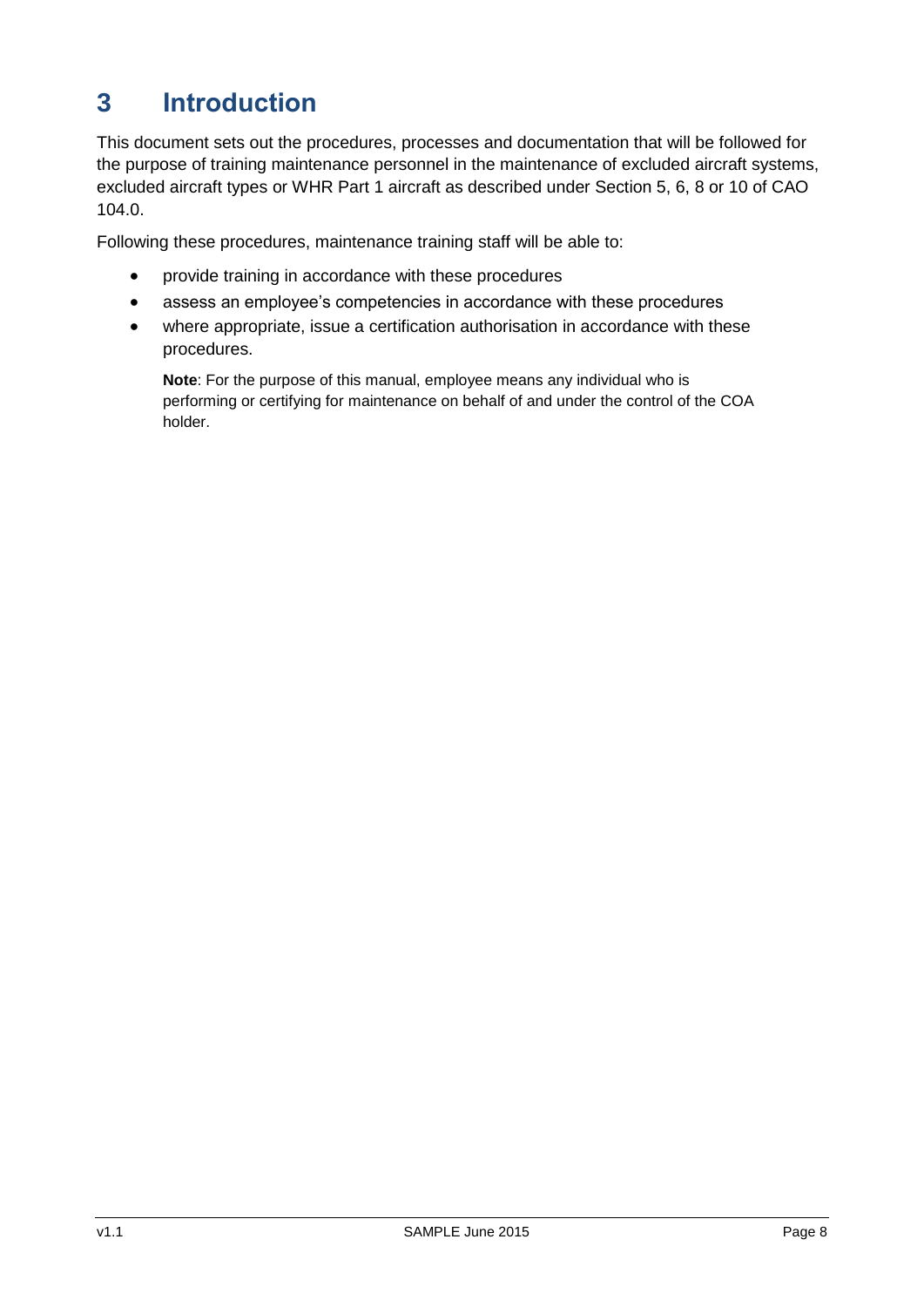## <span id="page-23-0"></span>**4 Training program management**

This program will be managed by a person appointed to act as the Training/Quality Manager.

### <span id="page-23-1"></span>**4.1 Qualifications**

A Training/Quality Manager must have the following attributes:

- credentials in quality management, acceptable experience in a training or quality management role, or acceptable experience in a maintenance supervision role
- a high level of understanding of the maintenance regulations in Parts 4 and 4A of CAR
- an understanding of the Part 66 licence regulations
- an understanding of workplace training and assessment processes
- a high level of understanding of the provisions and application of CAO 104.0
- a high level of understanding of the procedures set out in this training and assessment manual
- a high level of understanding of the responsibilities of the person administering the CAR 42ZC (6) delegation on behalf of the COA holder.

### <span id="page-23-2"></span>**4.2 Training/Quality Manager responsibilities**

The Training/Quality Manager will have the following responsibilities:

- assessment of training providers using the guidelines set out in Sections 5 and 7 of this manual
- if external training providers are to be engaged, assessment of the external provider to ensure that the provider is able to deliver the required training outcomes as set out in this manual
- ensuring that each training plan is configured to:
	- adequately meet the trainee's identified training needs
	- provide training in all aspects of the aircraft/engine that are unique to the aircraft/engine particularly features or techniques that would be unlikely to be encountered during normal performance of the trainee's licence privileges
- review training results for each trainee and determine whether the training objectives have been satisfactorily achieved
- issue certification authorisations upon satisfactory completion of training and assessment
- notify CASA within 5 months of issuing a certification authorisation for an excluded system or type, and again at the expiration of 6 months if in the opinion of the manager, the trainee has successfully completed the training and certification period
- monitor the training program, for effectiveness and amend the program if deficiencies are identified
- notify CASA of any amendments to the training programs set out in this manual and provide CASA with copies of the amended pages with the changes highlighted with change bars
- ensure that certification authorisations are only issued or re-issued while the COA holder holds a CASA delegation for the purpose of subregulation 42ZC (6) of CAR to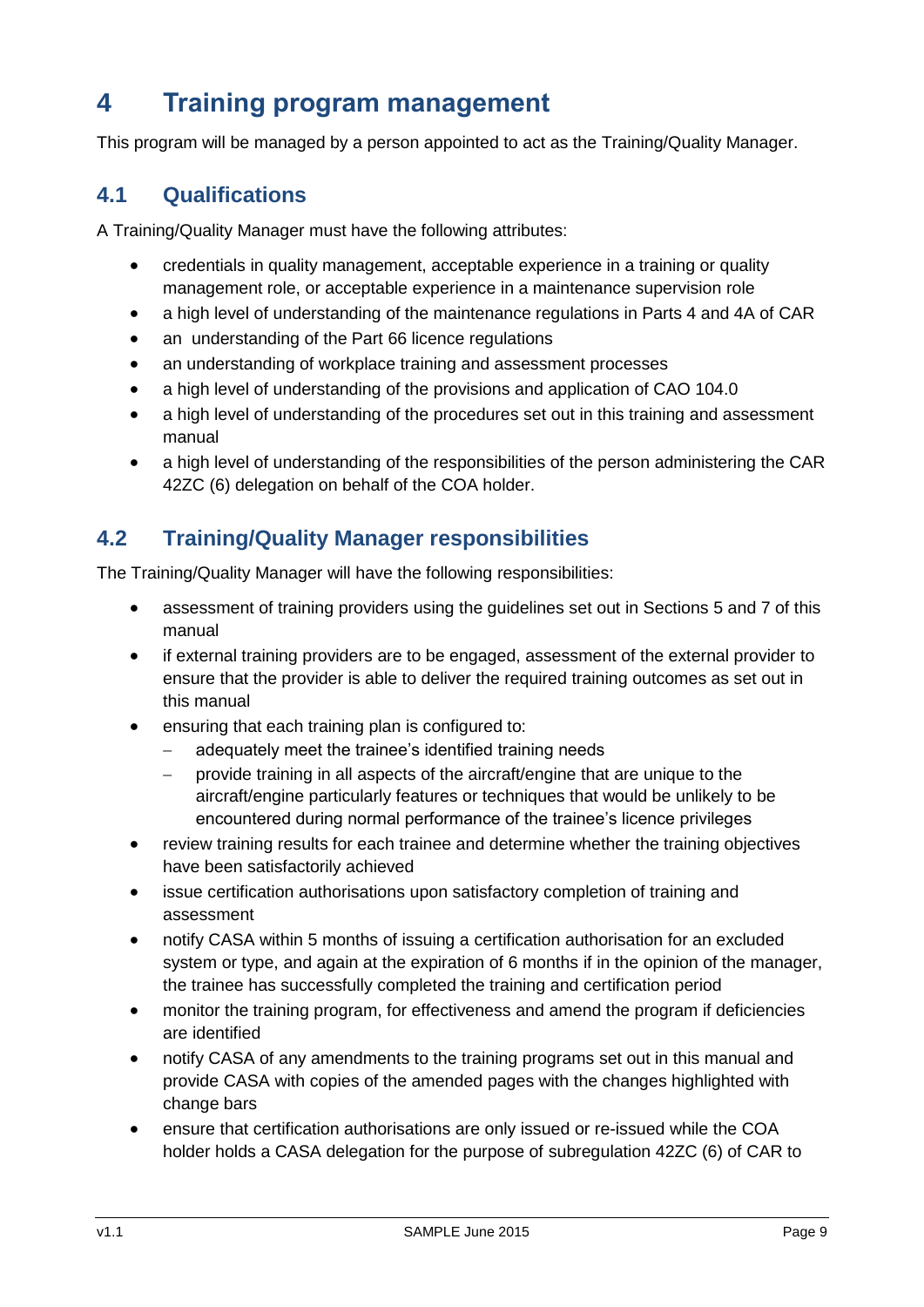issue certification authorisations to employees for the purpose of paragraph 42ZC (4) (e) of CAR.

### <span id="page-24-0"></span>**4.3 Trainee eligibility assessment guidelines**

In order to meet the requirements specified in CAO 104.0 the following course entry requirements will be applied:

- the trainee must possess a valid CASA Part 66 licence in the applicable subcategory for the aircraft for which training is to be provided.
- If training is for an excluded type or a Part 1 WHR certification authorisation, the trainee's licence must not be affected by an exclusion which would disallow maintenance of the particular aircraft (i.e. E9-fabric surfaces, E10 -wooden structures, E12-propellers).
- If training is for an excluded system the trainee must have the appropriate licence category and sub-category for the system as set out in the CASA Part 66 Manual of Standards.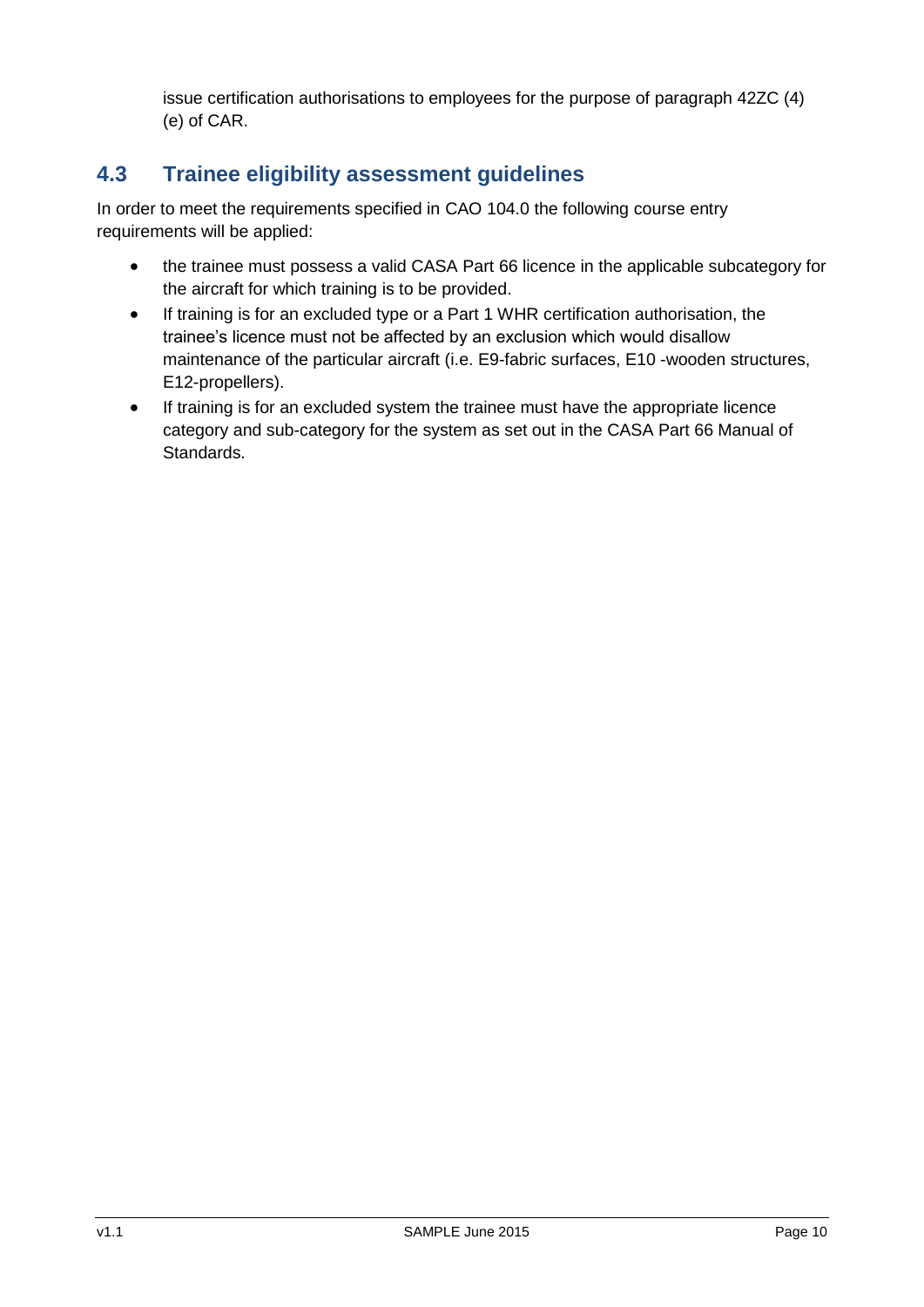# <span id="page-25-0"></span>**5 Training procedures**

**Guidance note:** The following training program will ensure that an individual is able to demonstrate the required competencies for the issue of a certification authorisation. The training program needs to include the following:

- training in the use of relevant data and documentation
- training in maintenance tasks that are unique to the aircraft, engine or system
- training in the application of any specialised maintenance techniques that are unique to the aircraft, engine or system
- training in the use of test equipment that is unique to the aircraft or engine.

### <span id="page-25-1"></span>**5.1 Approved training providers**

Instruction will be provided by personnel experienced and qualified in the type of maintenance training being given to an individual under this training plan.

Training will be given in an on-the-job format or a combination of on-the-job and theoretical training. The makeup of the training will be decided by the training manager, based on an assessment of the needs of the individual trainee and the complexity of the particular aircraft.

Training can be given by approved licence holders or task specialists with recognised skills and experience in the relevant discipline. In the case of ex-military aircraft, training may also be provided by non-licenced individuals who have provided or supervised maintenance for a particular Part 1 aircraft in the military environment or provided maintenance training for the particular aircraft in the military environment.

Approved training personnel will be listed in a register of trainers contained in each relevant section of this manual and be revised as instructors are added or removed.

The register will detail the names of approved trainers and their qualifications for the role.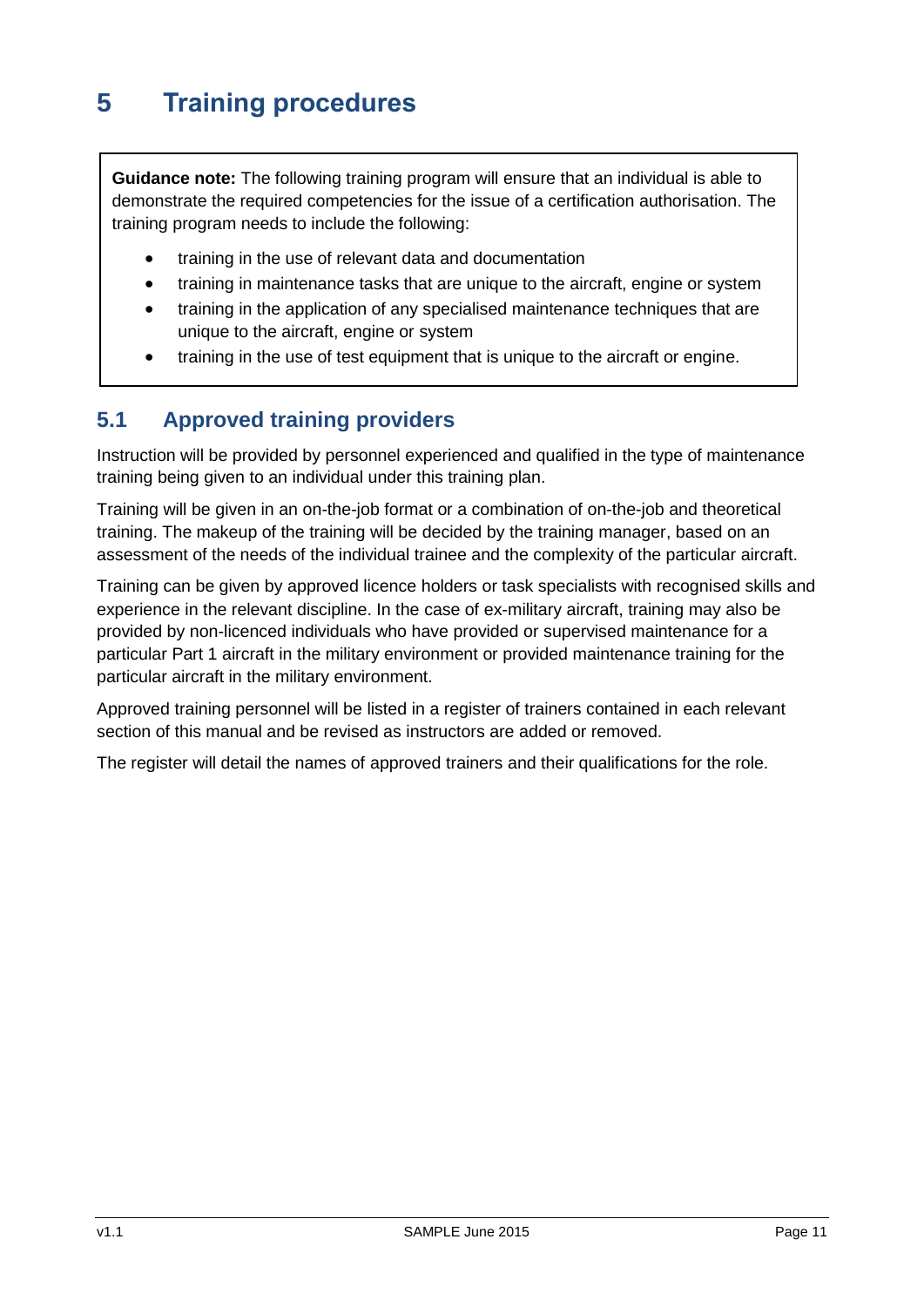# <span id="page-26-0"></span>**6 Training for initial issue of a Part 1 WHR certification authorisation.**

Part 1 WHR training will be given in accordance with the training plan in this section, which will be varied as required to reflect the individual's training needs and specific requirements of the aircraft for which training is to be given.

A record of training and assessment will be retained in the personnel file of the individual and maintained by the Training/Quality/Aircraft Maintenance Manager.

Training records will be made available to CASA for review, as required by CASA.

### <span id="page-26-1"></span>**6.1 Assessment for initial issue of a Part 1 certification authorisation**

Upon successful completion of training, a trainee will be assessed in accordance with the assessment guidelines set out in Section 10 of this manual. Assessment will be made by the approved training provider conducting the training. The results will be reviewed by the Training/Quality Manager.

If the Training/Quality Manager is satisfied that the trainee has achieved an acceptable level of competency in all knowledge topics listed in Table 1 and the maintenance tasks listed in Table 2, the trainee will be issued with a certification authorisation for the Part 1 aircraft in which the training and assessment was given. The certification authorisation will be valid for not more than 2 years from the date of issue.

Personnel holding current Part 66 licences in the category and ratings that cover a particular Part 1 aircraft will be deemed to have met the training requirements as specified in Section 8 of CAO 104.0 and may be issued with a Part 1 certification authorisation.

Personnel who hold a CASA issued maintenance authorisation issued under regulation 33B or paragraph 42ZC (6) of CAR will be deemed to have met the training requirements as specified in section 8 of CAO 104.0; and may be issued a Part 1 certification authorisation.

### <span id="page-26-2"></span>**6.2 Assessment for re-issue of a Part 1 certification authorisation**

At the end of a 2 year period since issue or reissue of a certification authorisation, the Training/Quality Manager must assess the trained WHR employee to re-issue the certification authorisation for a further 2 years.

If, in the view of the Training/Quality Manager, no additional or refresher training is required, the certification authorisation may be reissued accordingly.

If, in the view of the Training/Quality Manager, further training is required, a training plan will be drawn up based on the assessed training needs.

Training for re-issue may be given by an authorised trainer or an employee who holds an equivalent valid certification authorisation.

Certification authorisations held by employees on the basis of a CASA issued authorisation or type rating, may be reissued without further assessment at the Training/Quality Manager's discretion.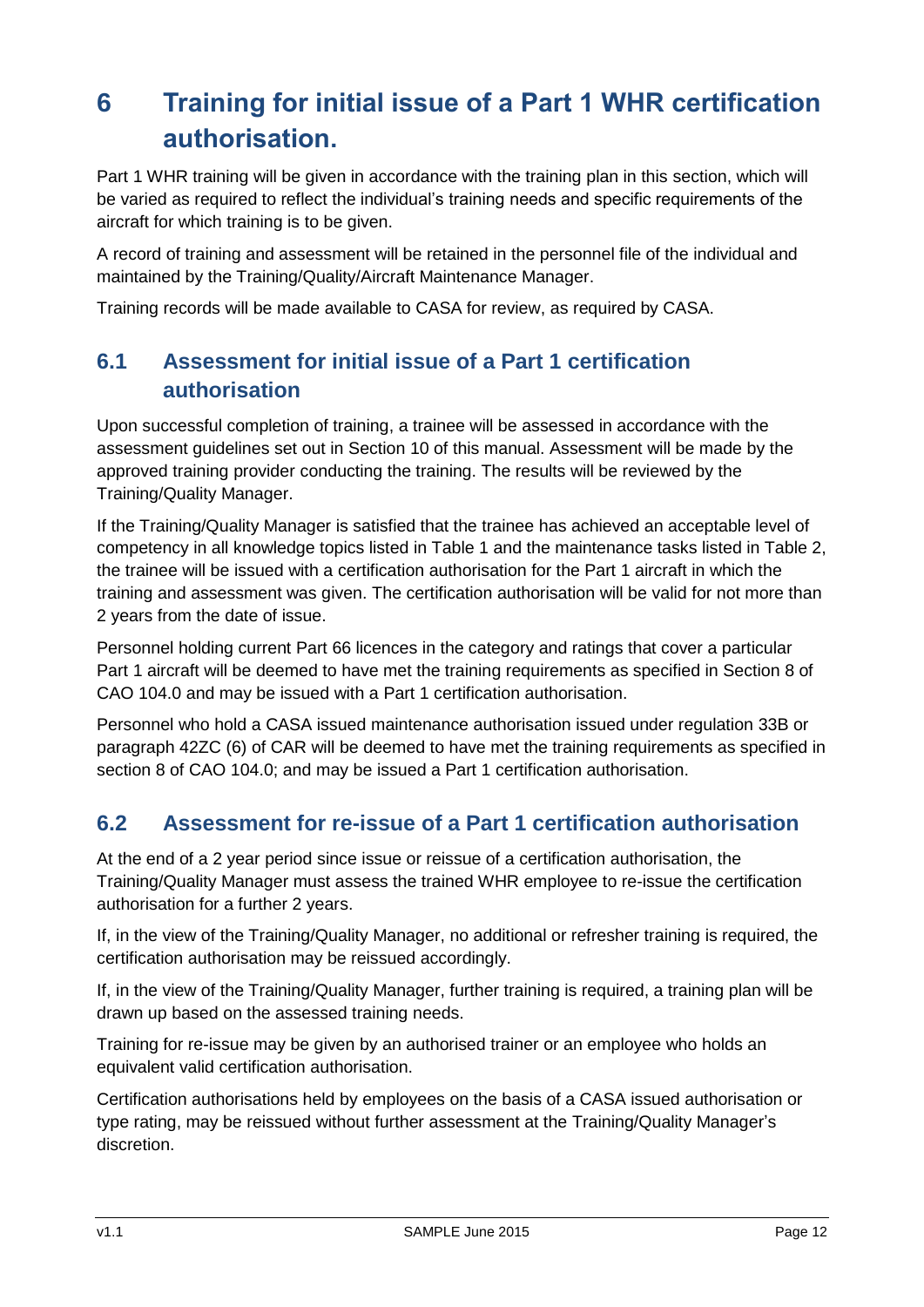### <span id="page-27-0"></span>**6.3 Part 1 WHR training plan outline**

#### **MAINTENANCE TRAINING PROGRAM**

|               |            | COA Number |
|---------------|------------|------------|
| Aircraft Type | Model…………… | Engine     |

Trainee………………………………………………..

#### 6.3.1 Objectives and outcomes

The Training/Quality Manager will ensure that a person is properly trained in the knowledge elements (Table 1 below) and maintenance procedures (Table 2) that are specific to the type of aircraft.

On completion of the training, the trainee will have demonstrated the competencies required to maintain the type of aircraft to an acceptable standard of airworthiness in accordance with the relevant instructions for continuing airworthiness.

#### 6.3.2 Reference material

- CAO 104.0
- Part 4 and 4A of CAR
- Applicable aircraft or system maintenance data.

#### 6.3.3 Processes

This training plan is based on the use of on-the-job training that will be provided using the aircraft and maintenance facilities of ………………..

Training and assessment will be provided by an employee or contractor of ................................. who has the knowledge, qualifications and licence/authorisation required to perform and certify for completion of the maintenance for which the training is provided. Training in knowledge topics must verify that the trainee meets the appropriate knowledge level. If deemed appropriate, external training providers may be engaged to provide supplementary theory instruction or skills training in particular special processes or techniques.

#### 6.3.4 Explanation of knowledge levels

### **6.3.4.1 Level 1**

A familiarity with the principal elements of the topic such that the following trainee objectives are met:

- familiar with the basic elements of the topic
- able to give a simple description of the topic, using common words and examples
- able to use typical terms.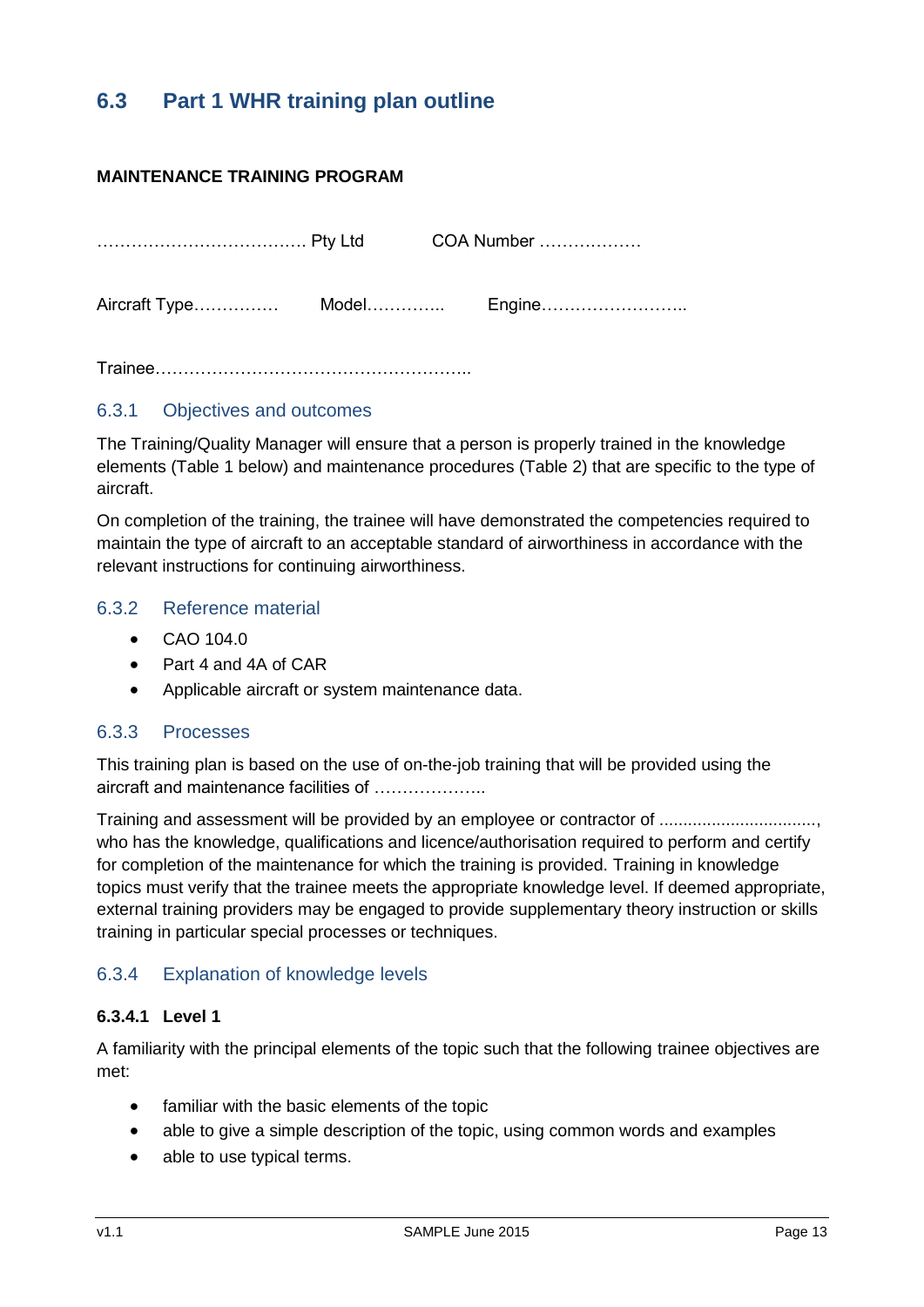### **6.3.4.2 Level 2**

A general knowledge of the theoretical and practical aspects of the topic and an ability to apply that knowledge, such that the following trainee objectives are met:

- understand the theoretical fundamentals of the topic
- give a general description of the topic using, as appropriate, typical examples
- demonstrate awareness of practical applications of the topic.

#### **6.3.4.3 Level 3**

A detailed knowledge of the theoretical and practical aspects of the topic, and a capacity to combine and apply the separate elements of knowledge in a logical and comprehensive manner, such that the following trainee objectives are met:

- describe the underlying intent and implications of the topic
- give a detailed description of the topic using theoretical fundamentals and specific examples
- explain in detail the theoretical and practical application of the topic.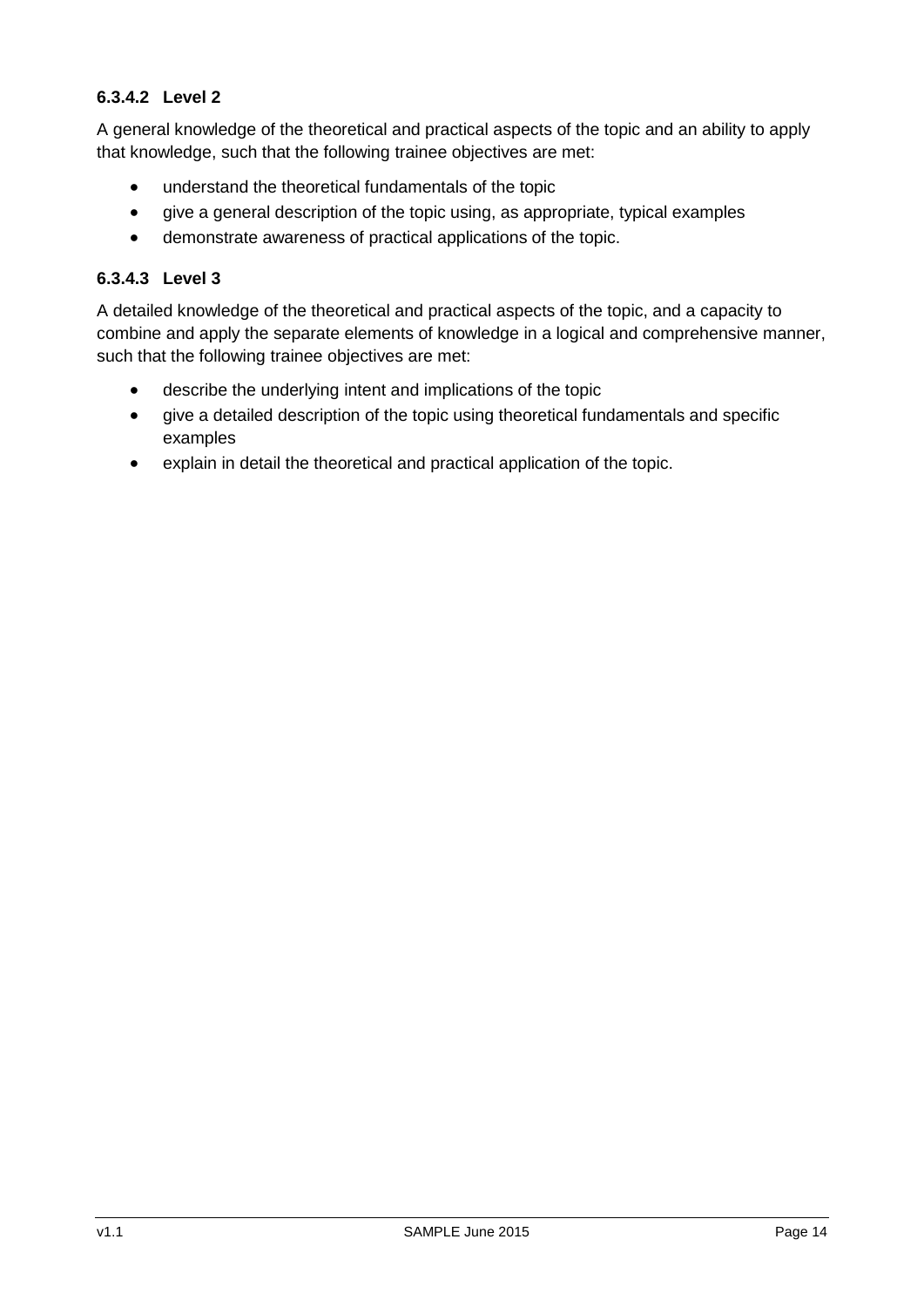### **Table 1 – Knowledge elements Part 1 WHR**

| <b>Topic</b>                                                                                                                                                                                                          |   | <b>Achieved</b> |                       |
|-----------------------------------------------------------------------------------------------------------------------------------------------------------------------------------------------------------------------|---|-----------------|-----------------------|
|                                                                                                                                                                                                                       |   | Y/N             | Date and<br>Signature |
| Source appropriate data references for each maintenance task.                                                                                                                                                         | 3 |                 |                       |
| Demonstrate an understanding of where to find:<br>inspection wear limits<br>damage limits<br>$\bullet$<br>acceptable repair practices<br>• service life limitation<br>maintenance instructions<br>special inspections | 3 |                 |                       |

### **Table 2 – Maintenance procedures**

| <b>Ground handling</b>                                                                                                                                                                                           |     | <b>Competent</b>      |  |  |
|------------------------------------------------------------------------------------------------------------------------------------------------------------------------------------------------------------------|-----|-----------------------|--|--|
|                                                                                                                                                                                                                  | Y/N | Date and<br>Signature |  |  |
| Demonstrate familiarity with:<br>mooring<br>٠<br>earth points<br>٠<br>towing and turning limits<br>ground power starting<br>(Insert additional specific items if required)                                       |     |                       |  |  |
| Inspections                                                                                                                                                                                                      |     | Competent             |  |  |
|                                                                                                                                                                                                                  | Y/N | Date and<br>Signature |  |  |
| Perform under supervision:<br>daily Inspection<br>٠<br>25 hour inspection and service<br>$\bullet$<br>50 hour inspection and service<br>٠<br>Annual inspection<br>(Insert additional specific items if required) |     |                       |  |  |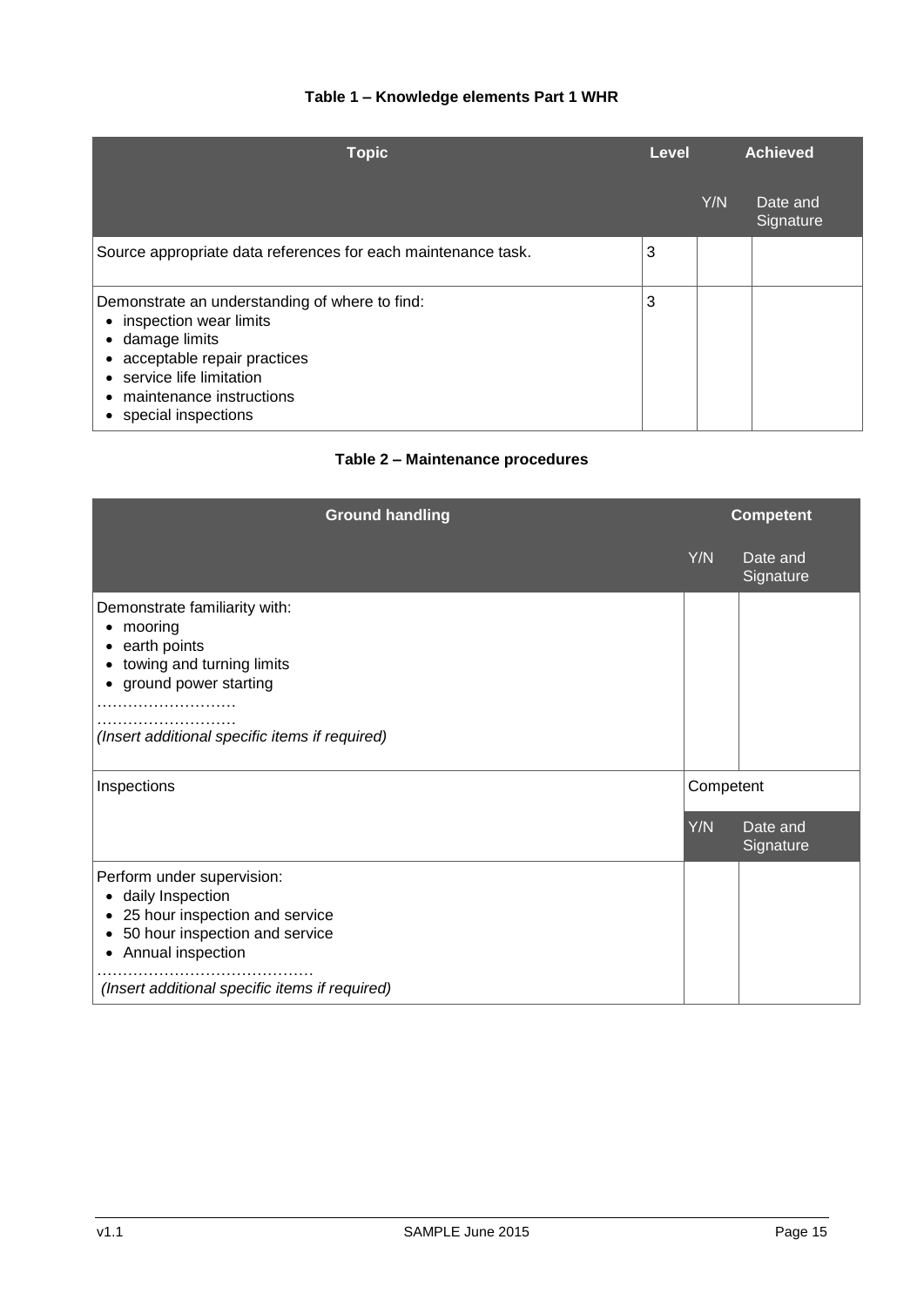| <b>Airframe</b>                                                                                                                                                                                                                                                                                                                                                                                     |     | <b>Competent</b>      |
|-----------------------------------------------------------------------------------------------------------------------------------------------------------------------------------------------------------------------------------------------------------------------------------------------------------------------------------------------------------------------------------------------------|-----|-----------------------|
|                                                                                                                                                                                                                                                                                                                                                                                                     | Y/N | Date and<br>Signature |
| Jacking and levelling - Demonstrate knowledge of:<br>Safety precautions during jacking<br>Jacking points<br>Levelling points                                                                                                                                                                                                                                                                        |     |                       |
| Control surface travel checks - Demonstrate an understanding of control surface<br>travel limits, and competency in the use of any aircraft specific travel measuring<br>equipment such as travel gauges etc                                                                                                                                                                                        |     |                       |
| (Delete if only standard tools and procedures required)                                                                                                                                                                                                                                                                                                                                             |     |                       |
| Undercarriage functional tests<br>Strut charging - Demonstrate use of any aircraft specific strut charging equipment or<br>techniques                                                                                                                                                                                                                                                               |     |                       |
| (Delete if only standard tools and procedures required)                                                                                                                                                                                                                                                                                                                                             |     |                       |
| Flight control system rigging<br>Flight control system – if applicable, demonstrate competency in aircraft specific<br>techniques required when removing, replacing or adjusting the<br>system                                                                                                                                                                                                      |     |                       |
| (Delete if only standard tools and procedures required)                                                                                                                                                                                                                                                                                                                                             |     |                       |
| Pressurisation tests (if applicable) - Demonstrate competency in setting up and<br>operating ground pressurisation unit and an understanding of any aircraft specific<br>safety requirements                                                                                                                                                                                                        |     |                       |
| (Delete if no specific differences to other pressurised aircraft)                                                                                                                                                                                                                                                                                                                                   |     |                       |
| Crew oxygen system (if applicable) - Demonstrate competence in any applicable<br>aircraft specific techniques when servicing crew oxygen system                                                                                                                                                                                                                                                     |     |                       |
| (Delete if no specific differences to other pressurised aircraft)                                                                                                                                                                                                                                                                                                                                   |     |                       |
| Explosive devices - Demonstrate comprehensive understanding of safety<br>requirements and maintenance procedures related to:<br>ground safety-disarming<br>safety requirements before entering cockpit<br>flight arming<br>removing and installing ejection seats                                                                                                                                   |     |                       |
| (Delete if no explosive devices fitted)                                                                                                                                                                                                                                                                                                                                                             |     |                       |
| Structure- Special repair techniques - Demonstrate competency in repairing any of<br>the following if applicable:<br>bonded wood sandwich construction (such as ply/balsa/ply)<br>٠<br>laminated plywood<br>wood box beams<br>composite structures<br>fabric covering and repairs<br>$\bullet$<br>(For each aircraft, delete if not required or insert additional training headings as<br>required) |     |                       |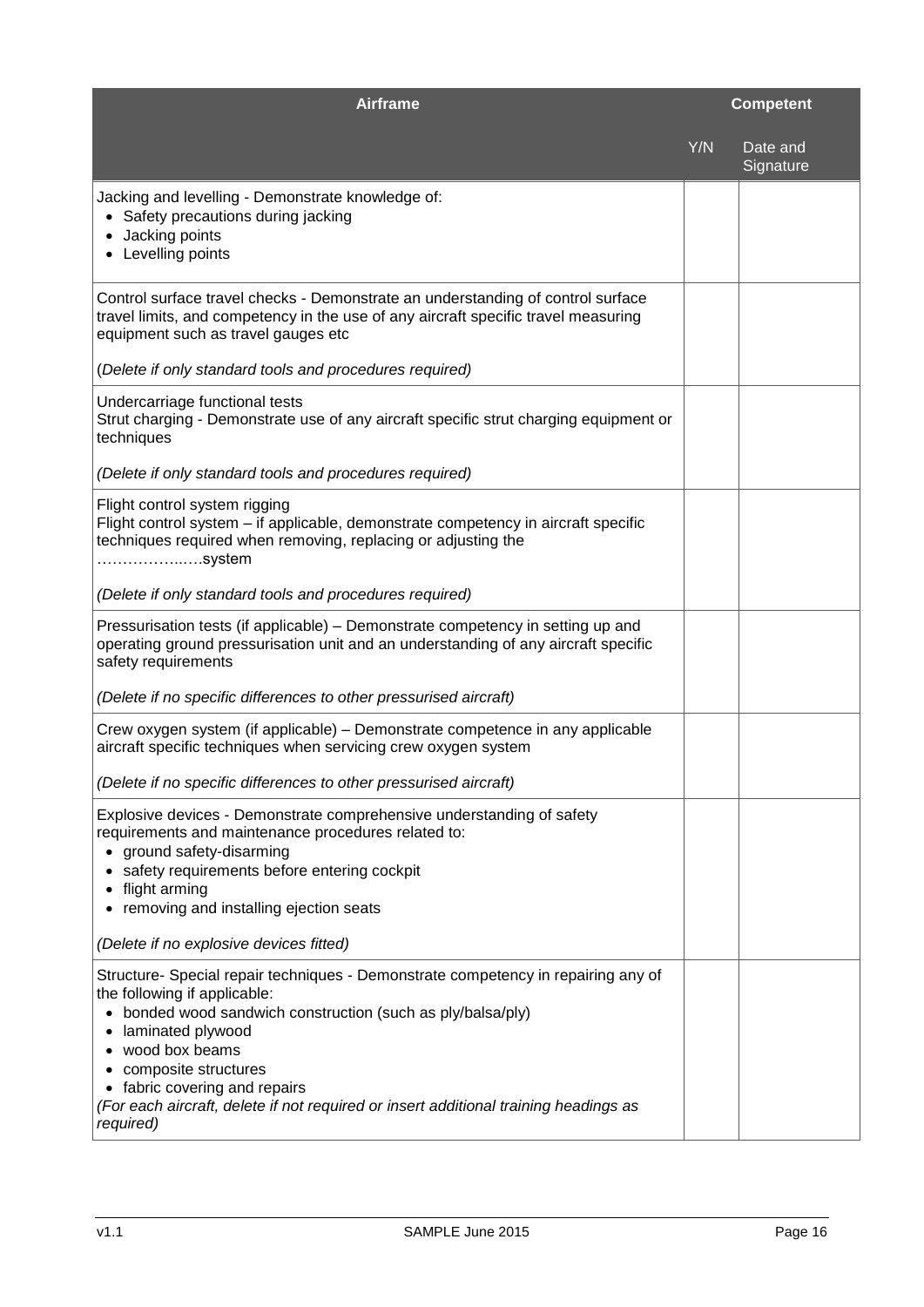| <b>Engine</b>                                                                                                                                                                                                                                                                                                                                                                             | <b>Competent</b> |                       |  |  |
|-------------------------------------------------------------------------------------------------------------------------------------------------------------------------------------------------------------------------------------------------------------------------------------------------------------------------------------------------------------------------------------------|------------------|-----------------------|--|--|
|                                                                                                                                                                                                                                                                                                                                                                                           | Y/N              | Date and<br>Signature |  |  |
| General - Demonstrate competency to carry out the following tasks to an acceptable<br>standard of airworthiness:<br>compressor/engine wash<br>$\bullet$<br>compressor/engine inspection<br>• oil sampling<br>fuel system component changes and rigging<br>• fuel control unit installation and rigging                                                                                    |                  |                       |  |  |
| Engine ground runs-high powered aircraft<br>Demonstrate situational awareness with regard to danger zones around intakes and<br>propeller/jet exhaust.<br>Select run-up area where noise and propeller/jet blast will not create hazards to<br>others.<br>Demonstrate proper aircraft anchoring procedures.<br>Conduct engine runs observing any type-specific precautions and procedures |                  |                       |  |  |

At the successful completion of the training and assessment in each task, the quality manager will be notified that the trainee is eligible for issue of a certification authorisation.

### **Table 3– Training providers for Part 1 WHR Maintenance**

| <b>Name</b> | Authorised to provide training on: | Qualifications |
|-------------|------------------------------------|----------------|
|             |                                    |                |
|             |                                    |                |
|             |                                    |                |
|             |                                    |                |
|             |                                    |                |
|             |                                    |                |
|             |                                    |                |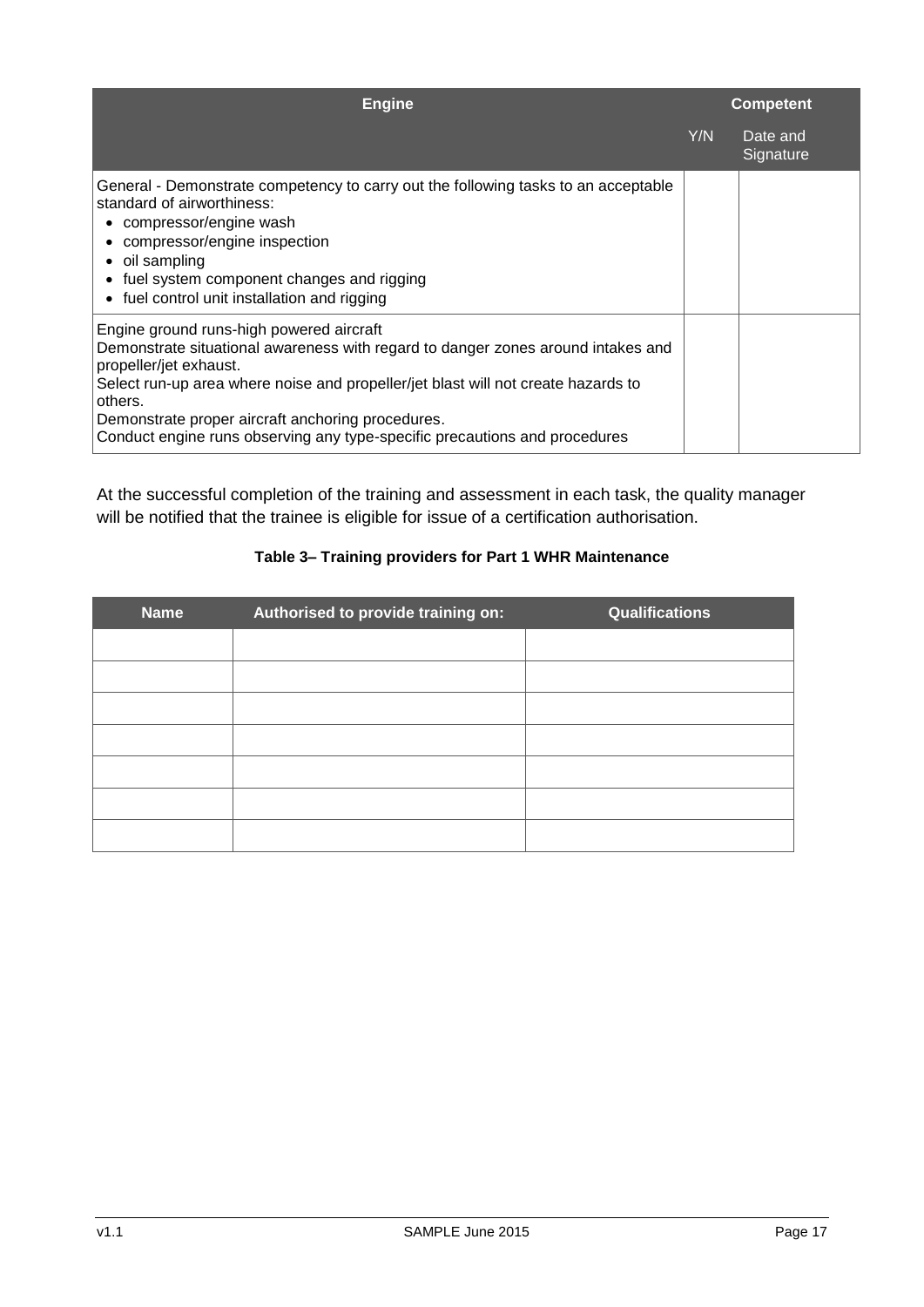## <span id="page-32-0"></span>**7 Excluded type training procedures**

### <span id="page-32-1"></span>**7.1 Background**

This section describes the procedures that will be followed by ………………when training and assessing an employee for the purpose of issuing a certification authorisation for one or more excluded aircraft types.

### <span id="page-32-2"></span>**7.2 Scope of this section**

Training and authorisation under this section will only be given for those excluded aircraft types described for the purpose in the Table 2 of Appendix IX of the Part 66 MOS, and will be confined to aircraft listed in section 10 of this manual

### <span id="page-32-3"></span>**7.3 Training procedure**

A trainee will be trained in the theory and practical elements listed in Tables 4 and/or 5 and 6 of this manual. This training will be given as class-room training and/or on-the-job training.

Class-room training will only be provided for engines, or engine systems if in the opinion of the Training/Quality Manager, a particular aspect of an engine or engine system is sufficiently complex to require more than on-the-job training instruction.

### <span id="page-32-4"></span>**7.4 Assessment**

A trainee will be assessed during the course of the training and a final assessment will be at completion, using the guidelines set out in Annex A of this manual.

Assessment will be made by the training provider and the results will be reviewed by the Training/Quality Manager.

### <span id="page-32-5"></span>**7.5 Authorisation issue**

If a trainee is assessed as having met the required competency standards, the Training/Quality Manager will issue a certification authorisation for the aircraft (engine) type for which the training was given.

A certification authorisation for an excluded aircraft type will be issued for a period of 6 months and will not be renewable.

### <span id="page-32-6"></span>**7.6 Notification to CASA**

At the completion of 5 months from the date of issue of a certification authorisation to an employee, the Training/Quality Manager will send a preliminary notification to CASA Permissions Application Centre (PAC).

The notification needs to include the following details:

- name and COA number of the organisation
- name and ARN of the employee
- the excluded aircraft type for which the authorisation has been issued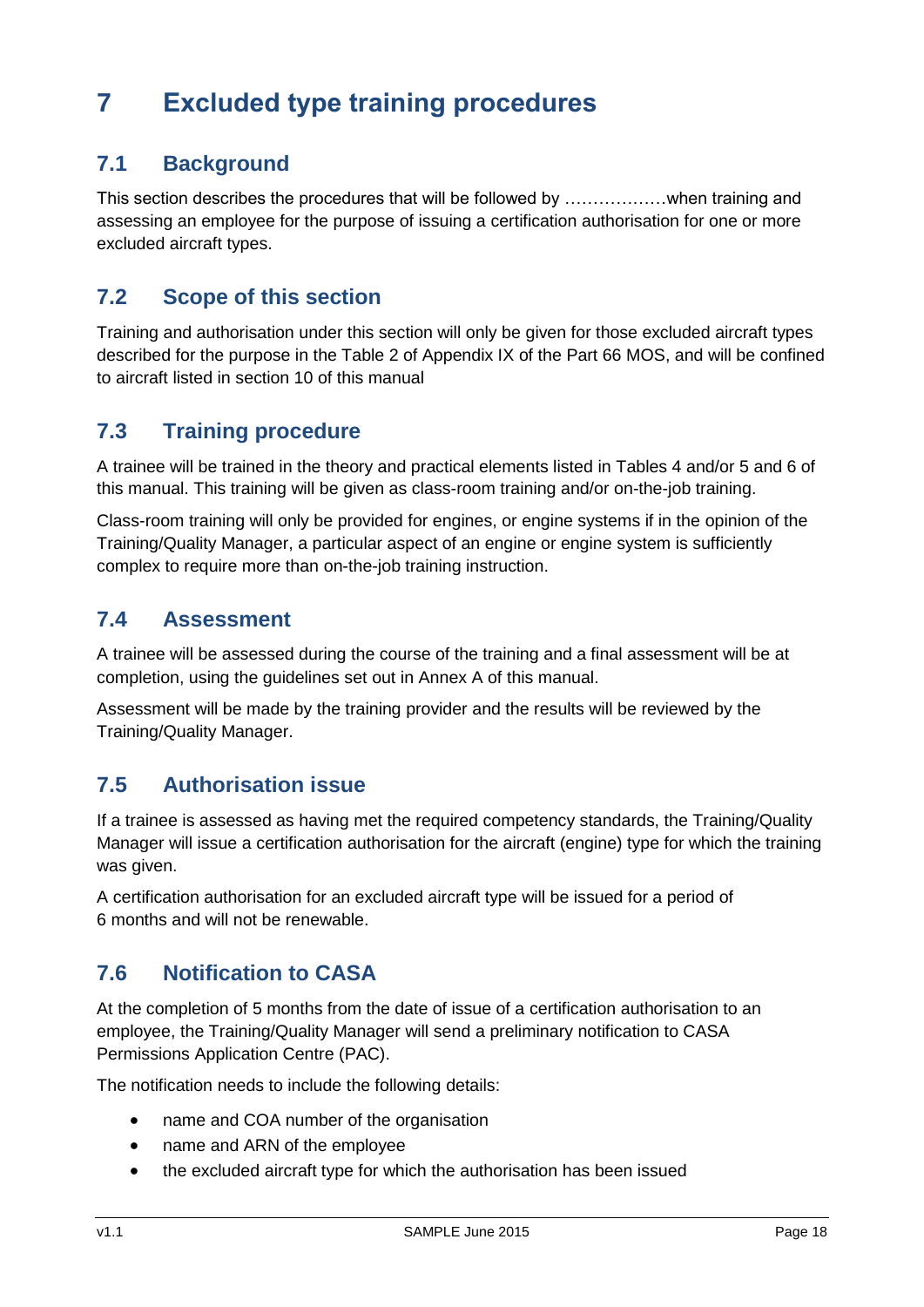- date at which the authorisation was issued
- name and position of the person making the notification.

At the completion of 6 months, the Training/Quality Manager will advise CASA that the Licensed Aircraft Maintenance Engineer (LAME) has successfully completed the excluded type training and has satisfactorily exercised the privileges of the certification authorisation for 6 months.

#### **Table 4 – Instruction plan- Piston Engines**

| <b>ATA</b><br><b>Chapter</b> | <b>Elements</b>                                                                                                                                                                                | <b>Required?</b><br>Y/N | <b>Theory</b><br><b>Assessment</b><br>Person/Sign/<br><b>Date</b> | <b>Practical</b><br><b>Assessment</b><br>Person/Sign/<br><b>Date</b> | <b>Quality Assurance</b><br>Person/Sign/Date |
|------------------------------|------------------------------------------------------------------------------------------------------------------------------------------------------------------------------------------------|-------------------------|-------------------------------------------------------------------|----------------------------------------------------------------------|----------------------------------------------|
| 70                           | Standard practices-engines                                                                                                                                                                     |                         |                                                                   |                                                                      |                                              |
| 70A                          | Constructional arrangement<br>and operation (carburettors,<br>fuel injection systems,<br>induction, exhaust and<br>cooling systems,<br>supercharging/<br>turbocharging, lubricating<br>systems |                         |                                                                   |                                                                      |                                              |
| 70B                          | Engine performance                                                                                                                                                                             |                         |                                                                   |                                                                      |                                              |
| 71                           | Powerplant                                                                                                                                                                                     |                         |                                                                   |                                                                      |                                              |
| 73                           | Engine fuel and control                                                                                                                                                                        |                         |                                                                   |                                                                      |                                              |
| <b>73A</b>                   | <b>FADEC</b>                                                                                                                                                                                   |                         |                                                                   |                                                                      |                                              |
| 74                           | Ignition                                                                                                                                                                                       |                         |                                                                   |                                                                      |                                              |
| 76                           | Engine control                                                                                                                                                                                 |                         |                                                                   |                                                                      |                                              |
| 77                           | Engine control systems                                                                                                                                                                         |                         |                                                                   |                                                                      |                                              |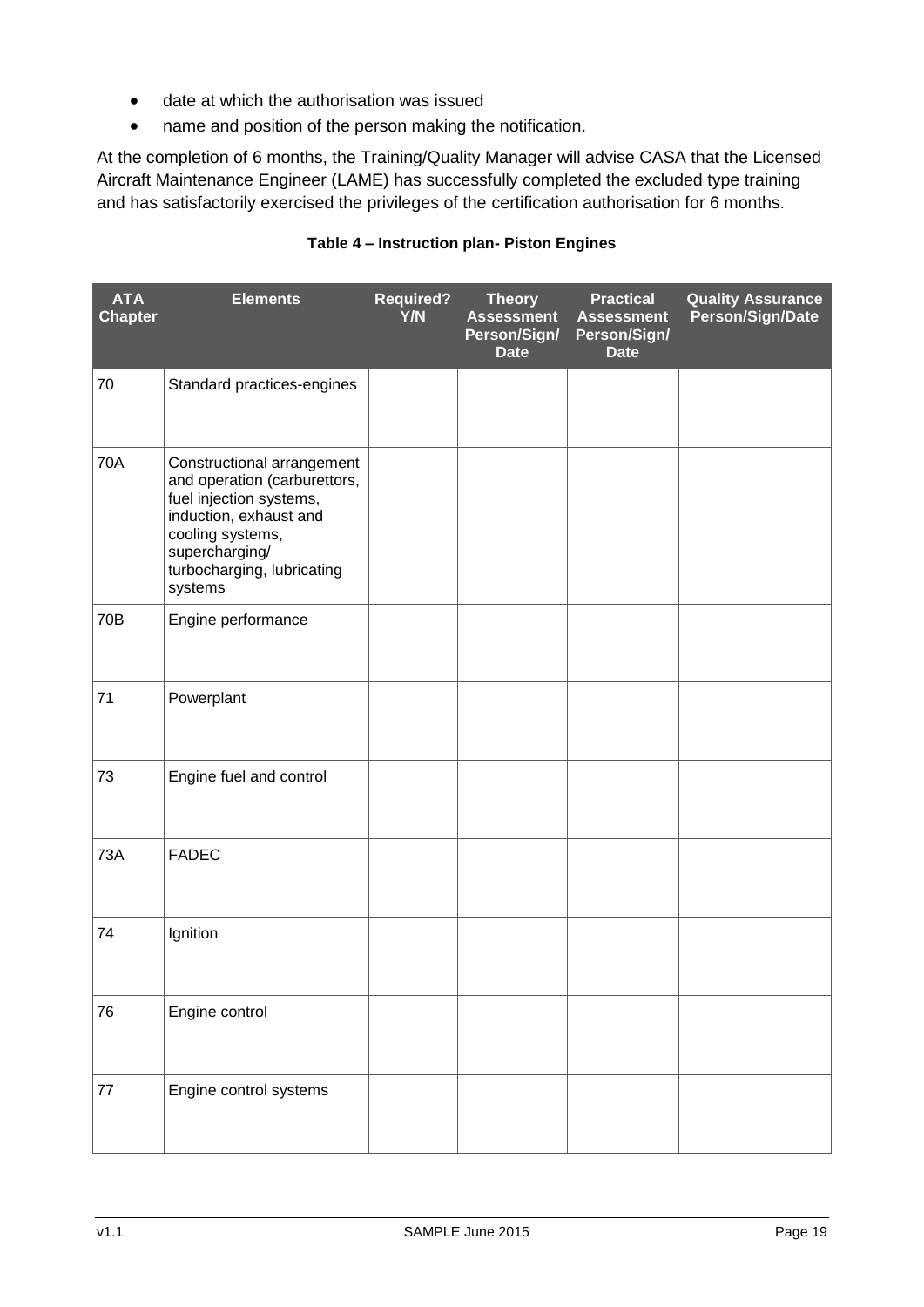| <b>ATA</b><br><b>Chapter</b> | <b>Elements</b>     | <b>Required?</b><br>Y/N | <b>Theory</b><br><b>Assessment</b><br>Person/Sign/<br><b>Date</b> | <b>Practical</b><br><b>Assessment</b><br>Person/Sign/<br><b>Date</b> | <b>Quality Assurance</b><br>Person/Sign/Date |
|------------------------------|---------------------|-------------------------|-------------------------------------------------------------------|----------------------------------------------------------------------|----------------------------------------------|
| 79                           | Oil                 |                         |                                                                   |                                                                      |                                              |
| 80                           | Starting            |                         |                                                                   |                                                                      |                                              |
| 81                           | Turbines            |                         |                                                                   |                                                                      |                                              |
| 82                           | Water injection     |                         |                                                                   |                                                                      |                                              |
| 83                           | Accessory gearboxes |                         |                                                                   |                                                                      |                                              |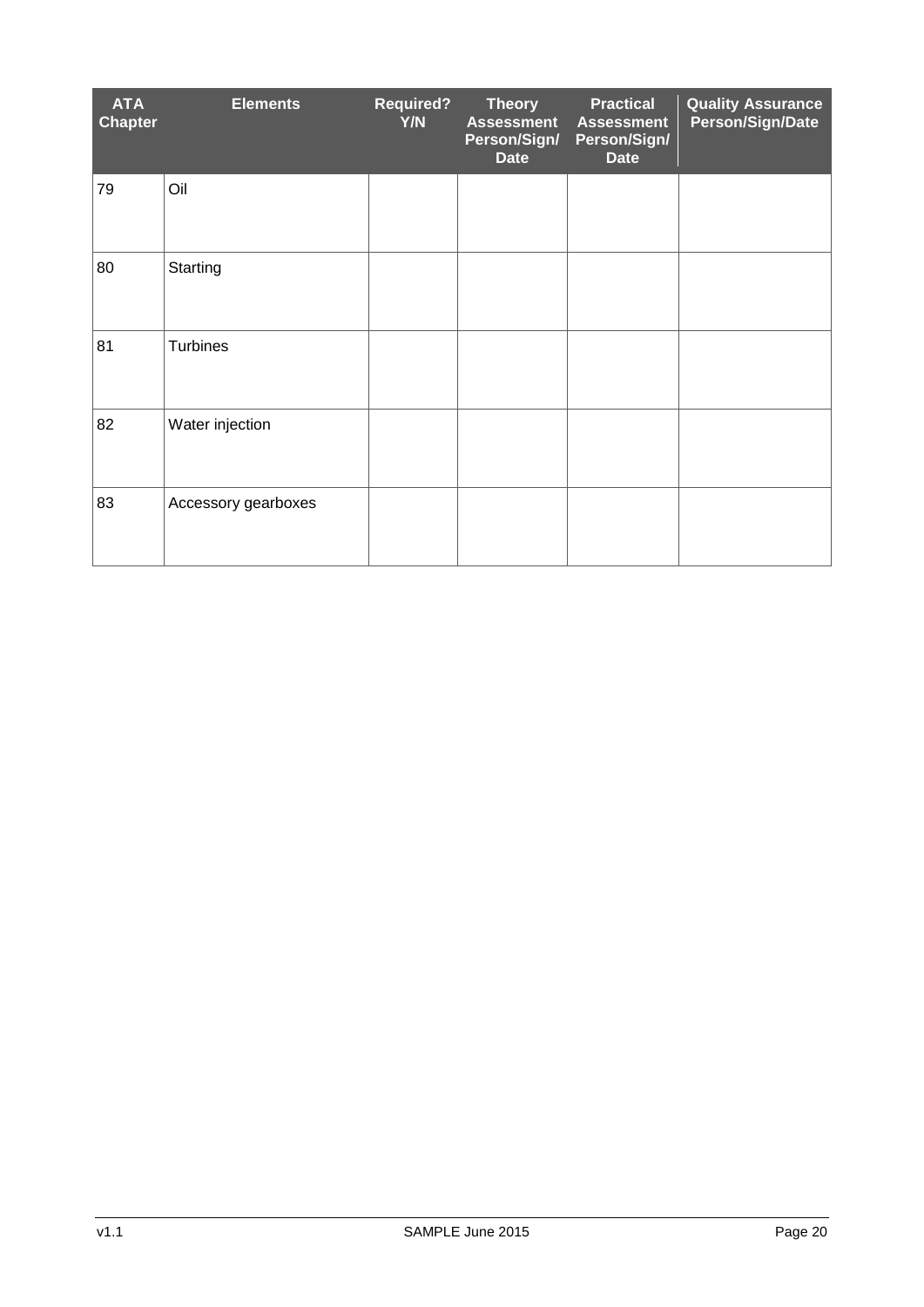| <b>ATA Chap</b> | <b>Elements</b>                                                                                                                                                                         | <b>Required?</b><br>Y/N | <b>Theory</b><br><b>Assessment</b><br>Person/Sign/<br><b>Date</b> | <b>Practical</b><br><b>Assessment</b><br>Person/Sign/<br><b>Date</b> | Quality<br><b>Assurance</b><br><b>Person/Sign/Date</b> |
|-----------------|-----------------------------------------------------------------------------------------------------------------------------------------------------------------------------------------|-------------------------|-------------------------------------------------------------------|----------------------------------------------------------------------|--------------------------------------------------------|
| 49              | Auxiliary power<br>(APUs)                                                                                                                                                               |                         |                                                                   |                                                                      |                                                        |
| 70              | Standard<br>practices-engines                                                                                                                                                           |                         |                                                                   |                                                                      |                                                        |
| <b>70A</b>      | Constructional<br>arrangement and<br>operation<br>(installation, inlet,<br>compressors,<br>combustion<br>section, turbine<br>section, bearings<br>and seals,<br>lubrication<br>systems) |                         |                                                                   |                                                                      |                                                        |
| 70B             | Engine<br>performance                                                                                                                                                                   |                         |                                                                   |                                                                      |                                                        |
| 71              | Powerplant                                                                                                                                                                              |                         |                                                                   |                                                                      |                                                        |
| 72              | Engine turbine<br>and turboprop and<br>ducted fan and<br>unducted fan                                                                                                                   |                         |                                                                   |                                                                      |                                                        |
| 73              | Engine fuel and<br>control                                                                                                                                                              |                         |                                                                   |                                                                      |                                                        |
| 73A             | <b>FADEC</b>                                                                                                                                                                            |                         |                                                                   |                                                                      |                                                        |
| 74              | Ignition                                                                                                                                                                                |                         |                                                                   |                                                                      |                                                        |
| 75              | Air                                                                                                                                                                                     |                         |                                                                   |                                                                      |                                                        |
| 76              | Engine controls                                                                                                                                                                         |                         |                                                                   |                                                                      |                                                        |
| 77              | Engine indicating<br>systems                                                                                                                                                            |                         |                                                                   |                                                                      |                                                        |
| 78              | Exhaust                                                                                                                                                                                 |                         |                                                                   |                                                                      |                                                        |
| 79              | Oil                                                                                                                                                                                     |                         |                                                                   |                                                                      |                                                        |
| 80              | Starting                                                                                                                                                                                |                         |                                                                   |                                                                      |                                                        |
| 82              | Water injections                                                                                                                                                                        |                         |                                                                   |                                                                      |                                                        |
| 83              | Accessory<br>gearboxes                                                                                                                                                                  |                         |                                                                   |                                                                      |                                                        |
| 84              | Propulsion<br>augmentation                                                                                                                                                              |                         |                                                                   |                                                                      |                                                        |

### **Table 5 – Instruction plan - Turbine Engines**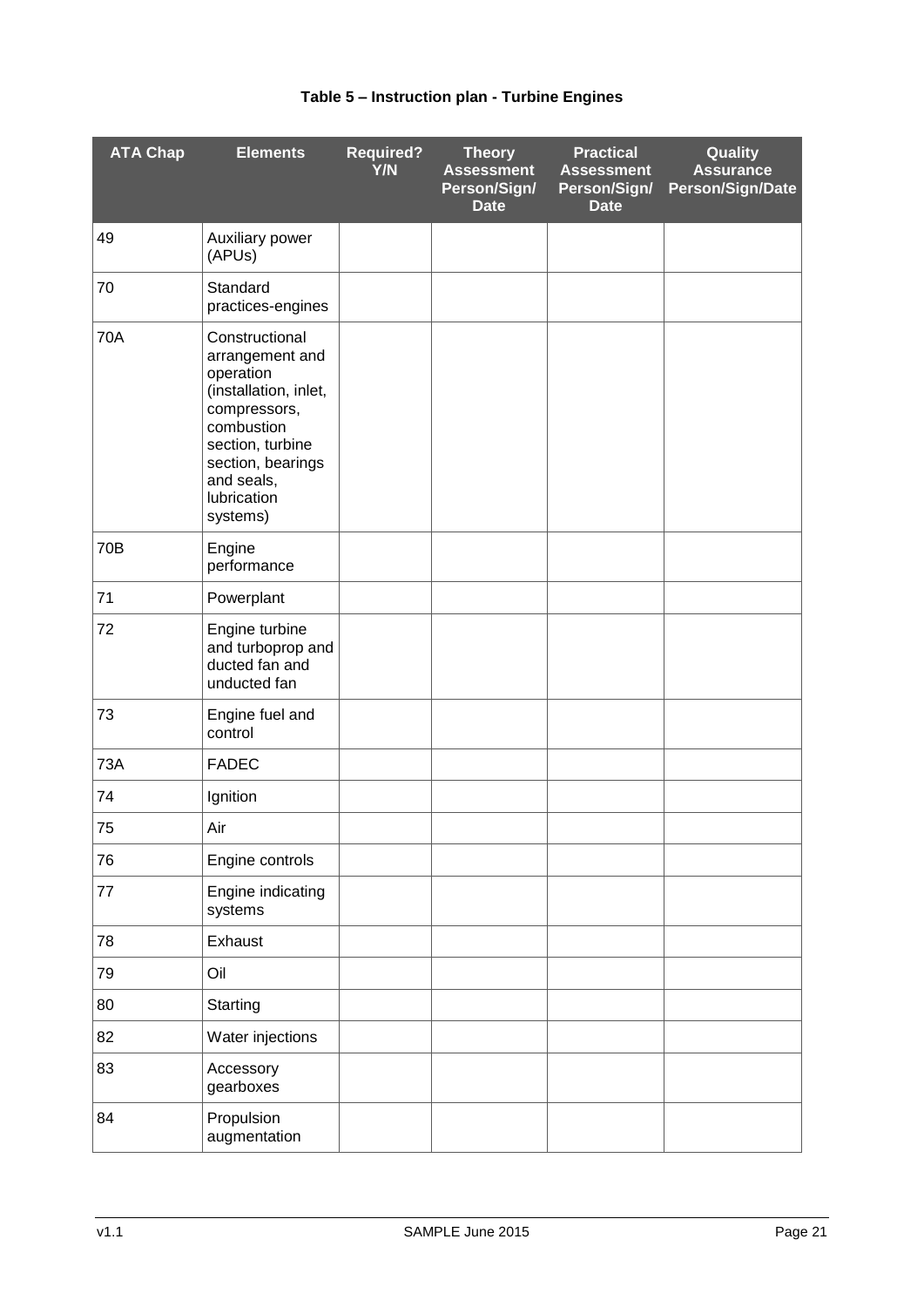### **Activity Competent Y/N Date and Signature** Inspections (delete non – applicable items): Perform under supervision: • Daily Inspection • 25 hour inspection and service • 50 hour inspection and service • Annual/100hourly inspection ……………………………………………… …………………………………… …………………………………… ……………………………………………… *(Insert additional specific items if required)* Engine General- demonstrate competency to carry out the following tasks to an acceptable standard of airworthiness: servicing oil/coolant etc fuel system component changes and rigging magneto removal/installation and timing compressor wash Engine ground runs-high powered aircraft/turbine powered aircraft demonstrate situational awareness with regard to danger zones around propeller ensure that jet engine danger zones are clear of personnel and loose objects select run-up area where noise will not create hazards to others. demonstrate proper aircraft anchoring procedures conduct engine runs observing any type-specific precautions and procedures Engine Inspection-demonstrate competency in using inspection aids (including borescope if applicable) to carry out: cylinder inspection crankcase inspection camshaft/cam ring inspection internal compressor/combustion chamber/turbine inspection interpret inspection results using appropriate data references

#### **Table 6 – The employee will be trained and assessed in the following maintenance procedures**

At the successful completion of the training and assessment in each task, the Quality Manager will be notified that the employee is eligible for issue of a certification authorisation.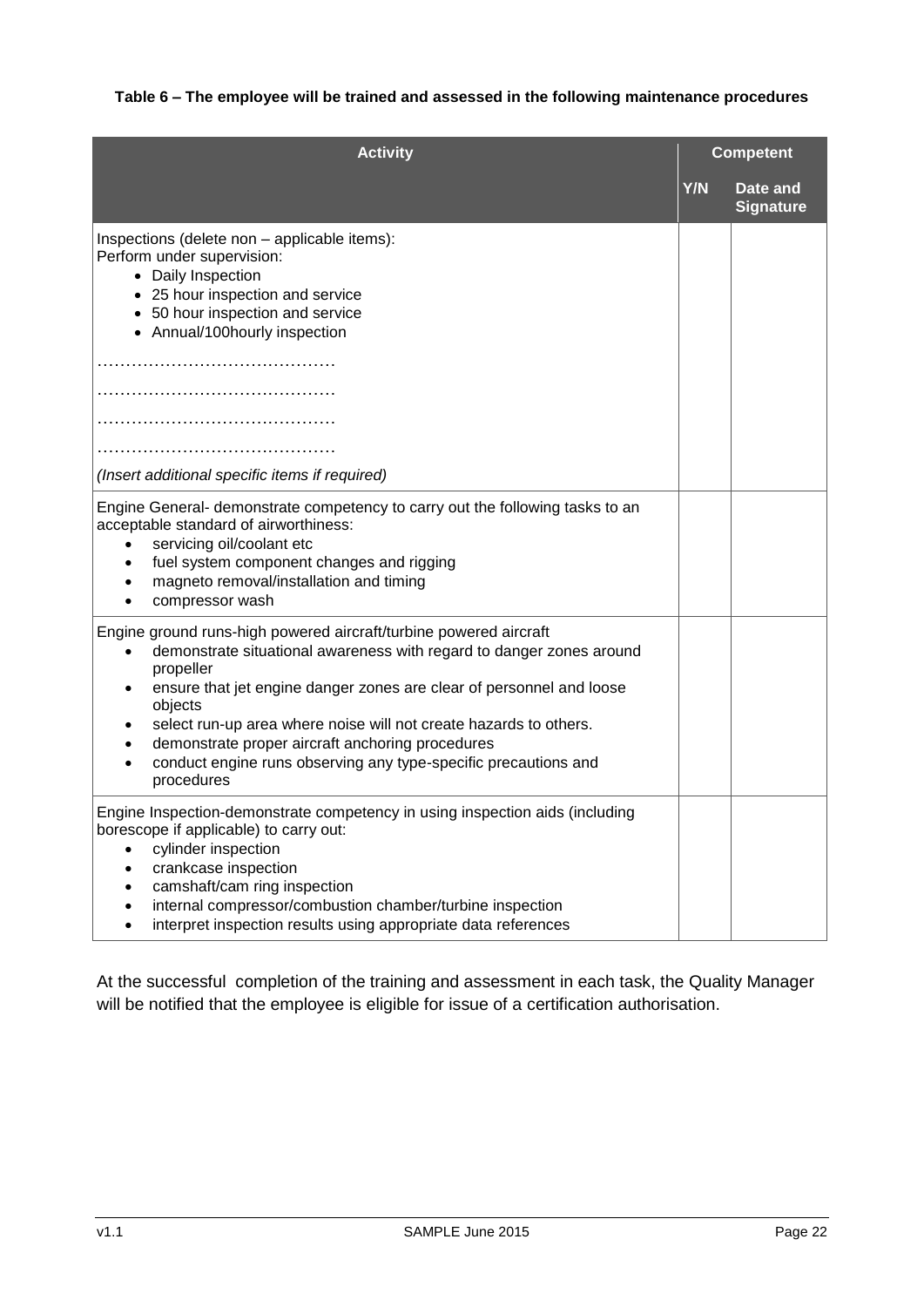#### **Table 7 - Training providers for excluded type or system maintenance**

| <b>Name</b> | Authorised to provide training<br>in/on: | Qualifications |
|-------------|------------------------------------------|----------------|
|             |                                          |                |
|             |                                          |                |
|             |                                          |                |
|             |                                          |                |
|             |                                          |                |
|             |                                          |                |
|             |                                          |                |

#### **Prerequisites:**

Training personnel, for the purpose of excluded type or excluded system training, must have held a maintenance licence (CAR 30/Part 66/both) in the appropriate subcategory for a minimum of 5 years. The trainer must have held a rating in the particular aircraft or engine for which training is to be given for at least 18 months.

A person who holds, or has held, a CASA maintenance authorisation for the particular aircraft or engine for at least 5 years will be deemed to have met the requirements.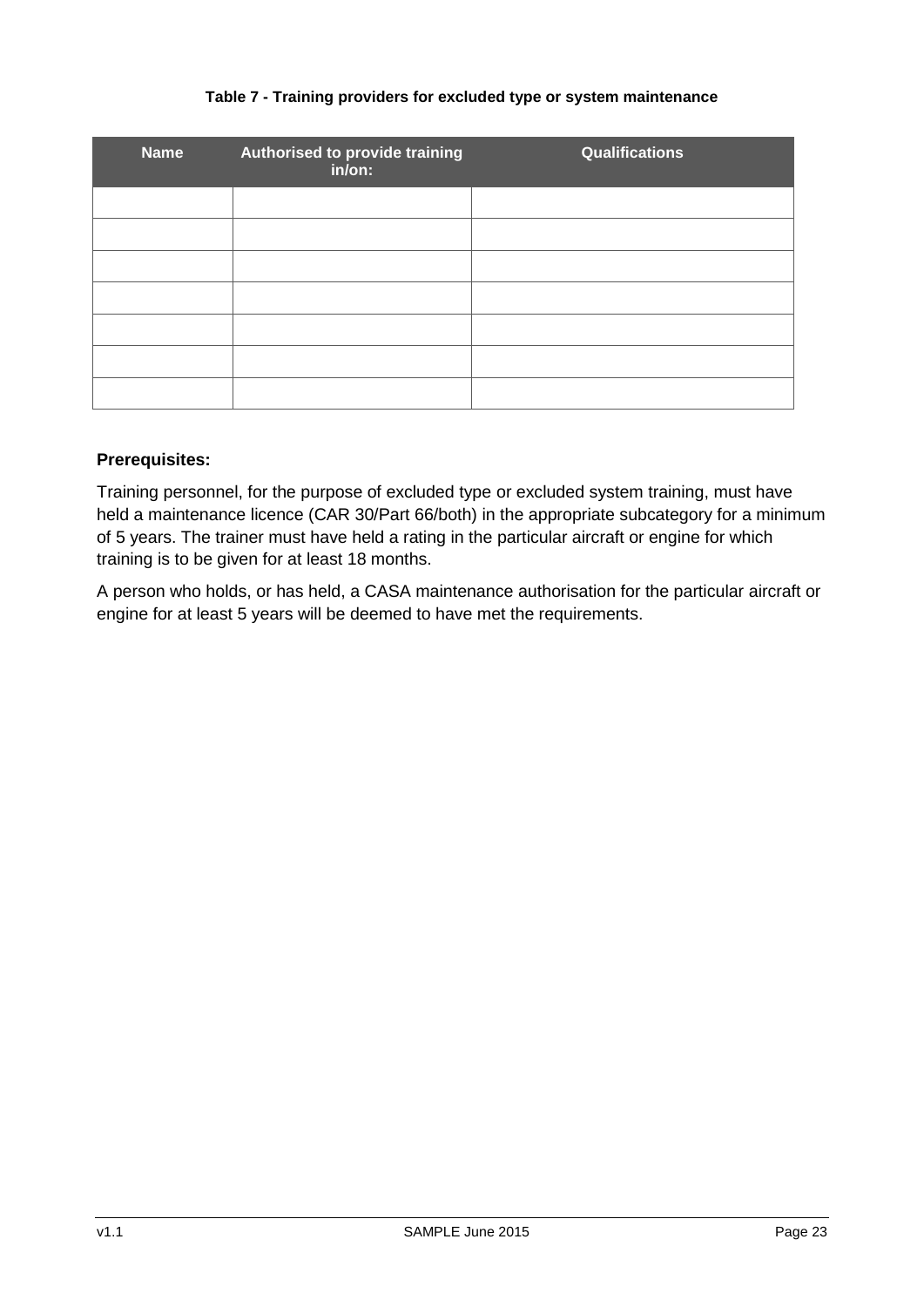## <span id="page-38-0"></span>**8 Wood structures and fabric covered surfaces**

### <span id="page-38-1"></span>**8.1 Inspect, test and repair fabric surfaces**

### 8.1.1 Objectives

On completion of this training, a trainee will be able to apply hand skills, knowledge of fabric surfaces and maintenance publications to inspect, test and repair aircraft fabric surfaces and the application of hand skills, knowledge of fabric surfaces and maintenance publications to re-cover fabric surfaces of aircraft and aircraft components that are covered with fabric.

#### 8.1.2 Reference material

- FAA Advisory Circular (AC) 43-13: current edition
- Poly-Fiber Procedure Manual
- Ceconite Procedure Manual
- Applicable aircraft maintenance data

#### 8.1.3 Knowledge requirements

A trainee will be required to demonstrate a comprehensive theoretical knowledge of the following subject matters: (Knowledge levels are explained in Section 10).

| <b>Topic</b>                                                                                                                   | <b>Level</b>   | <b>Achieved</b> |                              |
|--------------------------------------------------------------------------------------------------------------------------------|----------------|-----------------|------------------------------|
|                                                                                                                                |                | Y/N             | <b>Name /Signature /Date</b> |
| WHS hazards associated with fabric covering<br>processes and how to obtain relevant MSDS and<br><b>PPE</b>                     | 1              |                 |                              |
| regulatory requirements relating to the repair of<br>fabric surfaces                                                           | 1              |                 |                              |
| industry publications relating to the repair of fabric<br>surfaces                                                             | 1              |                 |                              |
| aircraft fabric surface covering and finishing<br>materials and principles                                                     | $\overline{2}$ |                 |                              |
| fabric-covered component attachment methods                                                                                    | $\overline{2}$ |                 |                              |
| types of fabric and related characteristics                                                                                    | $\overline{2}$ |                 |                              |
| types of tape, cord and thread and their relative<br>advantages and disadvantages                                              | $\overline{2}$ |                 |                              |
| cements and finishing scheme materials, their<br>characteristics, uses, storage requirements and<br>related safety precautions | $\overline{2}$ |                 |                              |
| inspection requirements for new fabric prior to<br>use                                                                         | 3              |                 |                              |
| the criteria for fabric rejuvenation, repairs and                                                                              | 3              |                 |                              |

#### **Table 8 - Knowledge requirements**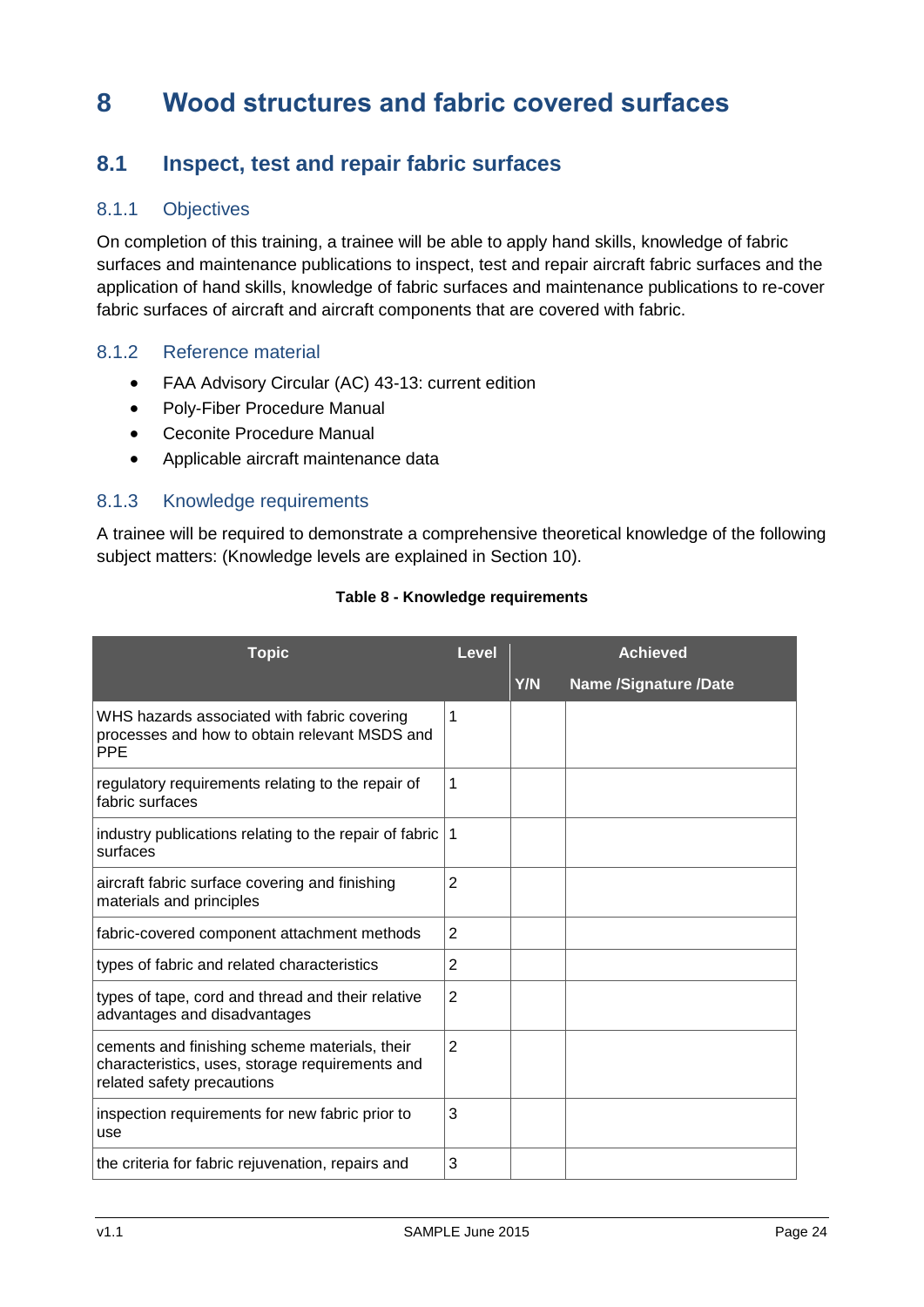| Topic                                                                                                                     | Level | Achieved |
|---------------------------------------------------------------------------------------------------------------------------|-------|----------|
| repair methods, including the need for re-<br>balancing of flight control surfaces after fabric<br>rejuvenation or repair |       |          |
| the application of flight loads to fabric-covered<br>surfaces, and related failure mechanisms                             | 3     |          |
| compatibility of differing fabric materials and<br>adhesives, sealants and dopes                                          | 2     |          |
| acceptable methods of testing fabric for<br>deterioration                                                                 | 3     |          |
| acceptable methods of applying adhesives,<br>sealants and tautening dopes                                                 | 3     |          |
| acceptable methods for heat tautening of Dacron<br>coverings                                                              | 3     |          |

If a trainee has passed the CASA Basic examination FE Fabric and Doping, the COA holder may deem the employee as having met the relevant required knowledge standards for this section.

### 8.1.4 Practical training

Using aircraft when available, and/ or training aids as required a trainee will be trained in the following maintenance tasks:

- 1. identify the type of fabric covering (cotton/Dacron/fibreglass etc.)
- 2. using relevant data inspect for:
	- a. blockage of drainage holes at water and dirt collection points
	- b. deterioration of protective finishings
	- c. deterioration of fabric tensile strength
	- d. damage to inspection panels and zips
- 3. carry out at least two of the following types of fabric repairs in accordance with applicable repair instructions.
	- a. by surface rejuvenation
	- b. by stitching
	- c. by doped-on repair
- 4. apply tightening substrates (if applicable)
- 5. apply protective finishes
- 6. replace reinforcing rings
- 7. using an aircraft or a major subassembly of an aircraft, a trainee will be trained in the removal and replacement of the fabric covering using either the sewn envelope or doped/glued blanket method, including inspection and repair/replacement (as necessary) of inter-rib bracing tapes and anti-chafing tapes
- 8. the trainee will be trained on an aeroplane or major subassembly that requires the application of reinforcing tapes, use of rib stitching and application of finishing tapes
- 9. the trainee will be trained to inspect structural members, wiring, grommets and system components and initiate any necessary repair or rectification action before a new covering is applied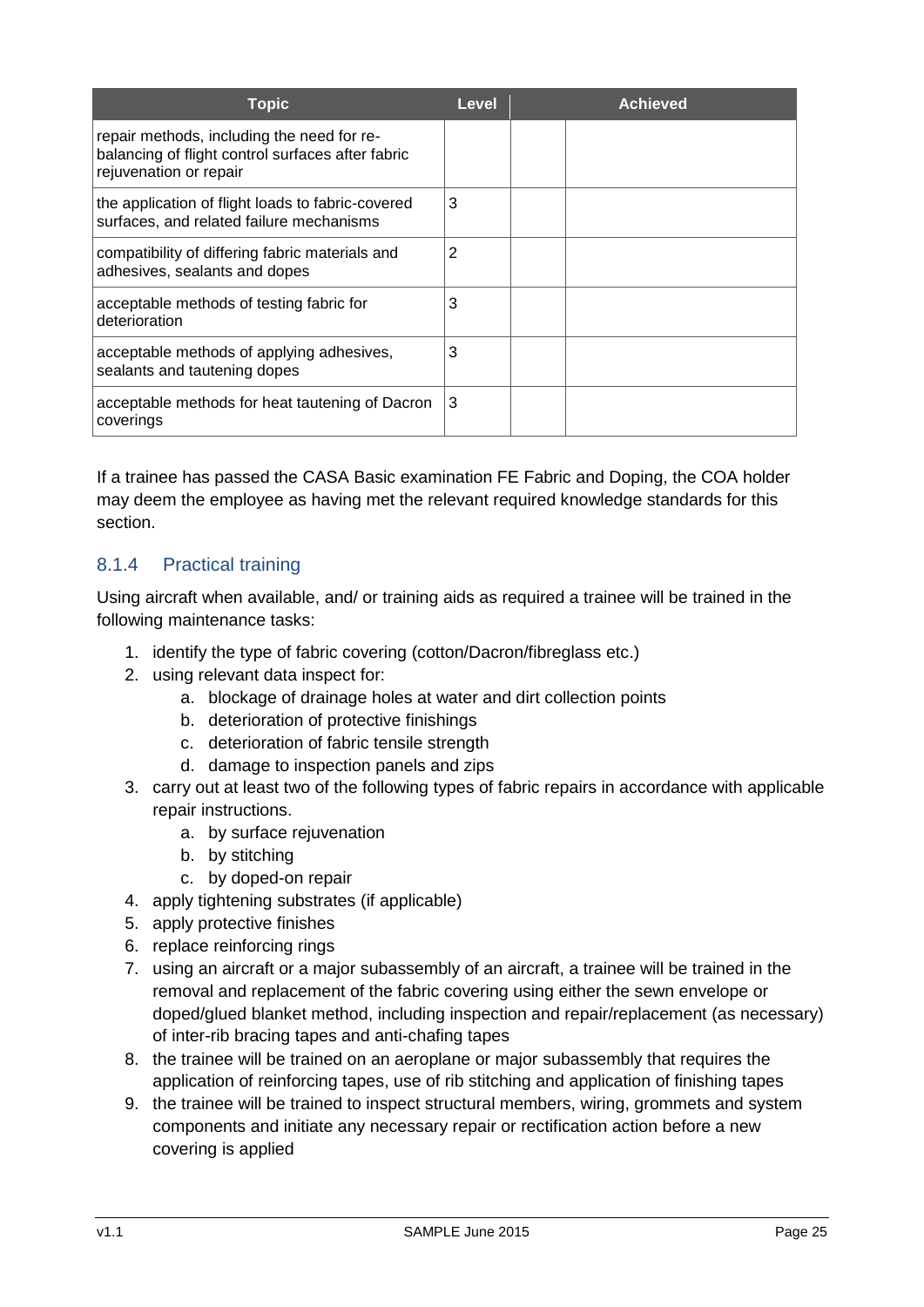10. the trainee will apply fabric surface finishes making use of base or sealing coats, UV protective coats and final colour coats.

### 8.1.5 Assessment criteria

The trainee will be expected to:

- refer to relevant maintenance documentation in order to make an airworthiness assessment
- make appropriate preparation of the aircraft and establish access to the aircraft structure to allow for proper inspection in accordance with maintenance documentation
- inspect/test aircraft fabric for signs of damage, deterioration or loss of tensile strength in accordance with maintenance documentation and approved procedures
- assess damage or deterioration against limits specified by maintenance manual or other approved data to determine if repair, restoration or replacement is required
- inspect structural members, wiring, grommets and system components and initiate any necessary repair or rectification action
- fabricate and fit a fabric covering with appropriately placed inspection panels, zips and drainage holes
- apply a fabric finishing scheme ready for paint
- apply appropriate paint
- recognise defective doping and analyse the cause of the defect.

### 8.1.6 Required performance standards

The required performance standards are the following:

- extent of damage is correctly assessed to assist in determining repair procedure
- structure is supported and prepared in accordance with the applicable maintenance manual to ensure personal safety and freedom from damage
- appropriate repair scheme is identified in accordance with maintenance manual and/or approved data
- all materials and equipment required are organised
- fabric repairs are performed, in accordance with approved repair scheme, ensuring that aircraft standard practices are used and process requirements are carried out
- components are adjusted and/or re-balanced, where necessary, to operate within prescribed specifications
- where required, repaired components or assemblies are tagged, sealed and packaged or cradled in accordance with specified procedures.

At the successful completion of the training and assessment in each task, the Quality Manager will be notified that the employee is eligible for issue of a certification authorisation.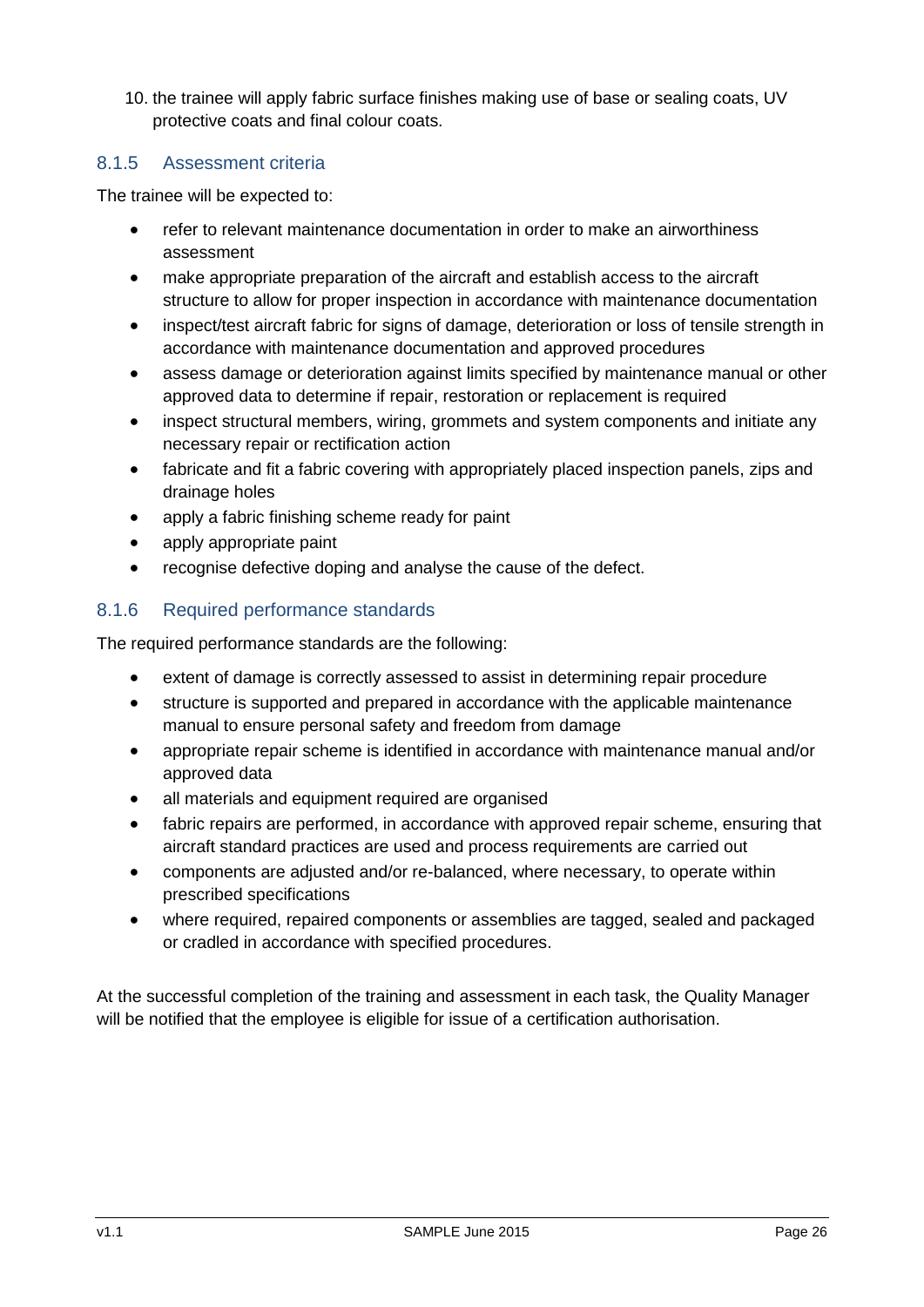## <span id="page-41-0"></span>**9 Inspect and repair aircraft wooden structures**

### <span id="page-41-1"></span>**9.1 Objectives**

On completion of this training, a B1 Part 66 licence holder will be proficient in the application of woodworking hand skills and knowledge and the use of maintenance publications to inspect and repair aircraft wooden structures and wooden components to an acceptable standard for the purpose of applying to CASA for removal of an E10 exclusion.

### <span id="page-41-2"></span>**9.2 Reference material**

- FAA AC 43-13: current edition
- Applicable aircraft maintenance data

### <span id="page-41-3"></span>**9.3 Theoretical knowledge**

A trainee will be trained to understand the types of timbers and plywoods that are acceptable for aircraft use, their properties, strengths and limitations and attain the knowledge levels listed in section 10.

If a trainee has passed the CASA Basic examination FD Wooden Structures, the COA holder may deem the employee as having met the relevant required knowledge standards for this section.

| <b>Topic</b>                                                                                                                                                                                                                                             | level          | <b>Achieved</b> |                     |
|----------------------------------------------------------------------------------------------------------------------------------------------------------------------------------------------------------------------------------------------------------|----------------|-----------------|---------------------|
|                                                                                                                                                                                                                                                          |                | Y/N             | Name/Signature/Date |
| The types of glues suitable for aircraft use                                                                                                                                                                                                             | $\overline{2}$ |                 |                     |
| The differences between:<br>caseins<br>resorcinols<br>urethanes<br>epoxies                                                                                                                                                                               | 1              |                 |                     |
| With regard to the various glue types, their:<br>strengths<br>limitations<br>storage requirements<br>mixing precautions<br>spreading requirements<br>assembly times<br>clamping requirements<br>environmental protection requirements<br>compatibilities | 2              |                 |                     |
| The significance of:<br>grain slope, density and straightness<br>sap pockets, shakes and knots<br>moisture content and stability                                                                                                                         | 2              |                 |                     |

#### **Table 9 - Theoretical knowledge**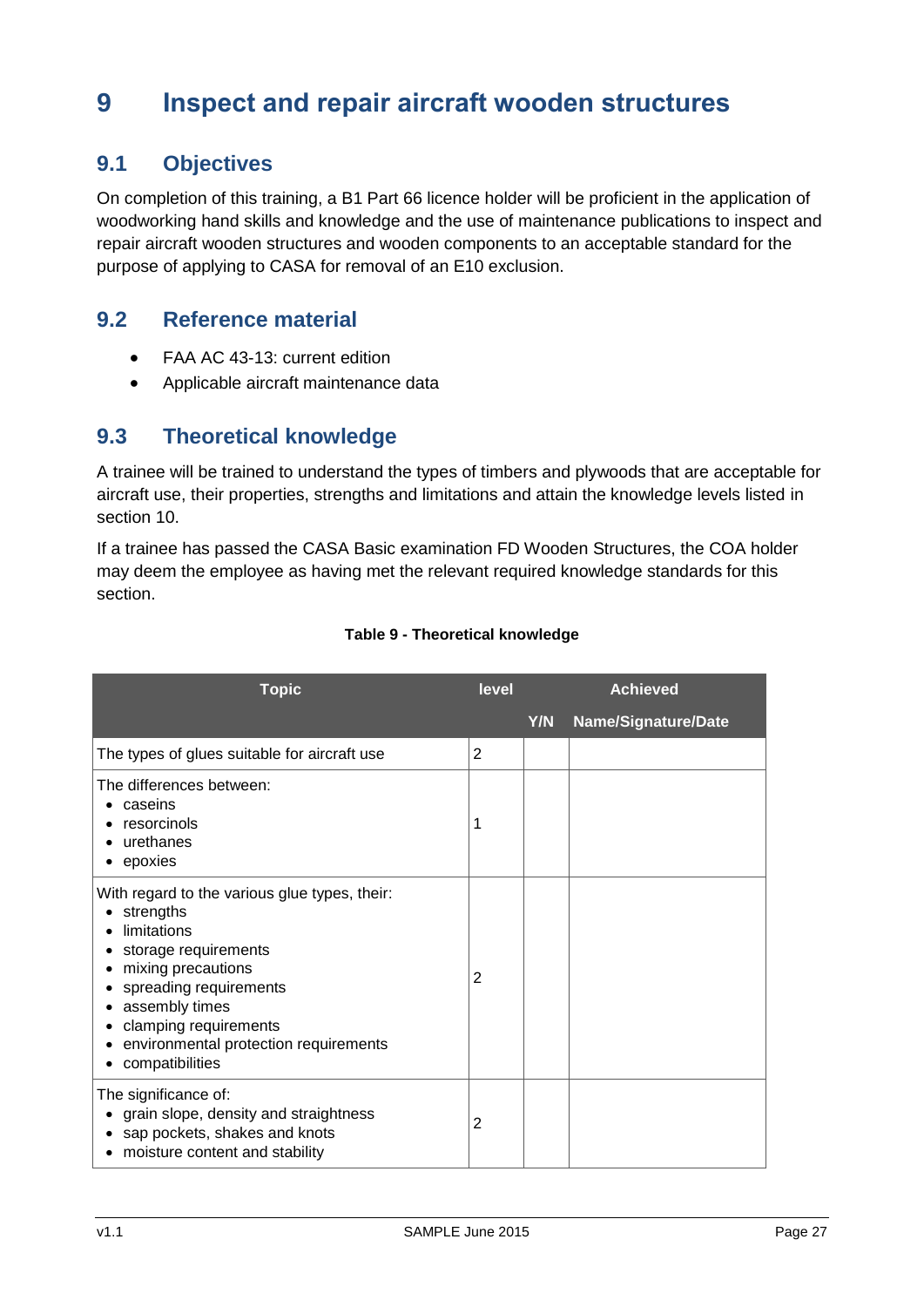| <b>Topic</b>                                                                                                    | level | <b>Achieved</b> |
|-----------------------------------------------------------------------------------------------------------------|-------|-----------------|
| With regard to wood structures the significance of:<br>• compression cracks<br>• splits<br>rot<br>fungal attack |       |                 |

### <span id="page-42-0"></span>**9.4 Practical training wood structure inspection and repair.**

The trainee will be trained to:

- use typical hand tools including:
	- saws
	- $-$  planes
	- chisels
	- $-$  clamps
	- drills
- inspect a timber structure using:
	- tap tests to detect voids
	- feeler gauges to determine debonding or delamination
	- borescope and ink tests to test for compression cracks
- fabricate
	- a scarf splice in a spar (may be performed on a practice piece)
	- a plywood scarf joint (may be performed on a practice piece)
- repair a damaged wing rib (may be performed on a training aid)
- repair surface protection (may be performed on a training aid).

At the successful completion of the training and assessment in each task, the Quality Manager will be notified that the employee is eligible for issue of a certification authorisation.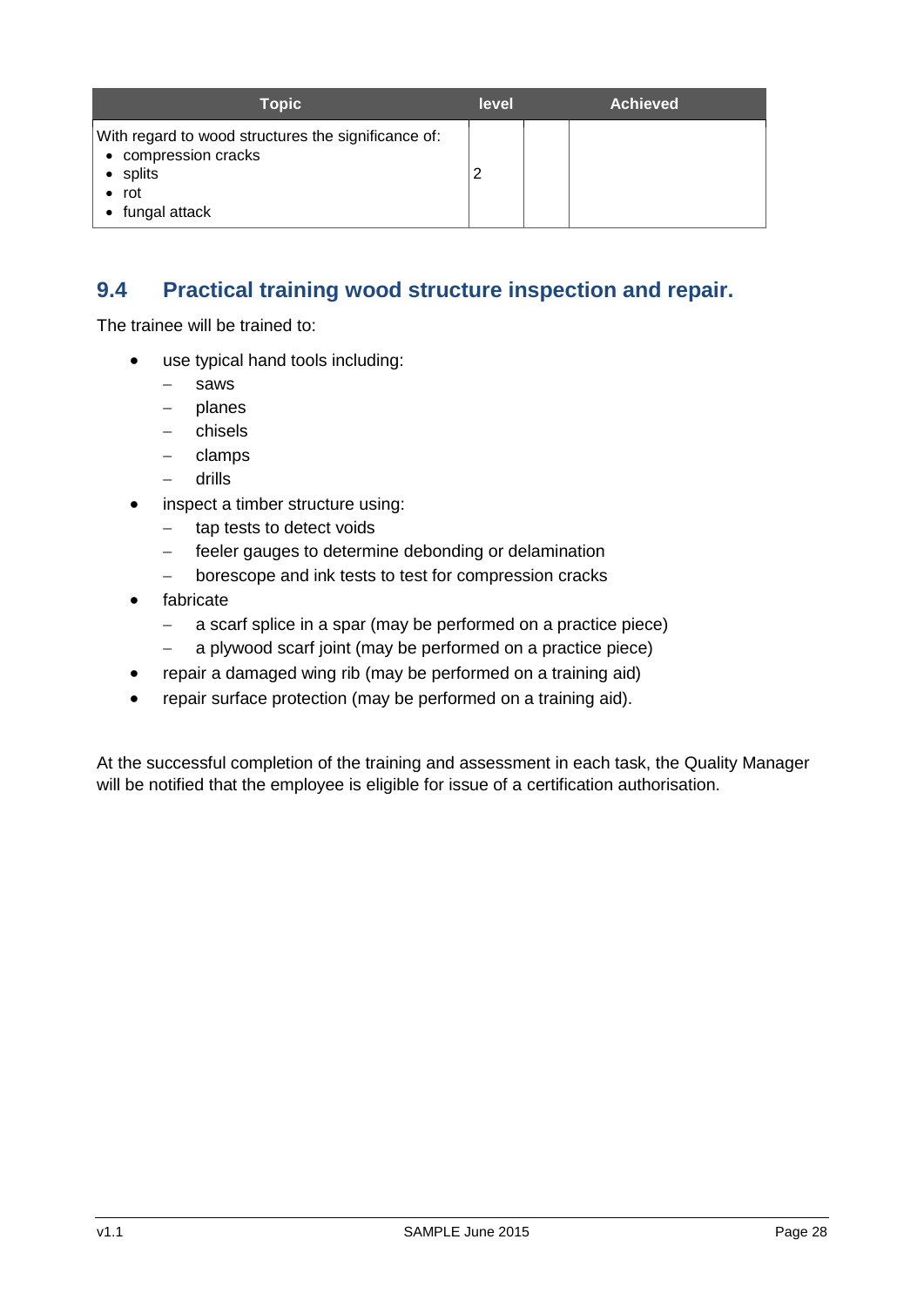## <span id="page-43-0"></span>**10 Practical performance assessment**

To be used when assessing an employee in accordance with sections 2, 4 and 5 of this manual

Trainee………………………………………………

AIRCRAFT type/registration…………………...

### <span id="page-43-1"></span>**10.1 Activity**

### **TRAINEE OBJECTIVES ASSESSMENT FORM (FOR USE BY THE ASSESSOR)**

|                                                                                                                                       |                 | <b>PERFORMANCE</b><br><b>ASSESSMENT</b> |               |               |               |  |
|---------------------------------------------------------------------------------------------------------------------------------------|-----------------|-----------------------------------------|---------------|---------------|---------------|--|
| USE REPORTS & INDICATIONS                                                                                                             | <b>ATTEMPTS</b> |                                         |               | <b>RESULT</b> |               |  |
|                                                                                                                                       | 1st             | 2nd                                     | 3rd           | U             | S             |  |
| Trainee reads the available reports and indications (maintenance task)                                                                |                 |                                         |               |               |               |  |
| Trainee interprets the reports and indications correctly (Opens proper                                                                |                 |                                         |               |               |               |  |
| Manuals/takes right actions to start the process)                                                                                     |                 |                                         |               |               |               |  |
| FIND & USE AIRCRAFT DOCUMENTATION                                                                                                     |                 | <b>ATTEMPTS</b>                         |               |               | <b>RESULT</b> |  |
|                                                                                                                                       | 1st             | 2nd                                     | 3rd           | U             | S             |  |
| Trainee finds proper troubleshooting procedure, if necessary                                                                          |                 |                                         |               |               |               |  |
| Trainee makes the correct interpretation on TSM, AMM and other                                                                        |                 |                                         |               |               |               |  |
| related procedures (this shows in the actions the trainee takes)                                                                      |                 |                                         |               |               |               |  |
| <b>CORRECTLY PERFORM ACTIONS</b>                                                                                                      |                 | <b>ATTEMPTS</b>                         |               | <b>RESULT</b> |               |  |
|                                                                                                                                       | 1st             | 2nd                                     | 3rd           | U             | S             |  |
| Trainee follows the procedure steps                                                                                                   |                 |                                         |               |               |               |  |
| Trainee make sure that actions are properly done                                                                                      |                 |                                         |               |               |               |  |
| Trainee uses required tooling                                                                                                         |                 |                                         |               |               |               |  |
| OPERATE IN COMPLIANCE WITH ENVIRONMENT                                                                                                | <b>ATTEMPTS</b> |                                         |               | <b>RESULT</b> |               |  |
|                                                                                                                                       | 1st             | 2nd                                     | 3rd           | U             | S             |  |
| Trainee scans the environment before starting the task to ensure safety                                                               |                 |                                         |               |               |               |  |
| Trainee reads/interprets safety warnings correctly                                                                                    |                 |                                         |               |               |               |  |
| Trainee informs people of his/her work, if necessary                                                                                  |                 |                                         |               |               |               |  |
| Trainee continuously scans environment during task performance                                                                        |                 |                                         |               |               |               |  |
| Trainee reacts properly to changes during task performance to ensure                                                                  |                 |                                         |               |               |               |  |
| safety                                                                                                                                |                 |                                         |               |               |               |  |
| <b>SYSTEM INTERACTION</b>                                                                                                             | <b>ATTEMPTS</b> |                                         | <b>RESULT</b> |               |               |  |
|                                                                                                                                       | 1st             | 2 <sub>nd</sub>                         | 3rd           | U             | S             |  |
| Trainee 'analyses' the consequences of other systems before<br>performing an action (trainee can do this him/herself or by asking the |                 |                                         |               |               |               |  |
| assessor or a knowledgeable colleague)<br>Trainee takes other systems into account when acting on a system                            |                 |                                         |               |               |               |  |
|                                                                                                                                       |                 |                                         |               |               | <b>RESULT</b> |  |
| PERFORMS AIRCRAFT FINAL / CLOSE-UP                                                                                                    |                 | <b>ATTEMPTS</b>                         |               | $\mathsf{U}$  |               |  |
|                                                                                                                                       | 1st             | 2nd                                     | 3rd           |               | S             |  |
| Trainee restores the aircraft back to initial condition (or appropriate<br>condition depending on the circumstances)                  |                 |                                         |               |               |               |  |
| REPORTS IN MAINTENACE RECORDS                                                                                                         |                 | <b>ATTEMPTS</b>                         |               |               | <b>RESULT</b> |  |
|                                                                                                                                       | 1st             | 2nd                                     | 3rd           | U             | S             |  |
| Trainee fills the proper field in the maintenance record                                                                              |                 |                                         |               |               |               |  |
| Trainee uses proper references and descriptions in the maintenance<br>record                                                          |                 |                                         |               |               |               |  |

Coaching comments **Assessors Name**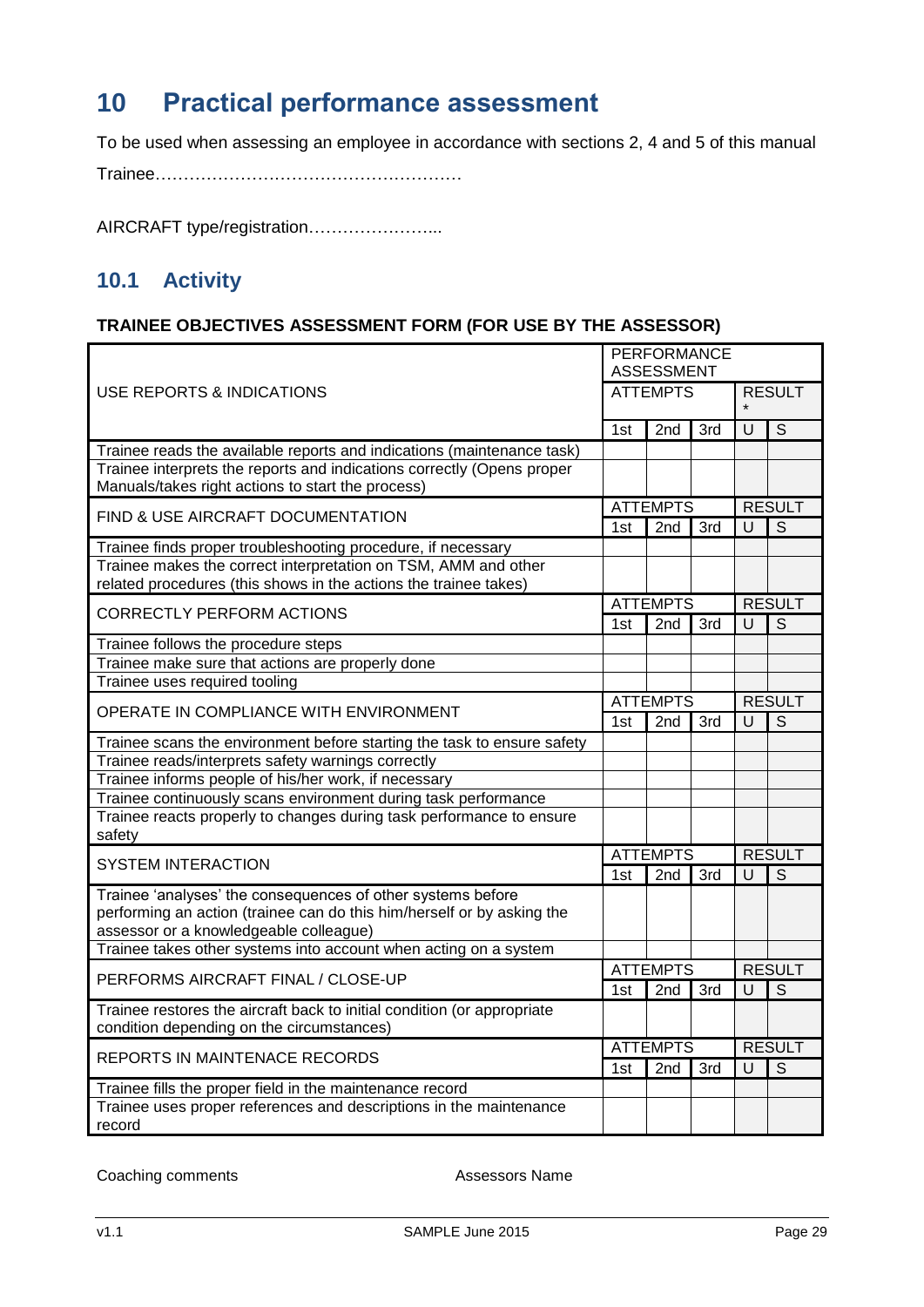1st attempt

2nd attempt

3rd attempt

| RESULT OF THE ASSESSMENT  | Succeeded $\Box$ | Remedial |
|---------------------------|------------------|----------|
| <b>TRAINEE NAME:</b>      |                  |          |
| <b>TRAINEE SIGNATURE:</b> | DATF             |          |
| ASSESSOR NAME:            |                  |          |
| ASSESSOR SIGNATURE:       | DATF             |          |

| Unsatisfactory                                                | Satisfactory                      |
|---------------------------------------------------------------|-----------------------------------|
| Observed performance not adequate/ had<br>safety implications | Observed performance was adequate |

DATA: The trainee will be required to demonstrate a comprehensive understanding of the maintenance manuals and other data related to the aircraft on which training is being given.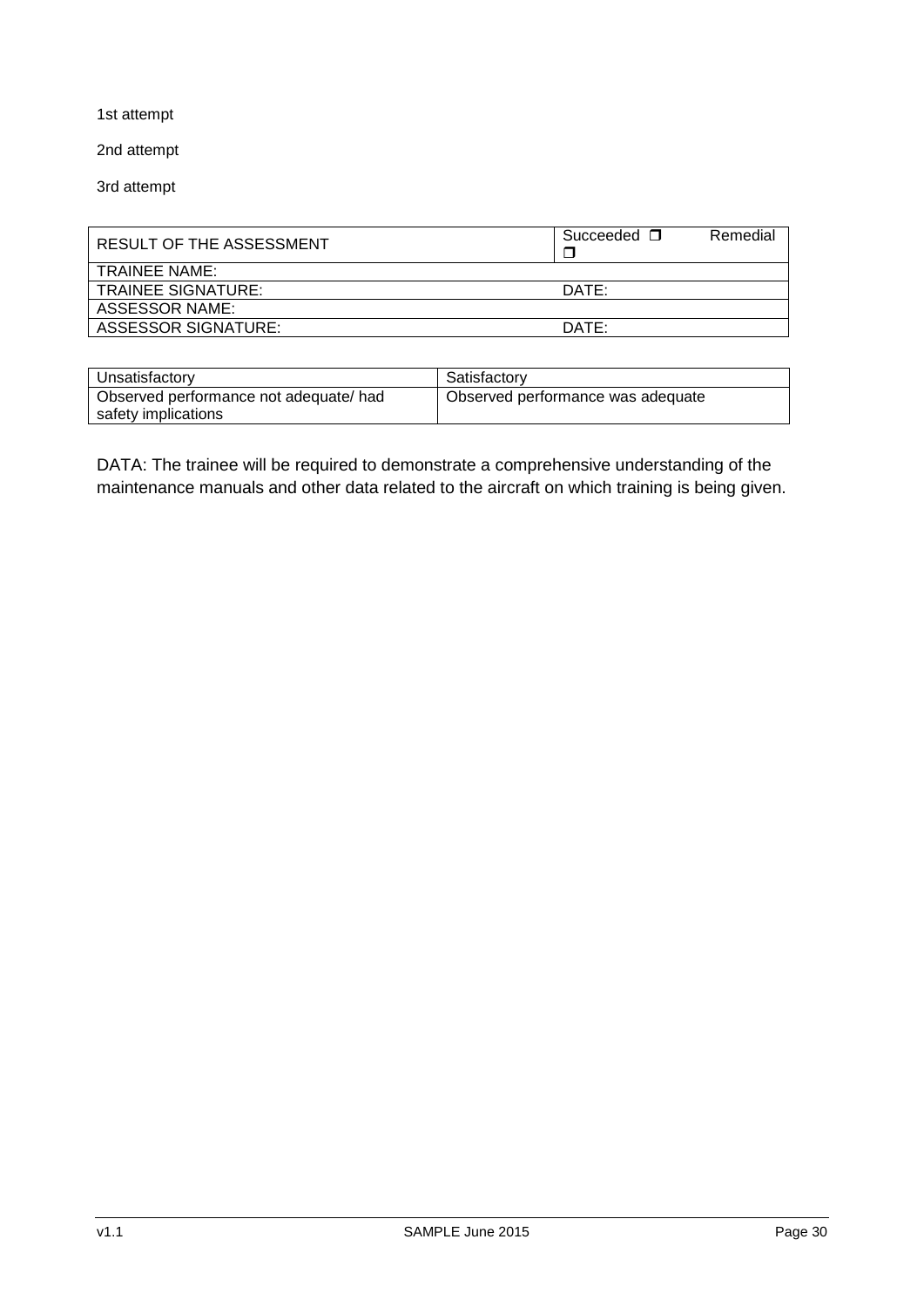# **Appendix A**

# <span id="page-45-0"></span>**Aircraft for which excluded type training may be provided**

| Small or non-rated aircraft (Bristol Centaurus) |  |
|-------------------------------------------------|--|
|                                                 |  |

Small or non-rated aircraft (De Havilland Goblin 35)

Small or non-rated aircraft (PW R1830/R2000)

Small or non-rated aircraft (PW R2800)

Small or non-rated aircraft (Rolls Royce/Packard Merlin)

Small or non-rated aircraft (Wright R1820)

Small or non-rated aircraft (WSK PZL (Kalisz) Asz 62IR-M18)

Small or non-rated aircraft (Wright R2600)

Small or non-rated aircraft (Wright R3350)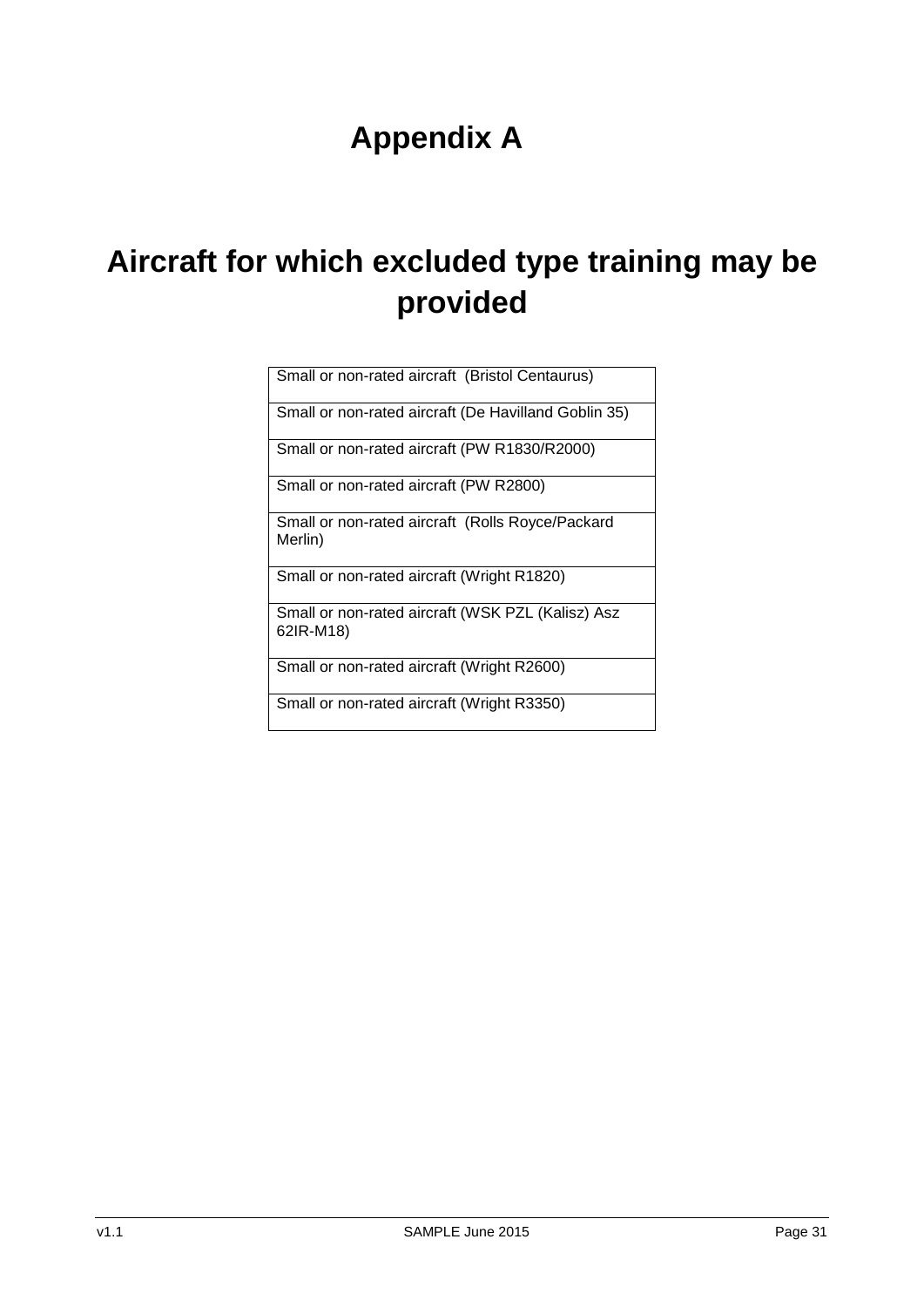# **Appendix B**

# **Certification authorisation form**

<span id="page-46-0"></span>

| XXXXX Maintenance.                                                                                                                                                                                                  |
|---------------------------------------------------------------------------------------------------------------------------------------------------------------------------------------------------------------------|
| COA no                                                                                                                                                                                                              |
| Certification authorisation                                                                                                                                                                                         |
| Issued pursuant to subsection 7 / subsection 8/ subsection 10 of CAO 104-1                                                                                                                                          |
| (delete whichever does not apply)                                                                                                                                                                                   |
| Issued to                                                                                                                                                                                                           |
| (Name of holder) is authorised to carry out maintenance and perform<br>maintenance certification for the following Part 1 WHR aircraft / excluded aircraft type/<br>excluded system on behalf of xxxxxx Maintenance |
| Aircraft                                                                                                                                                                                                            |
|                                                                                                                                                                                                                     |
|                                                                                                                                                                                                                     |
|                                                                                                                                                                                                                     |
| System (delete if not applicable)                                                                                                                                                                                   |
| 1. Wood aircraft structures                                                                                                                                                                                         |
| 2. Fabric aircraft coverings                                                                                                                                                                                        |
| This authorisation expires at midnight on (date)                                                                                                                                                                    |
|                                                                                                                                                                                                                     |
| Issued by                                                                                                                                                                                                           |
| Desklauer – Oriellar Messessal/Obief Euskussal/Tasiulus Messessa – Critician Internet (1999)                                                                                                                        |